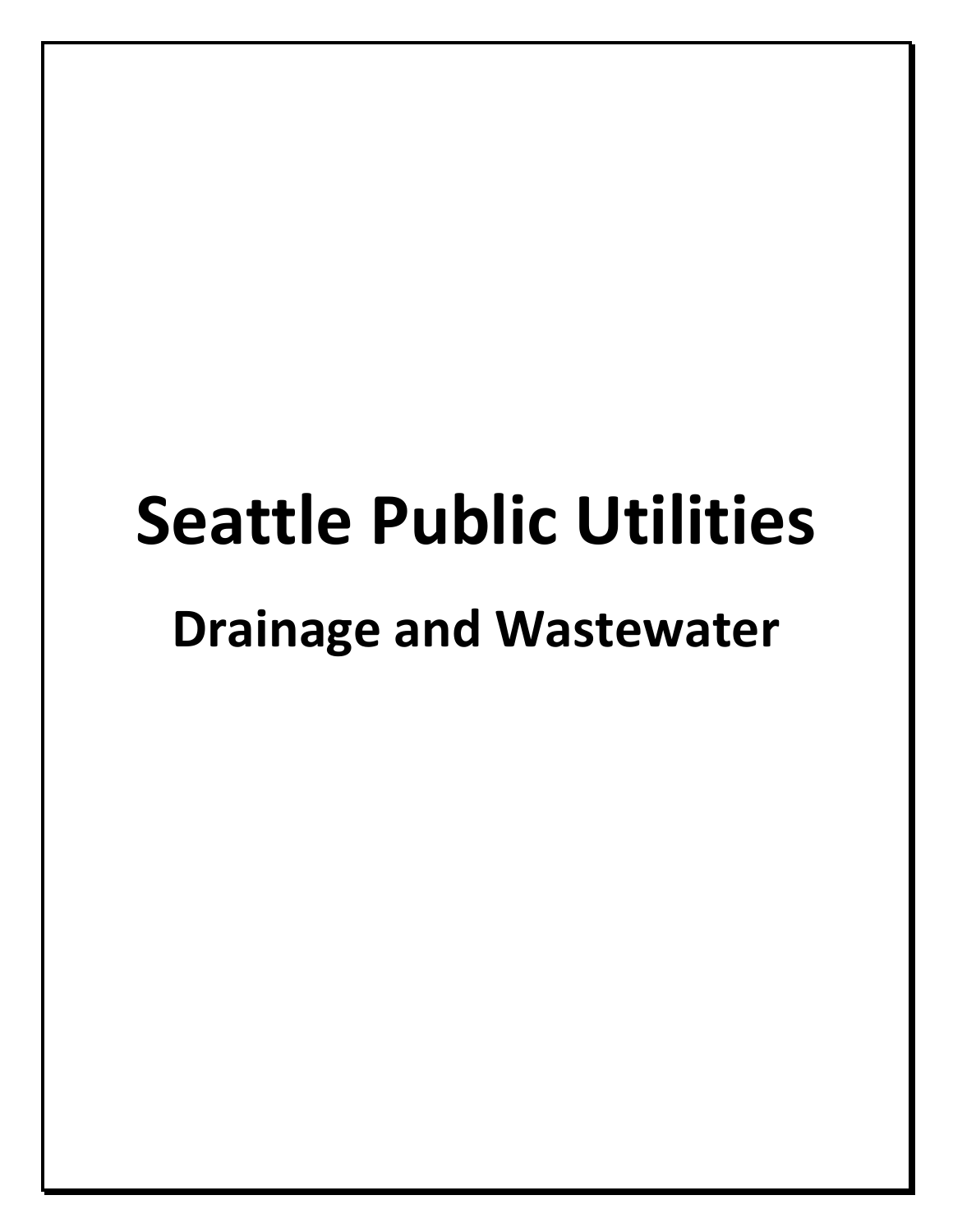## **Overview**

Seattle Public Utilities (SPU) is responsible for building, maintaining, and replacing the network of sewer and drainage systems throughout the City of Seattle. These systems include approximately:

- 948 miles of sanitary sewers
- 477 miles of storm drains
- 472 miles of combined sewers
- 68 pump stations
- 90 permitted combined sewer overflow outfalls
- 295 storm drain outfalls
- 189 stormwater quality treatment facilities
- 145 flow control facilities
- 38 combined sewer overflow control detention tanks/pipes

The Drainage and Wastewater Fund (DWF) CIP is the planning tool for rehabilitating, replacing, improving and expanding infrastructure, as well as constructing projects that protect, conserve, and enhance our region's environmental resources. Planned spending in the DWF CIP is approximately \$570.8 million (excluding Technology) over the next six years.

Historically, the DWF CIP has been funded primarily by revenue bonds serviced by ratepayers. However, DWF financial policies adopted in 2003 gradually increase cash contributions from the Utility to fund the CIP. Since 2007, cash contribution of total CIP costs has averaged just over the current financial policy of 25% of total CIP costs, with the remainder funded through debt financing.

## **Summary of Upcoming Budget Issues and Challenges**

The biggest challenge for the Drainage and Wastewater Fund will be managing large priority projects while still accomplishing Mayoral priorities and complying with Environmental Protection Agency (EPA), Department of Ecology (DOE), and the National Pollutant Discharge Elimination System (NPDES) permits.

Stormwater Permit Regulations: The City's NPDES permit for stormwater, granted by the State government in 2007, will be renewed in 2013. This permit introduced more prescriptive requirements to help protect local waterways and Puget Sound from damaging pollutants and excessive runoff. This increasing regulatory emphasis on protecting and improving water quality has resulted in the need for the City of Seattle to make substantial investments in managing stormwater flow, treating runoff, retrofitting combined sewer systems, and building Green Stormwater Infrastructure (GSI).

Combined Sewer Overflows: The Combined Sewer Overflow (CSO) Reduction Program constitutes one of the major investments and challenges for the Drainage and Wastewater Fund in upcoming years. During heavy rains, the combination of stormwater (about 90 percent of the volume) and sewage may exceed the capacity of the combined sewer system and overflow into our waterways – causing a combined sewer overflow. CSOs spill a mixture of raw sewage and stormwater into local waterways at 90 outfalls throughout the City of Seattle. These spills violate water quality standards, create unacceptable risk to public health, contaminate sediment and habitat for endangered species and pollute Puget Sound. CSO spills are illegal and unacceptable under any standard of environmental care.

While annual overflows have been reduced from 20-30 billion gallons per year by both the City and the County in 1970 to 100-200 million gallons per year by the City today, SPU is still not meeting regulatory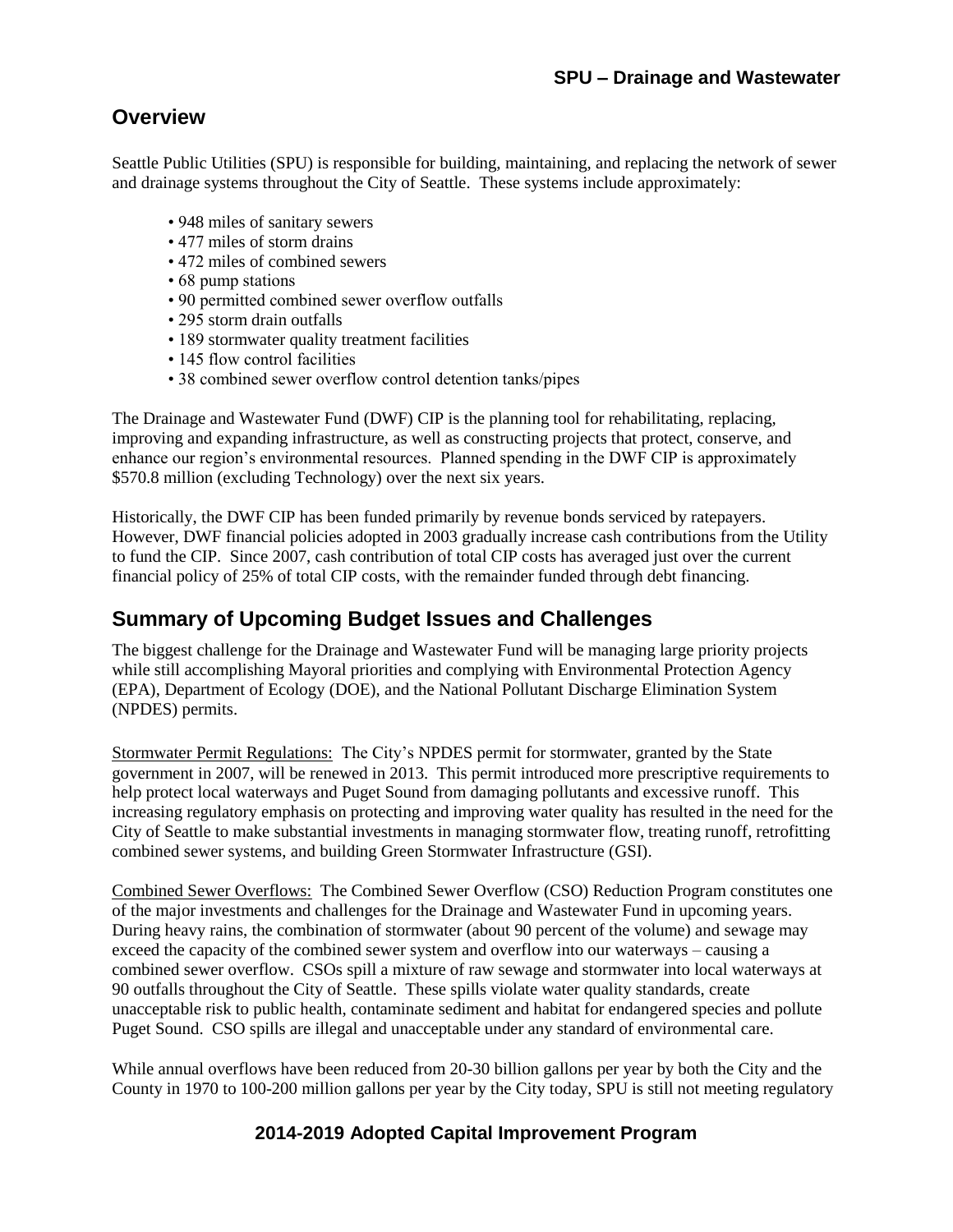mandates which limit overflows to one overflow per outfall location per year. SPU is required by state and federal law to achieve control of CSOs by 2025 through a Long Term Control Plan to be completed by 2015. SPU must also achieve significant permit milestones for the control of CSOs to Lake Washington by December 30, 2015.

Most recently, the DOJ on behalf of the EPA and Washington State DOE finalized a Consent Decree describing measures the DOJ will require of SPU to remedy violations of the Clean Water Act. The Consent Decree includes, among other significant requirements, completion of a Long Term Control Plan by 2015 and control of all CSOs by 2025. Continuing investments in CSO control will enable SPU to meet current permit requirements including preparation of a Long Term Control Plan, accomplish required milestones to control CSOs into Lake Washington and achieve compliance with the 2025 goal.

SPU is expected to spend approximately \$283 million over the next six years (2014-2019) on CSO reduction projects. The projects will include a combination of underground storage tanks, GSI, system retrofits, and the development of a long-range plan for CSO projects to be constructed from 2016-2025. One of the biggest challenges of the program is siting wastewater facilities in a dense urban environment. SPU is addressing that challenge through an early and active community/stakeholder involvement process on each of its projects. Another challenge revolves around SPU's relationship with King County and maintaining an active partnership to operate the wastewater system and plan for potential joint CSO reduction projects.

Balancing Basic Services with Regulatory Requirements: A challenge for the DWF is ensuring basic service level programs, such as flooding and system capacity, are not stripped of funding as our regulatory requirements continue to grow. The separated drainage and wastewater system is at capacity during storm events at various locations across the City. The impacts can range from very serious (basement sewer back-ups) to nuisance (limited street or yard flooding) issues. SPU is moving forward to address the highest priority locations with capital improvements using available funding and staff resources. These highest priority projects include the South Park Pump Station project, the Thornton Confluence Improvement project, and Broadview Sewer and Stormwater Improvements project.

- The South Park Pump Station project will construct a pump station and water quality facility in South Park. The pump station will allow the existing storm drain trunk to meet the level of service adopted in the 2004 Comprehensive Drainage Plan. In turn, this allows for future projects to expand the collection system to address flooding complaints. The water quality facility will treat most stormwater flows from the basin, reducing pollutant loading to the Duwamish River. The project's engineering design is complicated by the tidal flows present in the Duwamish.
- The Thornton Confluence Improvement project will replace the road culvert at  $35<sup>th</sup>$  Ave NE and restore the floodplain area at the confluence of the north and south forks of Thornton Creek. This will reduce local flooding impacts to roads and private property as well as enhance instream and riparian habitat in a critical segment of the creek.
- The Broadview neighborhood has experienced a long history of capacity-related backups and overflows. The Broadview Sewer and Stormwater Improvements project will test non-traditional solutions to these longstanding issues, with a goal of reducing sewer backups and stormwater flooding in the Broadview basin.

Adapting to Climate Changes: When making investments in capital facilities that will last decades, SPU considers the potential impacts of climate change on local precipitation and sea levels in Puget Sound. There have been four major storms (2006, 2007, 2010, and 2012) in recent years that have resulted in serious drainage and wastewater impacts related to capacity. Scientists indicate that there is potential that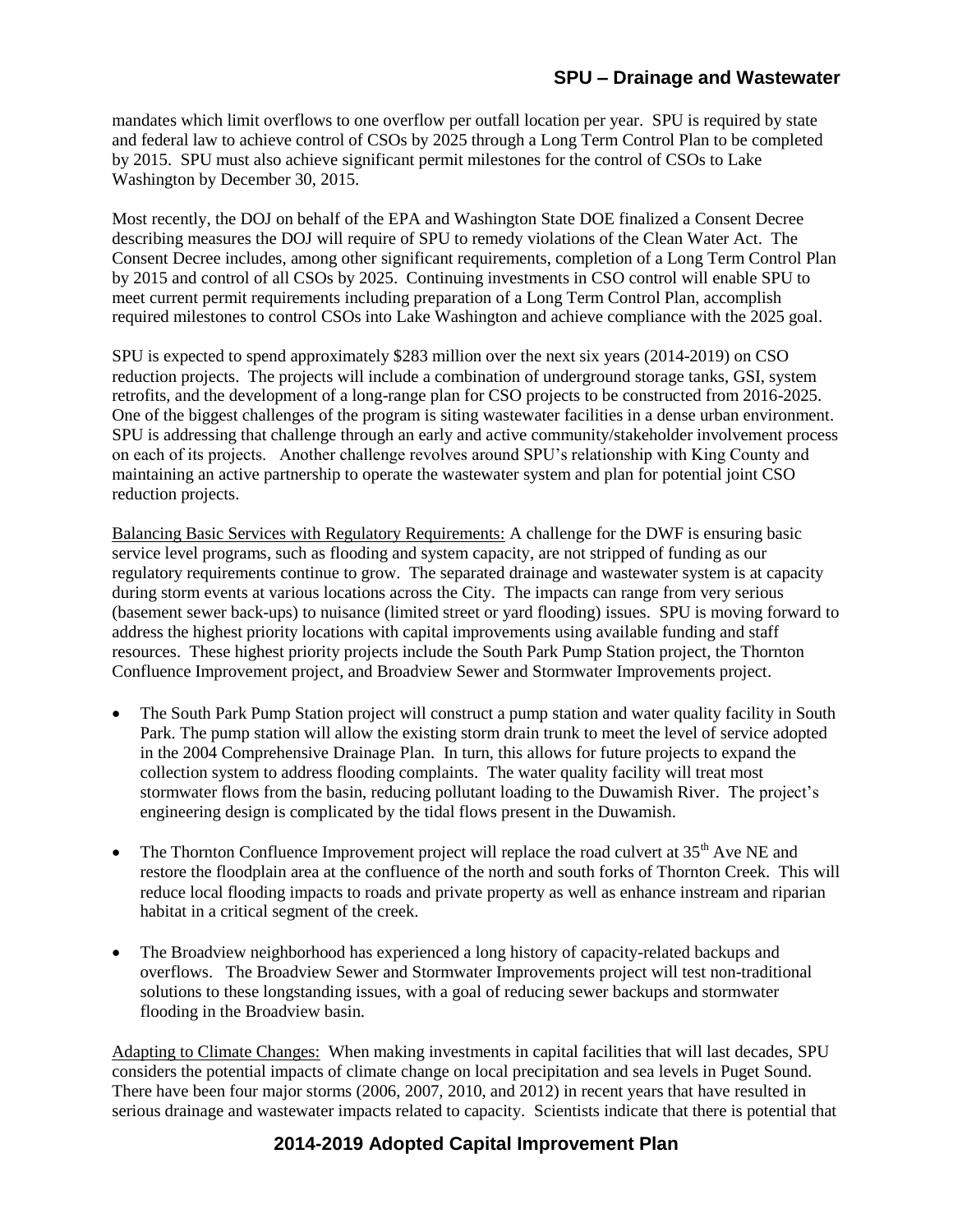storms will become more intense and more frequent in the near future. This variability requires the utility to have a much more in-depth understanding of how the system functions under different weather conditions. The utility will need to forecast impacts to the stormwater and combined systems on a much more localized level. This type of work will require more fully developed system models than in the past.

## **Thematic Priorities**

The overriding goal of the DWF CIP is to construct facilities that reduce the frequency of flooding and sewer backups for customers and improve water quality and habitat in the environment by reducing sewage overflows and the impacts of stormwater pollution. Projects in the CIP are also guided by federal regulations, City policies, long-term plan documents, and the SPU Asset Management Committee (AMC) benefit criteria. Many Drainage and Wastewater CIP projects are outlined in the Wastewater System Plan, Combined Sewer Overflow Reduction Plan, and the Comprehensive Drainage Plan. The Drainage and Wastewater Fund considers three main criteria when prioritizing work: public health and safety, environmental protection/regulatory requirements, and Mayor/Council priorities. Project timing can be influenced by opportunities or requirements to combine construction activity with other projects.

Public Health and Safety: The overriding priority for the Drainage and Wastewater Fund is maintaining public health and safety. This will be accomplished through capital programs and projects including the 14<sup>th</sup> and Concord Combined Sewer System (CSS) Improvement project, the Localized Flood Control Program, the Broadview Sanitary Sewer Overflow (SSO) reduction program and the South Park Pump Station project. The primary Capital program is the sewer and drainage rehabilitation program. This program is focused on identifying and correcting defective or deteriorating infrastructure, including drainage and wastewater pipes, before failure which could result in sewer backups, roadway collapses or landslides.

Environmental Protection/Regulatory Requirements: The City of Seattle/SPU must meet state and federal regulatory requirements to comply with the Clean Water Act (CWA) and the Consent Decree that was entered in court on July 3, 2013, between the City, the EPA and DOJ. The two most significant regulatory drivers associated with the CWA are the NPDES Waste Discharge Permit (aka NPDES CSO Permit) and the NPDES Phase I Municipal Stormwater Permit (aka NDPES MS4 Permit).

- As required by the NPDES CSO Permit, Seattle developed a 2010 CSO Reduction Plan Amendment to describe the effort to reduce CSOs to the state standard of one overflow per outfall per year. As part of meeting these requirements, SPU will be constructing CSO reduction facilities at Windermere, South Genesee, and Henderson. DWF is committed to completing this program by 2025 at an estimated cost of \$500 million.
- As part of the NPDES MS4 Permit, Seattle is required to have a Structural Stormwater Control Program to address stormwater impacts that are not adequately controlled through other required permit actions. As part of meeting this requirement, SPU is constructing stormwater quality and flow control facilities including South Park Pump Station, the Capitol Hill Water Quality Facility, and Broadview sewer system improvements.

Green Stormwater: Projects in the 6-year CIP that specifically address environmentally sustainable infrastructure include the Venema Natural Drainage System (NDS) and Capitol Hill Water Quality Facility where green stormwater infrastructure will be used to reduce stormwater impacts while contributing to meeting sustainability goals.

 The Venema NDS project will construct natural drainage elements including large bioretention swales and permeable pavement in alleys. A swale is a specially designed area where stormwater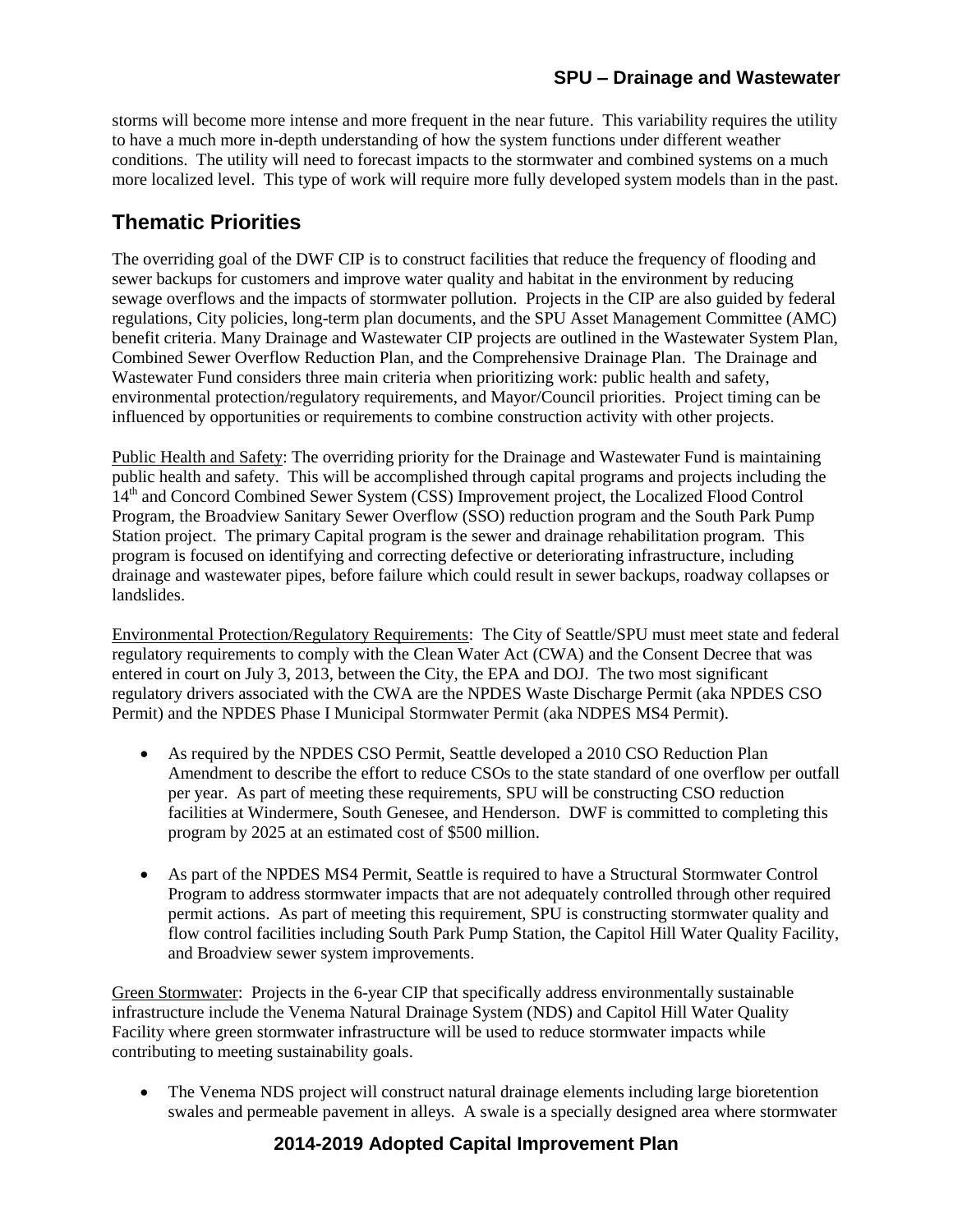can infiltrate into or through the ground or vegetation, depending on whether it is designed primarily for water quality treatment or flow control. The result will be improved stormwater flow control and water quality treatment in the Venema basin which will improve hydrology and water quality in Venema Creek, a tributary of Piper's Creek.

• The Capitol Hill Water Quality project will result in an innovative regional scale stormwater facility. The facility will include vegetated bioswales which will provide stormwater treatment for a portion of the largest sub-basin draining to South Lake Union while providing a vibrant pedestrian-friendly streetscape. This project will be constructed in partnership with an adjacent land developed and includes new sidewalks and road surfaces.

# **Project Selection**

SPU identifies candidate capital projects from several sources – planning (e.g. comprehensive plans, program plans), external projects and opportunities, and emergencies or other unexpected events. Under SPU's Asset Management system, projects must be justified through a business case process that establishes that a problem or opportunity is timely and important, and that the proposed solution is superior to alternatives based on a triple bottom line analysis (economic, environmental and social) of life cycle costs and benefits. The process also recognizes that a project may be a "must do" project (e.g. required by regulation).

SPU prioritizes its capital projects into three categories – Priorities 1, 2 and 3, with 1 being the most important and critical. Some projects are identified as part of an externally driven project. Typically, SPU lacks control over the timing of such projects.

Priority rankings are based on the following set of criteria:

- **Regulatory Mandates, Legal Agreements:** The degree to which the project is driven by Federal, State, and Local laws, permit and regulatory requirements, and consent decrees; as well as by legal agreements with public and private parties. Examples of highly ranked projects in this category include the Windermere, South Genesee and Henderson CSO projects.
- **External Drivers:** SPU's responsiveness to, or engagement with, the projects of other Departments or Jurisdictions, and the specific mandates of the City Council and Mayor. Examples of highly ranked projects in this category include the Alaskan Way Viaduct and Mercer Corridor projects.
- Infrastructure: How a project addresses infrastructure conditions or vulnerabilities. Examples of highly ranked projects in this category include the Point Sewer Pipe Rehabilitation and Emergency Rehabilitation programs.
- **Level of Service:** The importance of this project in providing or improving services to customers. Examples of highly ranked projects in this category include the South Park Pump Station, Localized Flood Control program, Sanitary Sewer Overflow Capacity program, Point Sewer Pipe Rehabilitation, and Emergency Rehabilitation programs.
- Other Factors: Other important factors include high net present value or cost-effectiveness, social or environmental benefits not otherwise captured, a project already in progress or near completion, limited time opportunity, demonstration projects, community visibility, and outside funding. Examples of highly ranked projects in this category include the North  $107<sup>th</sup>$  and Midvale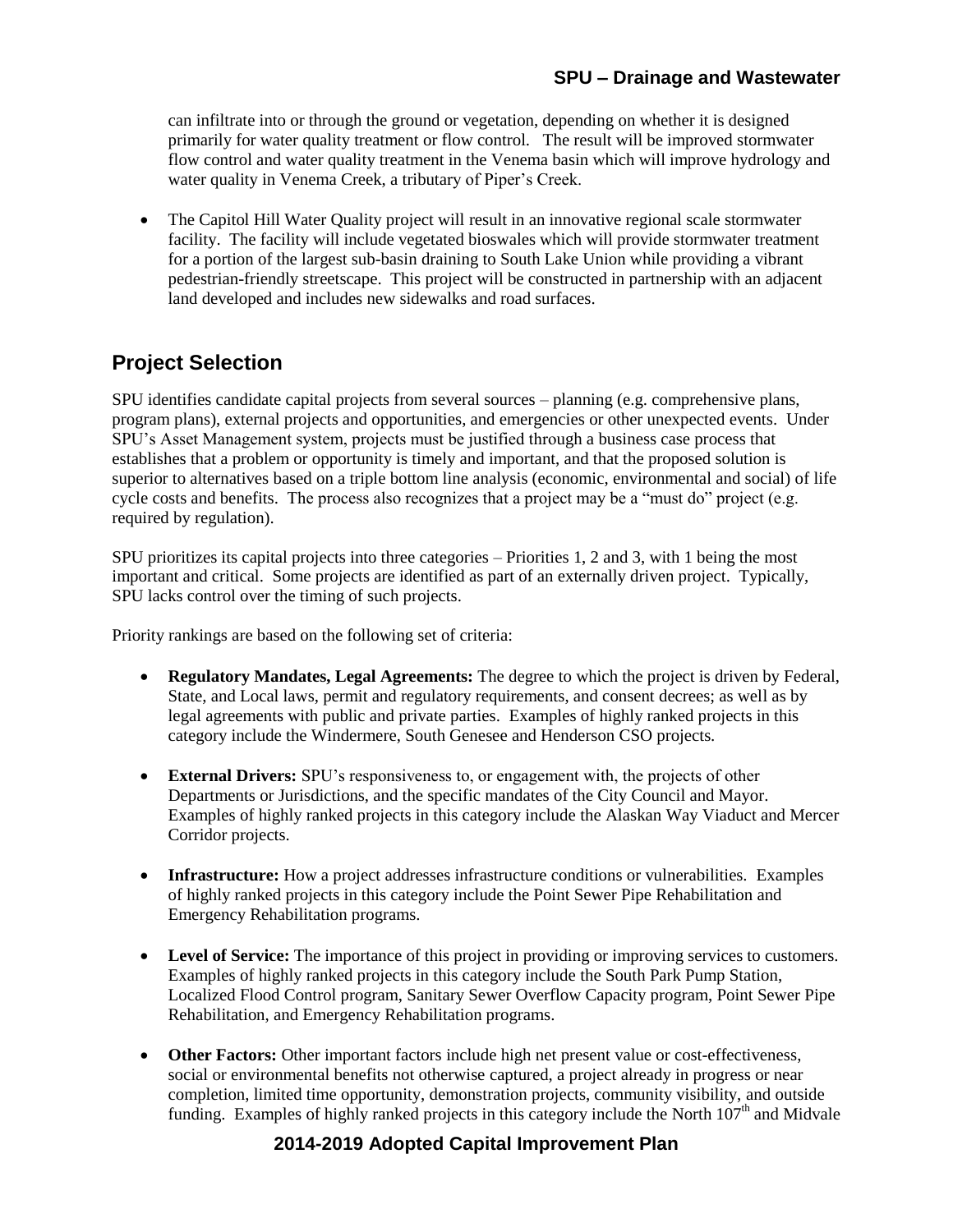Drainage project (part of the Densmore Basin Drainage Improvements program) and the Long Term Control Plan.

Every project is rated against each criterion; criteria ratings are then considered in determining an overall project priority ranking, using expert judgment (rather than a formula). Priority rankings for the CIP are determined by the leads for each Line of Business (LOB), with review by key internal stakeholders. The ranking scheme and criteria are the same for all LOBs and are approved by the SPU Director and Asset Management Committee. Project priority rankings are used to clarify and document which projects are most important (and why), to help determine which projects at the margin will be included or excluded (or deferred) from the CIP, and which projects should receive priority attention if a staff or financial resource constraint should arise.

## **Aligning Infrastructure with Planned Growth**

SPU is working to take better advantage of opportunities to incorporate improvements and repairs to our drainage and wastewater systems with major redevelopment and projects undertaken by others (e.g., private developers, other city departments, regional and state agencies). Currently, SPU is partnering with South Lake Union developers to build a regional GSI-based stormwater treatment facility to treat Capitol Hill stormwater runoff while also increasing green space in the public right of way. For the future, SPU will be ramping up long-range planning efforts to improve understanding of the existing conditions of our drainage and wastewater system, predicted growth areas, and possible impacts to the drainage and wastewater system. This better understanding will lead to more forward thinking decisions on where we need to better plan to for growth and allow us to better leverage both our investments and those made by others.

## **Future Projects/What is on the Horizon**

The DWF CIP will increase programs to meet requirements and commitments outlined in the CSO Reduction Plan. The 2014-2019 Adopted CIP includes significant investments for the Windermere, South Genesee, and Henderson CSO reduction projects. Costs shifted for these projects from 2013 to 2014 and 2015 due to delays.

The six-year CIP also includes funding for the Long Term Control Plan, which will identify all remaining CSO projects throughout the City to achieve the Washington State requirement to reduce CSOs down to an average one untreated CSO per year per outfall. Funding to address those remaining CSO projects will need to be included in future CIP budget submittals. In addition, SPU has been authorized by the EPA to prepare an Integrated Plan, which will propose projects to reduce stormwater pollution into the environment. Integrated Plan projects will need to be funded and constructed between 2016-2025. The Integrated Plan itself is funded under SPU's pre-capital planning operations and maintenance budget. Finally, water quality requirements for stormwater will likely result in increases in capital investment requirements on both new projects and potential retrofits of the existing system.

The programmatic analysis and prioritization currently being done in the Flooding, Sewer Back-up, and Landslides business area will result in a comprehensive list of small to large CIP projects to be constructed over the next 15 to 20 years. Projects will be similar to current projects such as  $14<sup>th</sup>$  and Concord CSS improvements, Broadview sewer system improvements and the South Park Pump Station.

Additional stormwater and CSO facilities, both structural and green, will require growing levels of operations and maintenance support for inspection and maintenance.

# **CIP Revenue Sources**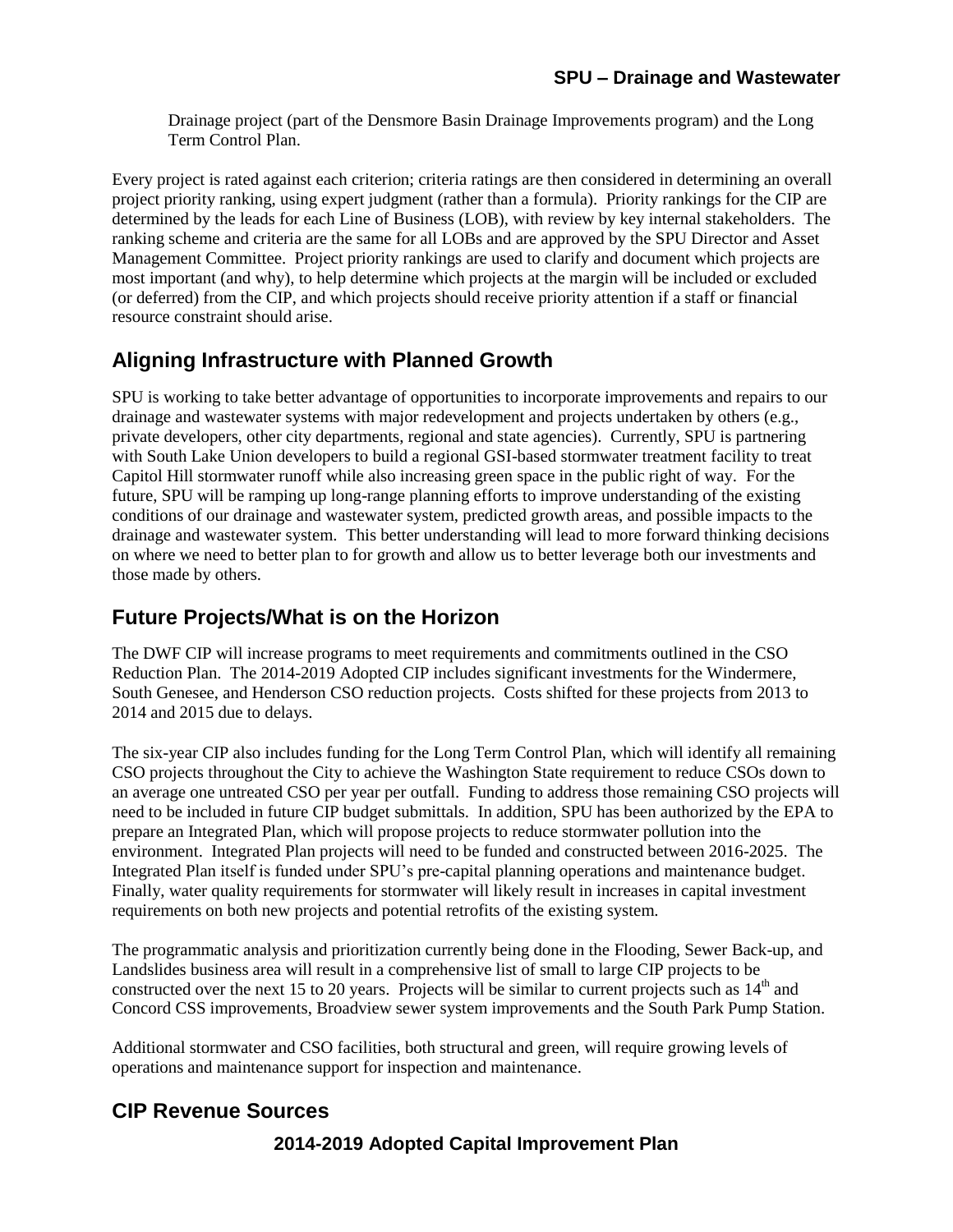SPU's Drainage and Wastewater CIP is funded largely by Drainage and Sewer ratepayers. SPU issues bonds, serviced by ratepayers that cover approximately 75% of the CIP, with the remainder funded by cash. DWF rates were approved by the Executive and City Council last year for the three-year period of 2013-2015.

SPU also actively seeks grants and low interest loans. For example, SPU will be utilizing a low-interest loan on the Capitol Hill Water Quality project. Loans like this offer a lower interest rate than what SPU can borrow/issue debt and offset the need to draw down extra dollars from the construction fund.

# **CIP Spending by Major Category**

| <b>Drainage and</b><br><b>Wastewater Fund</b>     | 2014    | 2015   | 2016    | 2017    | 2018    | 2019   | <b>Total</b> |
|---------------------------------------------------|---------|--------|---------|---------|---------|--------|--------------|
| PROTECTION OF<br><b>BENEFICIAL USES</b>           | 3,195   | 3,003  | 6,985   | 4,347   | 4,695   | 4,000  | 26,225       |
| <b>SEDIMENTS</b>                                  | 3,423   | 4,396  | 1,491   | 1,410   | 11,610  | 11,610 | 33,940       |
| <b>COMBINED SEWER</b><br><b>OVERFLOWS</b>         | 47,697  | 39,584 | 49,239  | 46,988  | 40,627  | 30,400 | 254,534      |
| <b>REHABILITATION</b>                             | 11,864  | 12,360 | 12,880  | 11,520  | 11,520  | 11,520 | 71,664       |
| FLOODING, SEWER<br><b>BACKUP &amp; LANDSLIDES</b> | 17,025  | 15,505 | 23,189  | 24,520  | 17,199  | 14,242 | 111,680      |
| <b>SHARED COST</b><br><b>PROJECTS</b>             | 14,196  | 8,550  | 12,116  | 14,035  | 13,789  | 9,742  | 72,428       |
| <b>TECHNOLOGY</b>                                 | 9,196   | 8,929  | 6,884   | 6,149   | 6,443   | 4,778  | 42,379       |
| <b>Total</b>                                      | 106,596 | 92,326 | 112,784 | 108,970 | 105,883 | 86,292 | 612,851      |

(In '000s; total may not sum due to rounding)

**Protection of Beneficial Uses:** This program makes improvements to the City's drainage system to reduce the harmful effects of stormwater runoff on creeks and receiving water bodies by improving water quality and protecting or enhancing creek habitat. The program includes projects to meet regulatory requirements. Funding in 2014 and 2015 will be focused on cost effective stormwater projects such as the Venema Creek Natural Drainage System (NDS) project, the Knickerbocker Floodplain Improvement project, and the Capitol Hill Water Quality (WQ) project. Two of these projects (Venema Creek NDS and Capital Hill WQ) were put on hold in 2009 due to financial constraints, but have since been reinstated.

Decreases in the **Protection of Beneficial Uses BCL** in 2014, compared to amounts adopted in 2013 in the 2013-2018 CIP, are primarily the result of a reduced scope for the Venema Creek NDS project and the Taylor Creek Culvert Replacement project construction being pushed out from 2014 to 2016. The Venema Creek NDS project no longer constructing swales on 2nd Ave NW between NW 122nd and 125th Streets due to community concerns. The Taylor Creek Culvert Replacement project is delayed and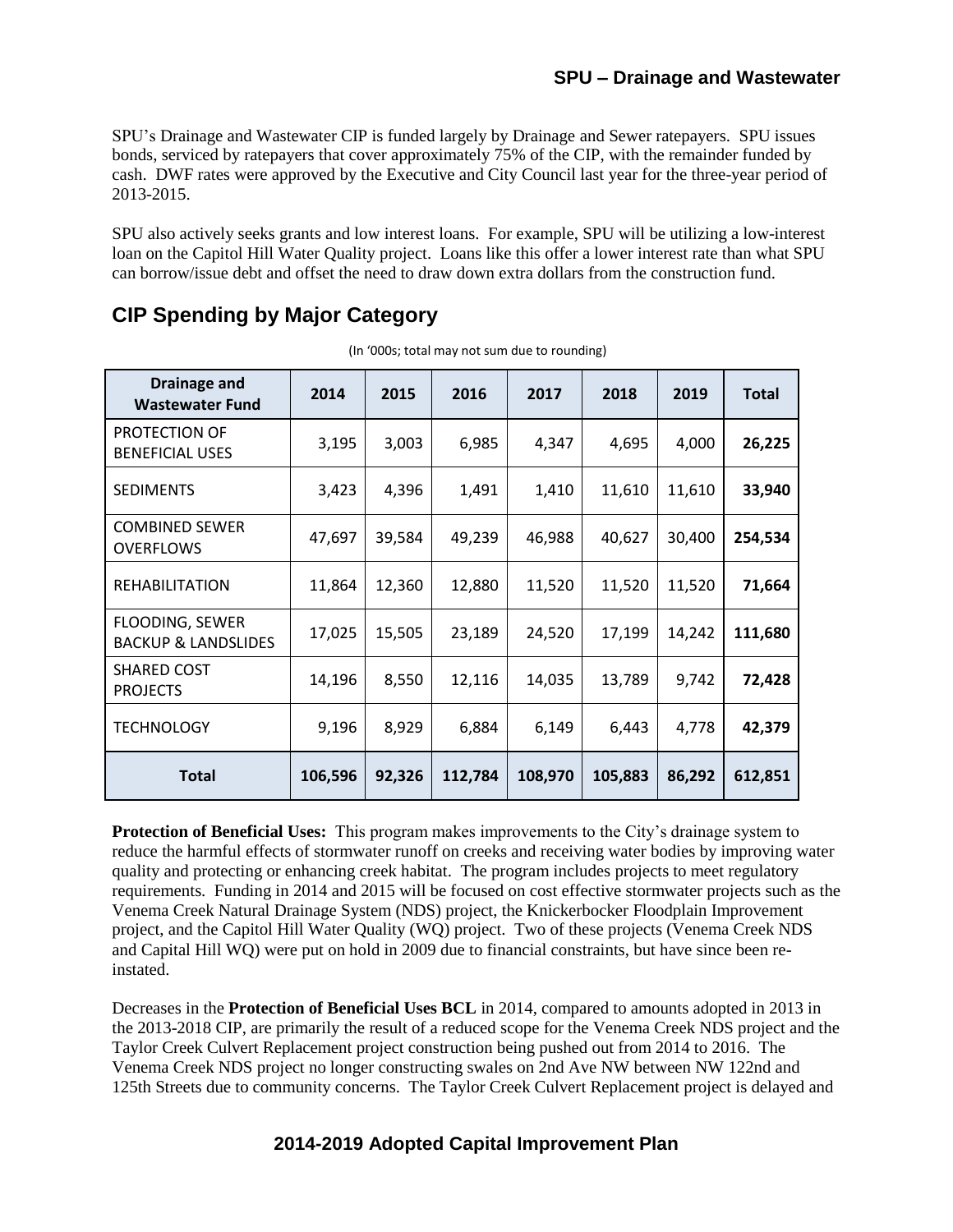construction planned in 2014 is now pushed out to 2016 because the community engagement process is taking longer than expected.

**Sediments**: The City of Seattle is named as a Potentially Responsible Party (PRP) for the Duwamish River

Superfund Site because of alleged contamination of sediments in the river from CSO and storm drain discharges. The City continues to work with the Washington State Department of Ecology, King County, and other PRPs on an assessment of contaminants and sources. The Sediments program provides funding for preliminary studies and analysis for cleanup of contaminated sediment sites in which the City is a participant, for actual cleanup of contaminated sites, for preliminary engineering for future cleanup efforts, and for liability allocation negotiations. Funding is used to develop studies and analyses required by regulatory agencies for determining the boundaries and cleanup requirements for specific action sites. The study phase of sediment remediation projects often requires multiple years before specific cleanup actions are defined. As regulatory agency cleanup requirements become clear, additional individual cleanup projects are included in subsequent CIP proposals.

Increases in the **Sediments BCL** for 2014, compared to amounts adopted in 2013 in the 2013-2018 CIP, reflect the latest schedule and estimates based on negotiations and agreements between parties for proposed actions needed. Overall projects were slightly delayed in 2013 which increased costs in 2014 and 2015 due to regulatory agencies (DOE and EPA) disagreement on the cleanup approach at the Gas Works site.

**Combined Sewer Overflows:** This program consists of projects that are mandated by state and federal regulations to control CSOs into the City's receiving waters. Projects include large infrastructure projects (e.g., storage structures, pipes, tunnels, wet weather treatment plants, stormwater separation, pump stations, etc.), smaller retrofits, construction of green infrastructure for CSO control, and development of regulatory required plans such as the Long-Term Control Plan. Key projects in the 2014 Budget include the Windermere, South Genesee and Henderson CSO projects. When completed, these projects will result in cutting CSO volumes into Lake Washington by about 14 million gallons per year, a reduction of about 60 percent from current overflows.

Compared to amounts adopted in 2013 in the 2013-2018 CIP, the **Combined Sewer Overflows BCL** is decreasing in 2014 reflecting revisions to the cash flow and schedules for the Windermere CSO project, which is now under construction. The Windermere CSO project had permitting delays that constrained finishing design and delayed the signing of construction contracts until late 2012, but now with construction started, costs projections are more refined and certain. The increase in 2015 is driven by the CSO Facility Retrofit program. The phasing of the construction work for the Delridge CSO Retrofit project has been tightened to meet the permit deadline required in the 2011-2015 National Pollutant Discharge Elimination System (NPDES) Permit that improvements be completed at NPDES168 and NPDES169 by November 1, 2015.

**Rehabilitation:** This program consists of projects to rehabilitate or replace existing drainage and wastewater assets in-kind to maintain the current functionality level of the system. Projects include pump station structures, major mechanical and electrical components, and force mains; drainage and wastewater control structures and appurtenances; and pipes and culverts. Individual projects are defined by the type and method of rehabilitation and/or replacement and include emergency rehabilitation, no-dig pipe and maintenance rehabilitation, point sewer pipe rehabilitation by crews, and point sewer pipe rehabilitation by contract.

Increases in the **Rehabilitation BCL** for 2014, compared to amounts adopted in 2013 in the 2013-2018 CIP, are driven by the strategic plan process which increased baseline funding for the Pump Station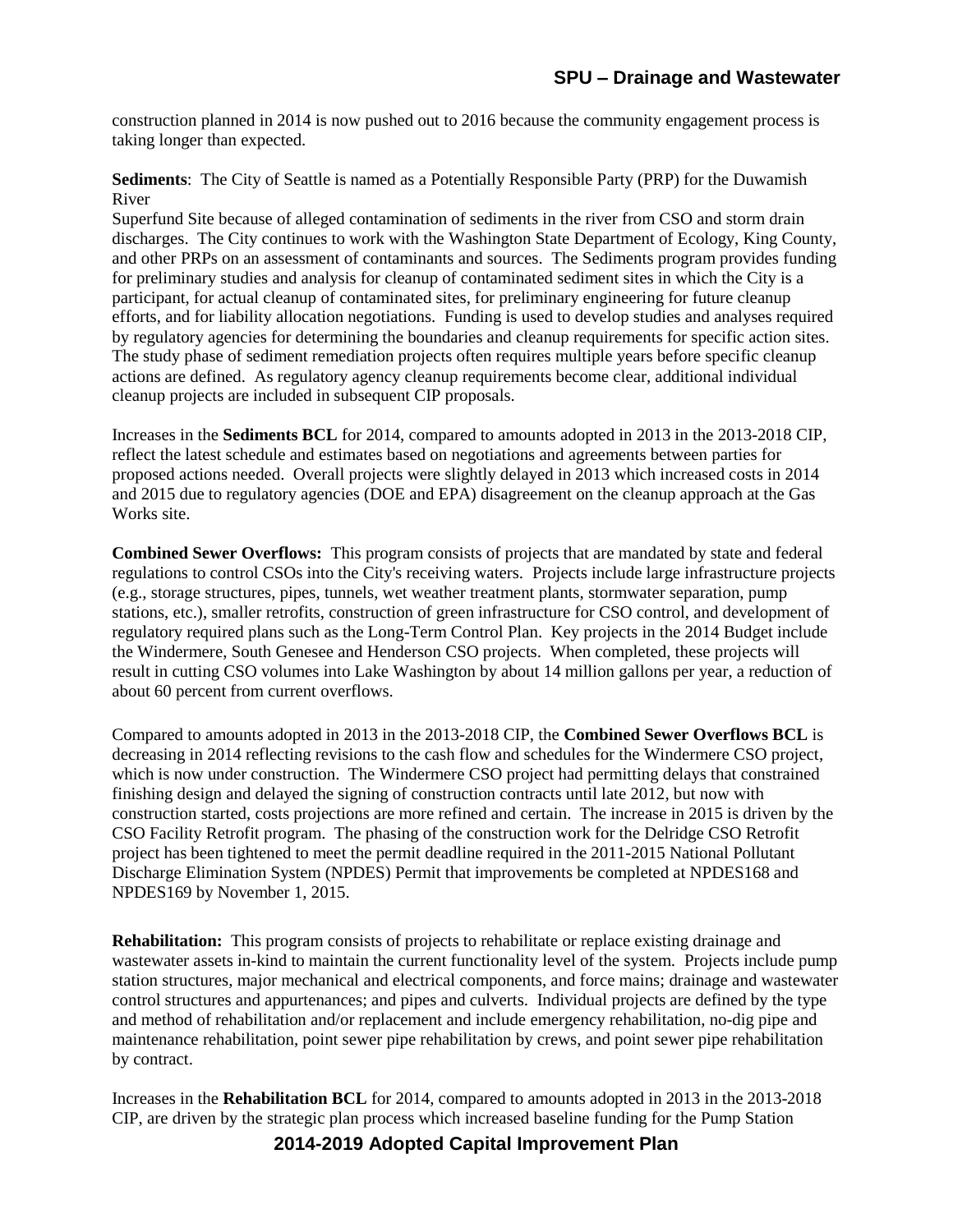Improvements program as well as the CSO Outfall Rehabilitation program. Over the next two years efforts in these areas will focus on sites with the highest risk as well as those prioritized to fulfill regulatory NPDES permit commitments that will restore original pipe capacity and address issues with discharge points of selected outfalls where these characteristics have been diminished, as well as increasing capacity to Pump Stations to meet Consent Decree requirements.

**Flooding, Sewer Back-up, and Landslides:** This program is responsible for preventing and alleviating flooding and sewer backups in the City of Seattle, with a primary focus on the protection of public health, safety, and property. The program area is focused on planning, design, and construction of channels, pipes, roadside ditches, culverts, detention ponds, and natural drainage systems that control and/or convey storm runoff to receiving bodies. This program also involves protecting SPU drainage and wastewater infrastructure from landslides and providing drainage improvements where surface water generated from the city right-of way is contributing to landslides. Finally, this program includes the Broadview Long Term Plan, which aims to reduce sewer backups and stormwater flooding in the Broadview basin.

Increased funding for the **Flooding, Sewer Back-up, and Landslides BCL** in 2014 compared with amounts adopted in 2013 in the 2013-2018 CIP are driven primarily by a delay in the start of construction for the Thornton Confluence Improvement project due to last year's CIP prioritization process, which shifted costs into 2014. Additionally, the Broadview Long Term Plan is planning to do more work upfront than initially planned and shift design and construction up from 2016 to 2015. The Broadview infiltration reduction project is a high priority project and the local community is supportive of the project moving more quickly.

**Shared Cost Projects**: This program includes individual capital improvement projects which typically benefit multiple lines of business (e.g., the Water line of business and the Drainage and Wastewater line of business) where costs are "shared," or paid for, by more than one of SPU's utility funds. In 2014, the Shared Cost program includes funding for a number of interdepartmental projects including the Alaskan Way Viaduct and Seawall Replacement, Yesler Terrace, Mercer Corridor and Sound Transit Link Light Rail. Funding is also included for SPU's Heavy Equipment Purchases, the Integrated Control Monitoring Program and a number of smaller projects.

Increased funding in the **Shared Cost Projects BCL** for 2013, compared to amounts adopted in 2013 in the 2013-2018 CIP, are driven primarily by the Yesler Terrace project that will provide infrastructure improvements and utility relocations. These investments provide sufficient wastewater and drainage capacity in the affected neighborhood. In addition, the increase is driven by the Other Major Transportation Projects program, specifically the SR-520 Bridge Replacement project. Washington State Department of Transportation (WSDOT) is moving ahead with design of the West Approach Bridge North segment in 2014. WSDOT is proceeding with the design of a reroute of a 24" SPU combined sewer.

**Technology:** The Technology capital portfolio is managed in six program areas, which provide a department-wide view of technology investments to address SPU's strategic, business, and City-wide priorities. These areas are:

- Customer Contact and Billing
- Enterprise Information Management
- IT Infrastructure
- Project Delivery & Performance
- Science & System Performance
- Asset Information Management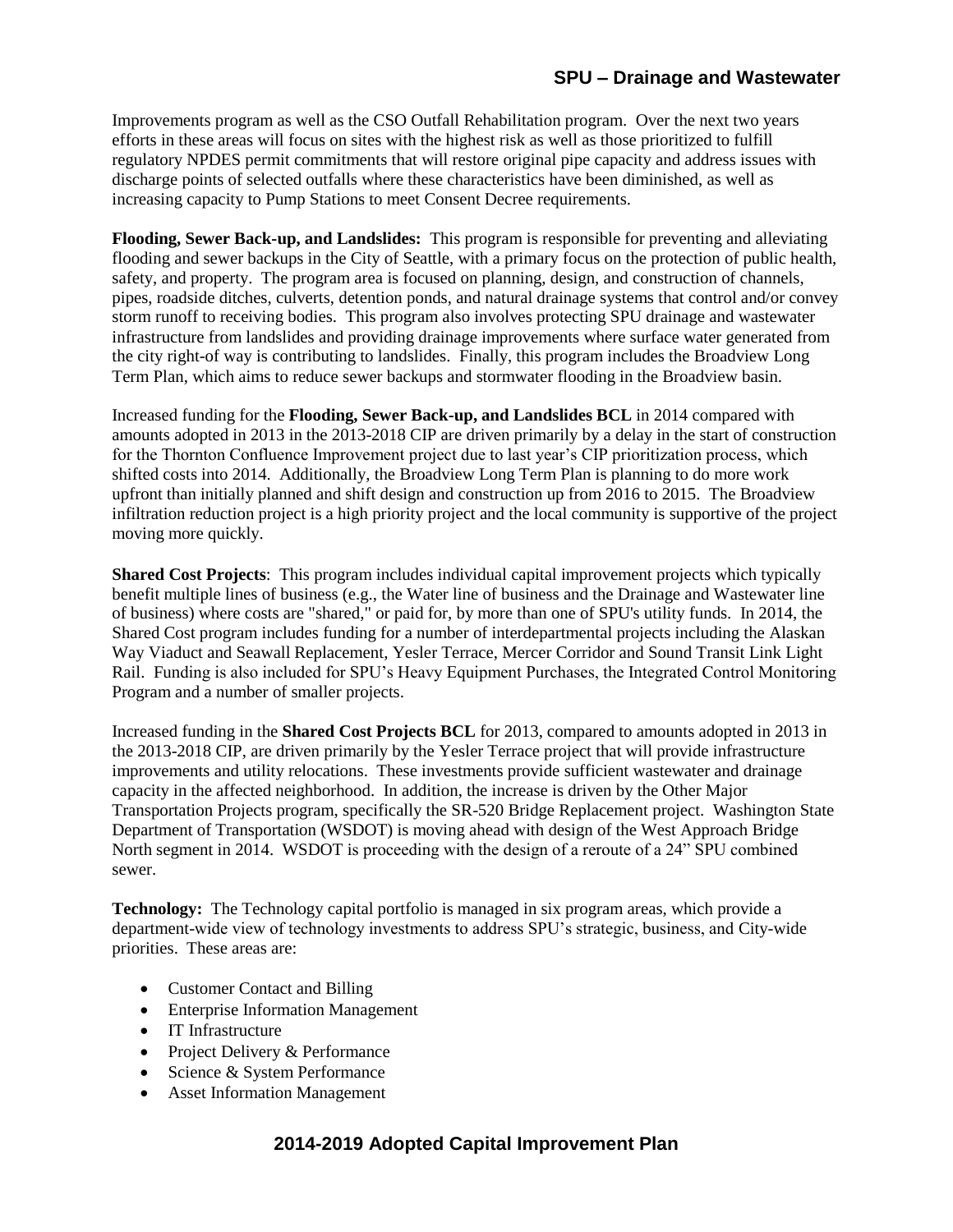Investments in 2014 and 2015 address SPU's key initiatives, which focus on:

- Improving Internal Controls,
- Improving Productivity and Performance
- Improving Customer Service
- Transitioning from Data Rich to Knowledge Rich
- Improving Project Delivery

The 2014-2019 Adopted CIP increases Technology CIP spending for all utility funds by \$2.8 million in 2014 and \$10.4 million in 2015 as compared to the 2013-2018 Adopted CIP. The Drainage and Wastewater Utility's Technology CIP amount increases by \$1.58 million in 2014 and increases by \$3.78 million in 2015. These amounts are based on the Drainage and Wastewater Utility's share of benefit from these projects.

## **City Council Provisos to the CIP**

The City Council adopted the following budget proviso:

• None of the money appropriated in the 2014 budget for the Seattle Public Utilities' Shared Cost Projects BCL may be spent for the Yesler Terrace - DWF project (#C4136-DWF) or the Yesler Terrace – WF project (#C4136-WF) until Seattle Public Utilities (SPU) files a written notice with the City Clerk that SPU has made a presentation to the appropriate Council committee describing the scope of the projects, benefits for the SPU system as a whole, and the schedule for completing the projects in 2014.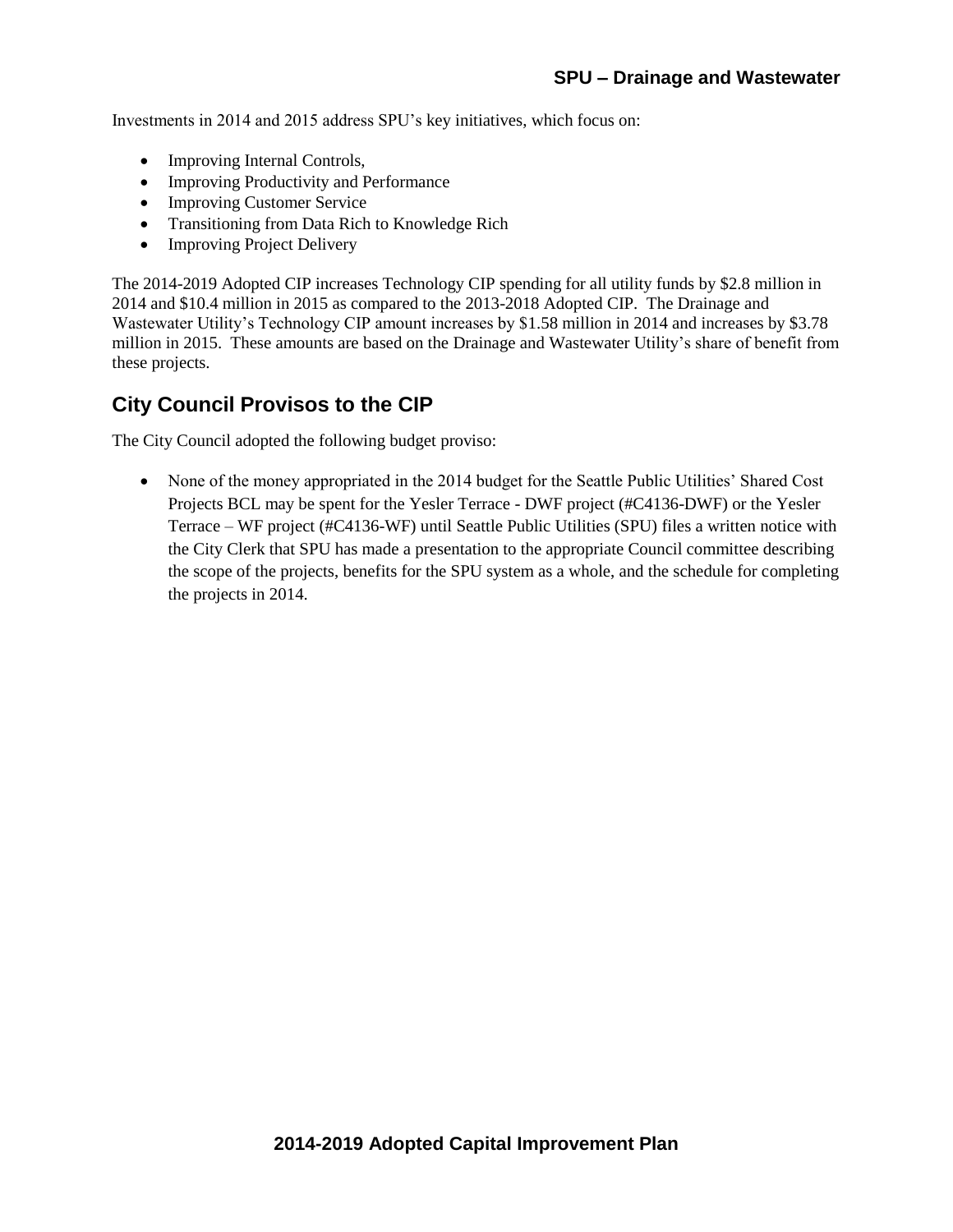| <b>BCL/Program Name/</b>                                     |                              |              |                  |                  |                  |                          |                  |                  |              |
|--------------------------------------------------------------|------------------------------|--------------|------------------|------------------|------------------|--------------------------|------------------|------------------|--------------|
| Project Title & ID                                           | <b>LTD</b><br><b>Actuals</b> | 2013         | 2014             | 2015             | 2016             | 2017                     | 2018             | 2019             | <b>Total</b> |
| <b>Protection of Beneficial Uses</b>                         |                              |              |                  |                  |                  | <b>BCL/Program Code:</b> |                  |                  | <b>C333B</b> |
| <b>Best Management Practice</b><br>Program (C3313)           | 3,240                        | 40           | $\boldsymbol{0}$ | $\boldsymbol{0}$ | $\boldsymbol{0}$ | $\boldsymbol{0}$         | $\mathbf{0}$     | $\mathbf{0}$     | 3,280        |
| Capitol Hill Water Quality<br>Project (C3373)                | 4,446                        | 2,887        | 261              | 237              | 2,516            | 239                      | 695              | 0                | 11,281       |
| Knickerbocker Floodplain<br>Improvements (C3383)             | 256                          | 1,540        | 1,368            | $\boldsymbol{0}$ | $\mathbf{0}$     | $\mathbf{0}$             | $\mathbf{0}$     | $\mathbf{0}$     | 3,164        |
| Street Sweeping for Water<br>Quality (C3363)                 | 183                          | 100          | $\boldsymbol{0}$ | $\boldsymbol{0}$ | 150              | $\boldsymbol{0}$         | $\boldsymbol{0}$ | $\boldsymbol{0}$ | 433          |
| Taylor Creek Culvert<br>Replacement (C3353)                  | 1,682                        | 450          | 450              | 450              | 4,000            | $\mathbf{0}$             | $\mathbf{0}$     | $\mathbf{0}$     | 7,032        |
| Venema Creek Natural<br>Drainage System (C3333)              | 2,260                        | 650          | 1,116            | 2,316            | 318              | 108                      | $\mathbf{0}$     | $\mathbf{0}$     | 6,769        |
| <b>Protection of Beneficial Uses</b>                         | 12,066                       | 5,667        | 3,195            | 3,003            | 6,985            | 347                      | 695              | $\mathbf{0}$     | 31,958       |
| <b>Sediments</b>                                             |                              |              |                  |                  |                  | <b>BCL/Program Code:</b> |                  |                  | <b>C350B</b> |
| <b>Sediment Remediation - DWF</b><br>(C3503)                 | 35,500                       | 1,934        | 3,423            | 4,396            | 1,491            | 1,410                    | 11,610           | 11,610           | 71,374       |
| <b>Sediments</b>                                             | 35,500                       | 1,934        | 3,423            | 4,396            | 1,491            | 1,410                    | 11,610           | 11,610           | 71,374       |
| <b>Combined Sewer Overflows</b>                              |                              |              |                  |                  |                  | <b>BCL/Program Code:</b> |                  |                  | <b>C360B</b> |
| <b>Combined Sewer Overflow</b><br>Facility Retrofit (C3611)  | 11,775                       | 3,758        | 2,392            | 7,083            | 5,473            | 4,194                    | 6,301            | 400              | 41,376       |
| Future CSO Projects (C3612)                                  | $\mathbf{0}$                 | $\mathbf{0}$ | $\mathbf{0}$     | 3,619            | 17,400           | 20,400                   | 28,000           | 28,000           | 97,419       |
| Green Stormwater<br><b>Infrastructure Program</b><br>(C3610) | 3,892                        | 5,102        | 5,747            | 6,278            | 6,099            | 4,866                    | 4,009            | $\mathbf{0}$     | 35,992       |
| Long Term Control Plan<br>(C3604)                            | 27,713                       | 6,305        | 4,510            | 2,780            | 2,000            | 2,000                    | 2,000            | 2,000            | 49,308       |
| S Genesee Combined Sewer<br>Overflow (C3608)                 | 10,008                       | 8,120        | 14,506           | 284              | $\boldsymbol{0}$ | $\boldsymbol{0}$         | $\boldsymbol{0}$ | $\boldsymbol{0}$ | 32,918       |
| S Henderson Combined Sewer<br>Overflow Storage (C3609)       | 12,804                       | 6,196        | 7,627            | 18,039           | 18,268           | 15,528                   | 317              | $\mathbf{0}$     | 78,779       |
| Windermere Combined Sewer<br>Overflow Storage (C3605)        | 18,860                       | 22,566       | 12,915           | 1,500            | $\boldsymbol{0}$ | $\mathbf{0}$             | $\mathbf{0}$     | $\mathbf{0}$     | 55,841       |
| <b>Combined Sewer Overflows</b>                              | 85,052                       | 52,047       | 47,697           | 39,584           | 49,239           | 46,988                   | 40,627           | 30,400           | 391,633      |
| Rehabilitation                                               |                              |              |                  |                  |                  | <b>BCL/Program Code:</b> |                  |                  | <b>C370B</b> |
| <b>Emergency Rehabilitation</b><br>(C3705)                   | 8,375                        | 1,980        | 1,070            | 1,250            | 1,250            | 1,250                    | 1,250            | 1,250            | 17,675       |
| No Dig Pipe & Maintenance<br>Rehabilitation (C3707)          | 13,108                       | 2,977        | 1,500            | 1,742            | 2,500            | 2,500                    | 2,500            | 2,500            | 29,327       |
| <b>Outfall Rehabilitation Program</b><br>(C3708)             | 6                            | 504          | 1,893            | 1,186            | 1,542            | 500                      | 500              | 500              | 6,631        |

# **Project Summary**

\*Amounts in thousands of dollars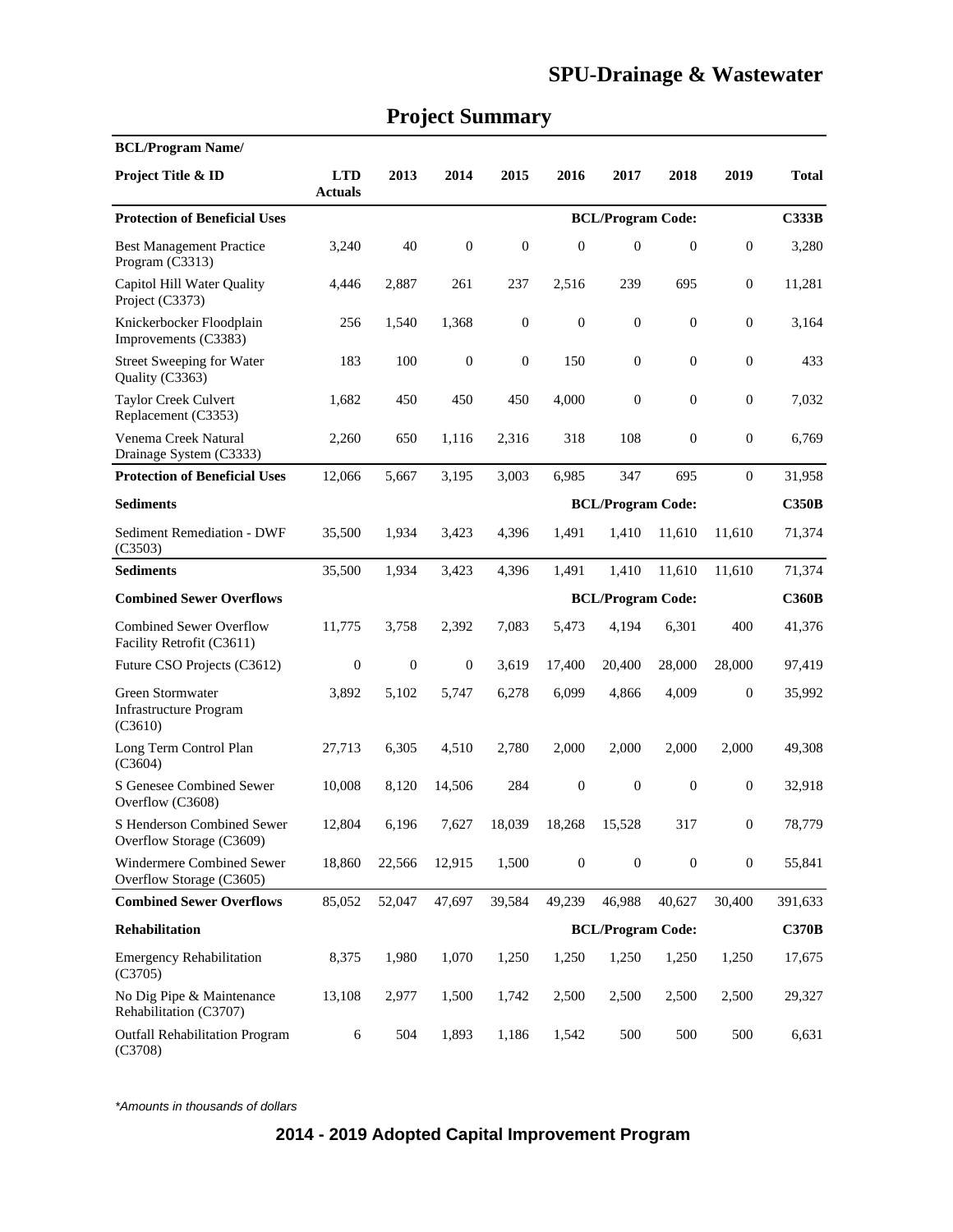# **Project Summary**

| <b>BCL/Program Name/</b>                                                  |                              |                  |                  |                  |                  |                          |                  |                  |              |
|---------------------------------------------------------------------------|------------------------------|------------------|------------------|------------------|------------------|--------------------------|------------------|------------------|--------------|
| Project Title & ID                                                        | <b>LTD</b><br><b>Actuals</b> | 2013             | 2014             | 2015             | 2016             | 2017                     | 2018             | 2019             | <b>Total</b> |
| Point Sewer Pipe<br>Rehabilitation (C3704)                                | 41,698                       | 3,900            | 4,236            | 4,500            | 4,500            | 4,500                    | 4,500            | 4,500            | 72,334       |
| Pump Station and Force Main<br>Improvements (C3703)                       | 8,443                        | 1,896            | 3,251            | 3,432            | 2,838            | 2,520                    | 2,520            | 2,520            | 27,421       |
| Sewer Full Line Replacements<br>(C3702)                                   | 349                          | 250              | 250              | 250              | 250              | 250                      | 250              | 250              | 2,099        |
| Rehabilitation                                                            | 71,980                       | 11,508           | 12,200           | 12,360           | 12,880           | 11,520                   | 11,520           | 11,520           | 155,487      |
| <b>Flooding, Sewer Back-up, and Landslides</b>                            |                              |                  |                  |                  |                  | <b>BCL/Program Code:</b> |                  |                  | <b>C380B</b> |
| Broadview Long Term Plan<br>(C3812)                                       | 905                          | 2,500            | 4,000            | 5,600            | 6,000            | 7,000                    | $\mathbf{0}$     | $\mathbf{0}$     | 26,005       |
| <b>Culvert Replacement Program</b><br>(C3810)                             | 1,864                        | 595              | 1,405            | 1,382            | 4,450            | 2,050                    | 2,000            | 2,000            | 15,746       |
| Densmore Basin Drainage<br>Improvements (C3803)                           | 7,123                        | 350              | 12               | $\boldsymbol{0}$ | $\boldsymbol{0}$ | $\boldsymbol{0}$         | $\boldsymbol{0}$ | $\boldsymbol{0}$ | 7,485        |
| <b>Localized Flood Control</b><br>Program (C3802)                         | 3,955                        | 3,845            | 3,602            | 2,550            | 4,823            | 5,839                    | 5,956            | 6,075            | 36,646       |
| Madison Valley Long Term<br>Solution (C3805)                              | 34,036                       | 384              | 50               | $\boldsymbol{0}$ | $\boldsymbol{0}$ | $\boldsymbol{0}$         | $\boldsymbol{0}$ | $\mathbf{0}$     | 34,470       |
| Meadowbrook Pond Sediment<br>Management (C3808)                           | 2,526                        | 135              | 31               | $\boldsymbol{0}$ | $\boldsymbol{0}$ | $\boldsymbol{0}$         | $\boldsymbol{0}$ | $\mathbf{0}$     | 2,692        |
| Sanitary Sewer Overflow<br>Capacity (C3804)                               | 4,975                        | 1,935            | 3,340            | 3,943            | 4,916            | 5,631                    | 5,743            | 5,858            | 36,341       |
| South Park Pump Station<br>(C3806)                                        | 6,030                        | 4,500            | 500              | 1,500            | 3,000            | 4,000                    | 3,500            | 308              | 23,339       |
| <b>Thornton Confluence</b><br>Improvement (C3811)                         | 1,525                        | 4,000            | 4,085            | 530              | $\boldsymbol{0}$ | $\boldsymbol{0}$         | $\boldsymbol{0}$ | $\mathbf{0}$     | 10,140       |
| Flooding, Sewer Back-up,<br>and Landslides                                | 62,940                       | 18,244           | 17,025           | 15,505           | 23,189           | 24,520                   | 17,199           | 14,242           | 192,864      |
| <b>Shared Cost Projects</b>                                               |                              |                  |                  |                  |                  | <b>BCL/Program Code:</b> |                  |                  | <b>C410B</b> |
| 1% for Art – DWF (C4118-<br>DWF)                                          | 2,303                        | 622              | 643              | 374              | 524              | 275                      | 290              | 296              | 5,327        |
| Alaskan Way Viaduct &<br>Seawall Replacement Program<br>- DWF (C4102-DWF) | 9,529                        | 3,557            | 3,708            | 2,032            | 6,501            | 6,203                    | 6,528            | 2,464            | 40,520       |
| Bridging the Gap - DWF<br>$(C4119-DWF)$                                   | 184                          | 500              | $\boldsymbol{0}$ | $\boldsymbol{0}$ | $\boldsymbol{0}$ | 100                      | 100              | 100              | 984          |
| <b>Emergency Storms - DWF</b><br>$(C4120-DWF)$                            | 4,506                        | 150              | 100              | 100              | 100              | 100                      | 100              | 100              | 5,256        |
| First Hill Streetcar - DWF<br>(C4130-DWF)                                 | $\boldsymbol{0}$             | $\boldsymbol{0}$ | 100              | 600              | 260              | 250                      | 250              | 250              | 1,710        |
| Heavy Equipment Purchases -<br>DWF (C4116-DWF)                            | 8,622                        | 2,345            | 2,420            | 2,200            | 2,200            | 2,200                    | 2,200            | 2,200            | 24,387       |
| <b>Integrated Control Monitoring</b><br>Program - DWF (C4108-<br>DWF)     | 14,084                       | 1,050            | 800              | 500              | 250              | 250                      | 250              | 250              | 17,434       |

\*Amounts in thousands of dollars

#### **2014 - 2019 Adopted Capital Improvement Program**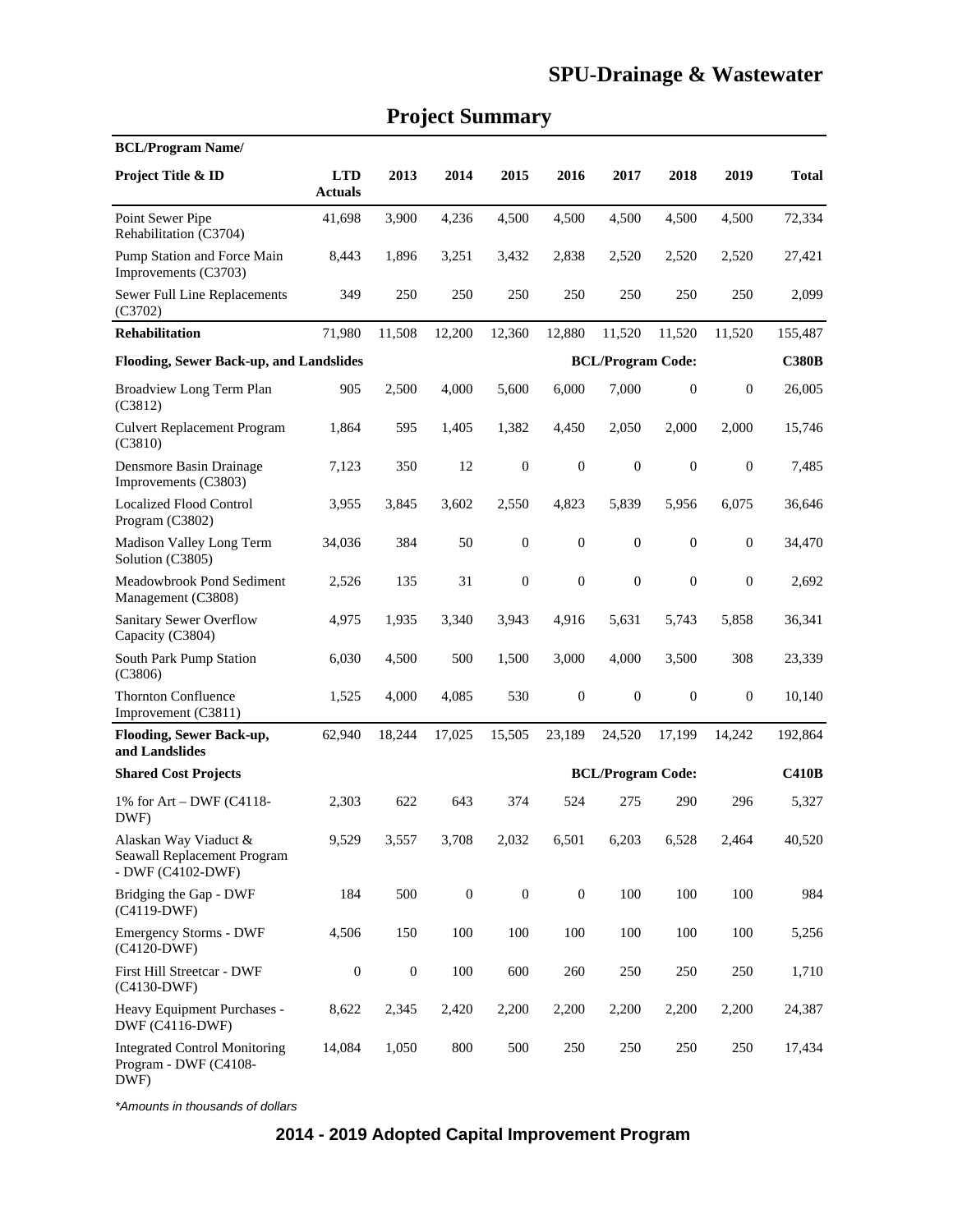| <b>BCL/Program Name/</b>                                     |                              |                  |         |                  |                  |                          |                  |                  |              |
|--------------------------------------------------------------|------------------------------|------------------|---------|------------------|------------------|--------------------------|------------------|------------------|--------------|
| Project Title & ID                                           | <b>LTD</b><br><b>Actuals</b> | 2013             | 2014    | 2015             | 2016             | 2017                     | 2018             | 2019             | <b>Total</b> |
| Mercer Corridor Project East<br>Phase - DWF (C4114-DWF)      | 6,294                        | 795              | 50      | $\boldsymbol{0}$ | $\boldsymbol{0}$ | $\boldsymbol{0}$         | $\overline{0}$   | $\boldsymbol{0}$ | 7,139        |
| Mercer Corridor Project West<br>Phase - DWF (C4133-DWF)      | 244                          | 629              | 649     | 294              | $\boldsymbol{0}$ | $\boldsymbol{0}$         | $\mathbf{0}$     | $\boldsymbol{0}$ | 1,817        |
| Meter Replacement - DWF<br>$(C4101-DWF)$                     | 4,307                        | 652              | 585     | 595              | 605              | 615                      | 630              | 636              | 8,626        |
| Operational Facility -<br>Construction - DWF (C4106-<br>DWF) | 8,163                        | 1,263            | 398     | 703              | 1,120            | 3,534                    | 2,200            | 2,040            | 19,421       |
| Operational Facility - Other -<br>DWF (C4115-DWF)            | 329                          | 75               | 150     | 300              | 100              | $\boldsymbol{0}$         | $\boldsymbol{0}$ | $\boldsymbol{0}$ | 954          |
| Operations Control Center -<br>DWF (C4105-DWF)               | 2,420                        | 76               | 806     | 43               | 60               | 206                      | 310              | 400              | 4,320        |
| Other Major Transportation<br>Projects - DWF (C4123-DWF)     | $\mathbf{1}$                 | $\mathbf{0}$     | 568     | 580              | 198              | 100                      | 750              | 750              | 2,947        |
| Security Improvements - DWF<br>$(C4113-DWF)$                 | 1,061                        | 115              | 178     | 98               | 113              | 128                      | 131              | 206              | 2,028        |
| Sound Transit - North Link -<br>DWF (C4135-DWF)              | 58                           | 87               | 75      | 75               | 75               | 75                       | 50               | 50               | 545          |
| Sound Transit - University<br>$Link - DWF(C4110-DWF)$        | 334                          | 191              | 127     | 41               | 10               | $\boldsymbol{0}$         | $\boldsymbol{0}$ | $\boldsymbol{0}$ | 702          |
| Sound Transit-East Link<br>$(C4122-DWF)$                     | $\boldsymbol{0}$             | $\boldsymbol{0}$ | 40      | 15               | $\boldsymbol{0}$ | $\boldsymbol{0}$         | $\boldsymbol{0}$ | $\boldsymbol{0}$ | 55           |
| Yesler Terrace-DWF (C4136-<br>DWF)                           | $\boldsymbol{0}$             | $\boldsymbol{0}$ | 2,800   | $\boldsymbol{0}$ | $\boldsymbol{0}$ | $\boldsymbol{0}$         | $\boldsymbol{0}$ | $\boldsymbol{0}$ | 2,800        |
| <b>Shared Cost Projects</b>                                  | 62,440                       | 12,107           | 14,196  | 8,550            | 12,116           | 14,035                   | 13,789           | 9,742            | 146,976      |
| <b>Technology</b>                                            |                              |                  |         |                  |                  | <b>BCL/Program Code:</b> |                  |                  | <b>C510B</b> |
| <b>Asset Information</b><br>Management (C5407)               | 2,477                        | 1,802            | 945     | 847              | 934              | 886                      | 905              | 865              | 9,660        |
| Customer Contact & Billing<br>(C5402)                        | 590                          | 5,130            | 3,848   | 3,414            | 1,276            | 1,332                    | 1,230            | 513              | 17,333       |
| <b>Enterprise Information</b><br>Management (C5403)          | 54                           | 464              | 864     | 965              | 1,044            | 451                      | 548              | 1,056            | 5,445        |
| IT Infrastructure (C5404)                                    | 1,444                        | 913              | 1,276   | 923              | 1,271            | 800                      | 1,517            | 902              | 9,045        |
| Project Delivery &<br>Performance (C5405)                    | 1,783                        | 1,375            | 1,294   | 2,069            | 1,648            | 1,939                    | 993              | 943              | 12,043       |
| Science & System<br>Performance (C5406)                      | 992                          | 876              | 970     | 711              | 711              | 742                      | 1,250            | 500              | 6,754        |
| <b>Technology</b>                                            | 7,341                        | 10,559           | 9,196   | 8,929            | 6,884            | 6,149                    | 6,443            | 4,778            | 60,280       |
| <b>Department Total*:</b>                                    | 337,319                      | 112,067          | 106,933 | 92,326           | 112,784          | 104,970                  | 101,883          | 82,292           | 1,050,573    |

# **Project Summary**

\*Amounts in thousands of dollars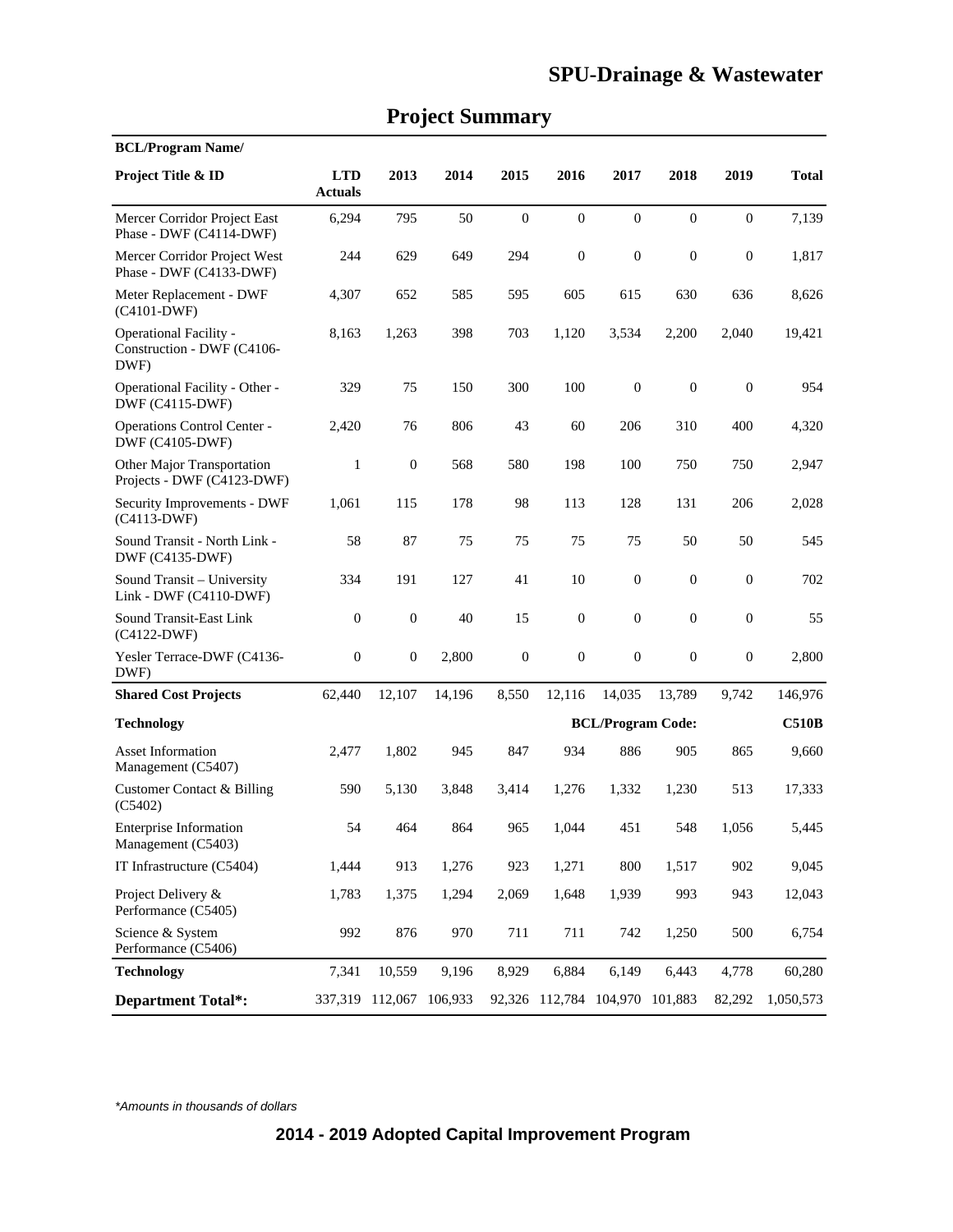| <b>Fund Name &amp; Code</b>             | <b>LTD</b><br><b>Actuals</b> | 2013            | 2014    | 2015 | 2016 | 2017 | 2018 | 2019 | Total                                                   |
|-----------------------------------------|------------------------------|-----------------|---------|------|------|------|------|------|---------------------------------------------------------|
| Drainage and Wastewater<br>Fund (44010) |                              | 337.319 112.067 |         |      |      |      |      |      | 106,933 92,326 112,784 104,970 101,883 82,292 1,050,573 |
| <b>Department Total*:</b>               |                              | 337.319 112.067 | 106.933 |      |      |      |      |      | 92,326 112,784 104,970 101,883 82,292 1,050,573         |

# **Fund Summary**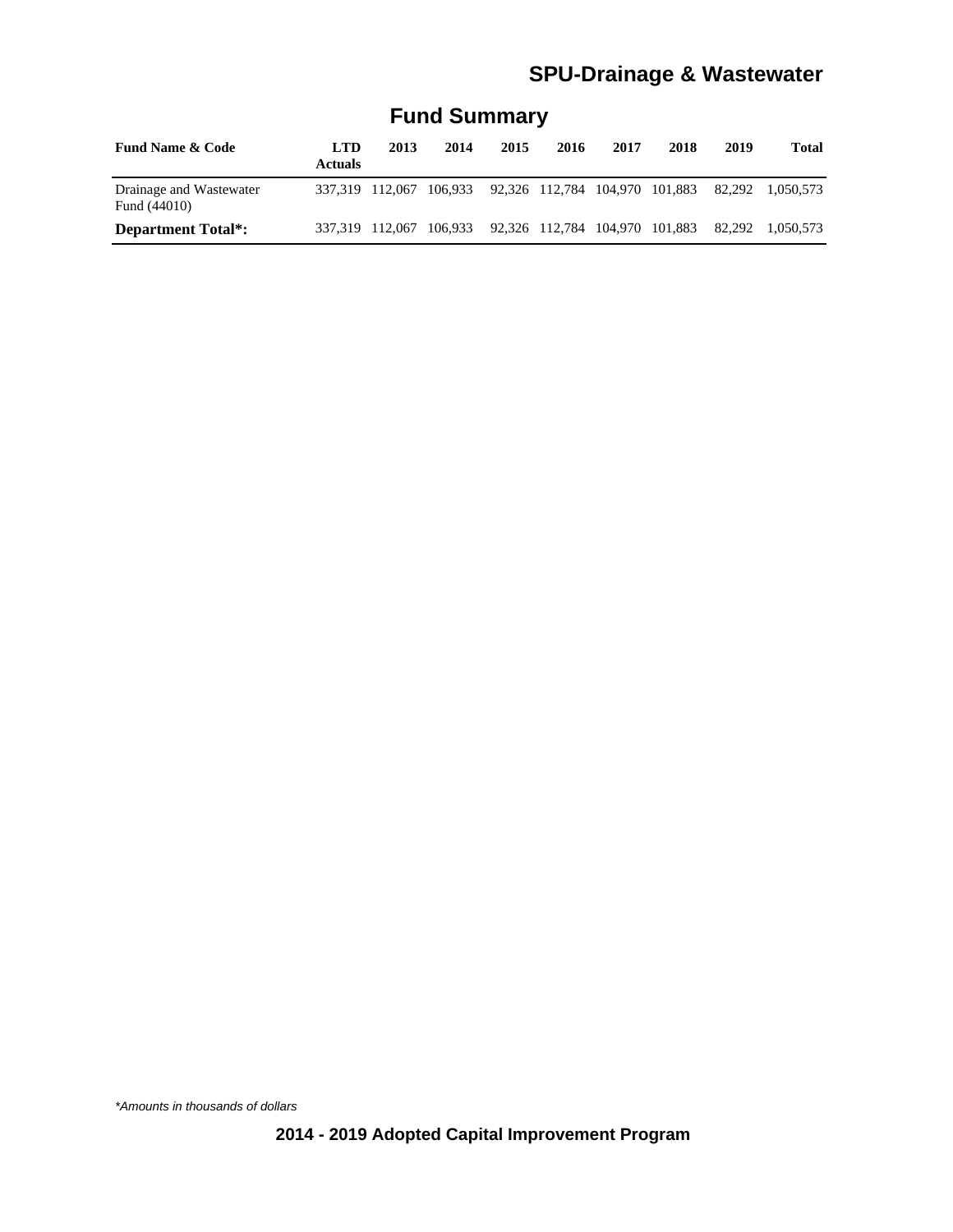#### **1% for Art – DWF**

| <b>BCL/Program Name:</b>      | <b>Shared Cost Projects</b>    | <b>BCL/Program Code:</b>     | C410B                      |
|-------------------------------|--------------------------------|------------------------------|----------------------------|
| <b>Project Type:</b>          | <b>Improved Facility</b>       | <b>Start Date:</b>           | O1/2001                    |
| <b>Project ID:</b>            | C4118-DWF                      | <b>End Date:</b>             | ONGOING                    |
| Location:                     | N/A                            |                              |                            |
| Neighborhood Plan:            | Not in a Neighborhood Plan     | Neighborhood Plan<br>Matrix: | N/A                        |
| <b>Neighborhood District:</b> | Not in a Neighborhood District | <b>Urban Village:</b>        | Not in an Urban<br>Village |

This ongoing program provides the Drainage & Wastewater funding for Seattle Public Utilities' 1% for Arts contribution. Eligibility is determined at the individual project level, with payment occurring from this program. Funds contributed to the 1% for Art program allow the commission, purchase, and installation of art in City-owned properties that is accessible to the public. The Municipal Arts Plan, which is prepared annually, describes the status of ongoing art projects and establishes the scope of work and allocations for new art projects.

|                                        | <b>LTD</b><br><b>Actuals</b> | 2013<br>Rev | 2014 | 2015 | 2016 | 2017 | 2018 | 2019 | <b>Total</b> |
|----------------------------------------|------------------------------|-------------|------|------|------|------|------|------|--------------|
| <b>Revenue Sources</b>                 |                              |             |      |      |      |      |      |      |              |
| Drainage and Wastewater<br>Rates       | 2,303                        | 622         | 643  | 374  | 524  | 275  | 290  | 296  | 5,327        |
| <b>Total:</b>                          | 2,303                        | 622         | 643  | 374  | 524  | 275  | 290  | 296  | 5,327        |
| <b>Fund Appropriations/Allocations</b> |                              |             |      |      |      |      |      |      |              |
| Drainage and Wastewater<br>Fund        | 2,303                        | 622         | 643  | 374  | 524  | 275  | 290  | 296  | 5,327        |
| Total*:                                | 2,303                        | 622         | 643  | 374  | 524  | 275  | 290  | 296  | 5,327        |
| O & M Costs (Savings)                  |                              |             | 53   | 53   | 53   | 53   | 53   | 53   | 320          |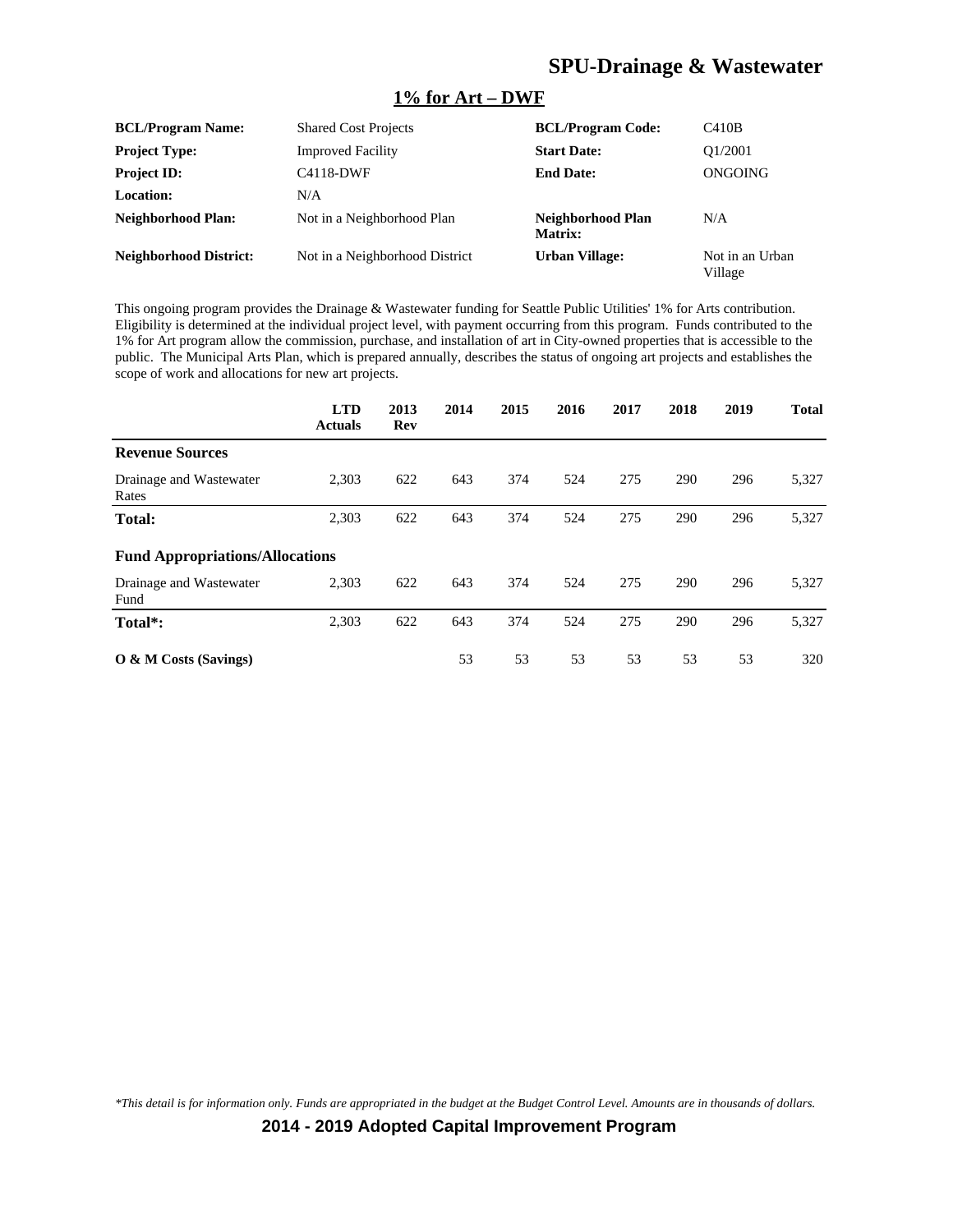| <b>BCL/Program Name:</b>      | <b>Shared Cost Projects</b> | <b>BCL/Program Code:</b>     | C410B                             |
|-------------------------------|-----------------------------|------------------------------|-----------------------------------|
| <b>Project Type:</b>          | New Facility                | <b>Start Date:</b>           | O1/2004                           |
| <b>Project ID:</b>            | $C4102-DWF$                 | <b>End Date:</b>             | O4/2019                           |
| <b>Location:</b>              | SR 99 / Battery St          |                              |                                   |
| Neighborhood Plan:            | In more than one Plan       | Neighborhood Plan<br>Matrix: | N/A                               |
| <b>Neighborhood District:</b> | In more than one District   | <b>Urban Village:</b>        | In more than one<br>Urban Village |

#### **Alaskan Way Viaduct & Seawall Replacement Program - DWF**

This program relocates, replaces, and protects drainage and wastewater infrastructure affected by the replacement of the Alaskan Way Viaduct and Seawall. This program encompasses many sub-projects which are collectively known as the "Alaskan Way Viaduct and Seawall Replacement Program" (AWVSR Program.) The Washington State Department of Transportation (WSDOT) is the lead for the SR-99 replacement, while the City of Seattle is the lead on development of the waterfront public space, implementation of the new surface Alaskan Way, and design and construction of the seawall.

|                                        | <b>LTD</b><br><b>Actuals</b> | 2013<br>Rev | 2014  | 2015  | 2016  | 2017  | 2018  | 2019  | <b>Total</b> |
|----------------------------------------|------------------------------|-------------|-------|-------|-------|-------|-------|-------|--------------|
| <b>Revenue Sources</b>                 |                              |             |       |       |       |       |       |       |              |
| Drainage and Wastewater<br>Rates       | 9,529                        | 3,557       | 3,708 | 2,032 | 6,501 | 6,203 | 6,528 | 2,464 | 40,520       |
| <b>Total:</b>                          | 9,529                        | 3,557       | 3,708 | 2,032 | 6,501 | 6,203 | 6,528 | 2,464 | 40,520       |
| <b>Fund Appropriations/Allocations</b> |                              |             |       |       |       |       |       |       |              |
| Drainage and Wastewater<br>Fund        | 9,529                        | 3,557       | 3,708 | 2,032 | 6,501 | 6,203 | 6,528 | 2,464 | 40,520       |
| Total <sup>*</sup> :                   | 9,529                        | 3,557       | 3,708 | 2,032 | 6,501 | 6,203 | 6,528 | 2,464 | 40,520       |
| O & M Costs (Savings)                  |                              |             | 405   | 405   | 405   | 405   | 405   | 405   | 2,431        |
| <b>Spending Plan by Fund</b>           |                              |             |       |       |       |       |       |       |              |
| Drainage and Wastewater<br>Fund        |                              | 3,716       | 3,708 | 2,032 | 6,501 | 6,203 | 6,528 | 2,464 | 31,151       |
| <b>Total:</b>                          |                              | 3,716       | 3,708 | 2,032 | 6,501 | 6,203 | 6,528 | 2,464 | 31,151       |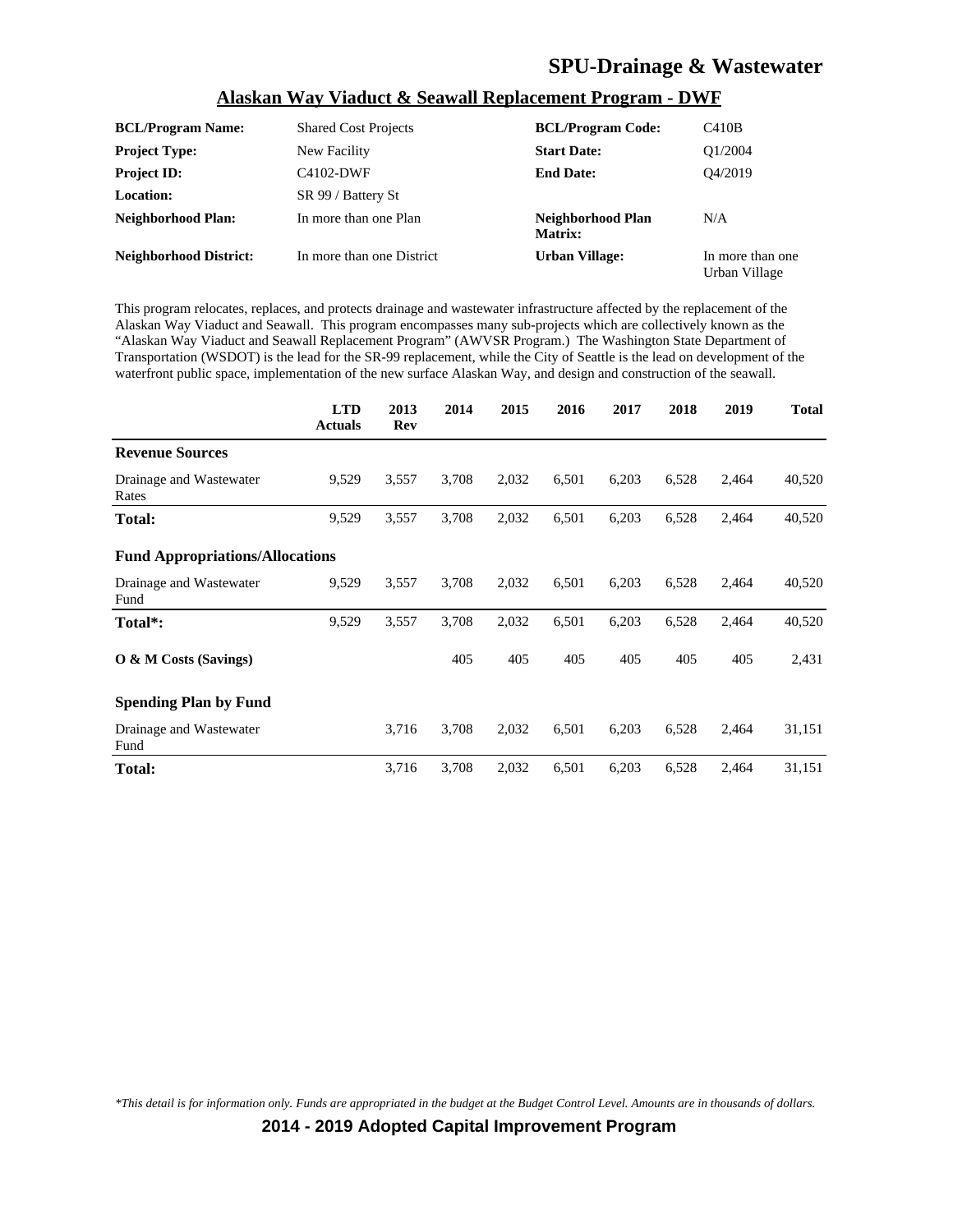#### **Best Management Practice Program**

| <b>BCL/Program Name:</b>      | Protection of Beneficial Uses | <b>BCL/Program Code:</b>     | C333B                             |
|-------------------------------|-------------------------------|------------------------------|-----------------------------------|
| <b>Project Type:</b>          | New Facility                  | <b>Start Date:</b>           | O <sub>2</sub> /2000              |
| <b>Project ID:</b>            | C <sub>3313</sub>             | <b>End Date:</b>             | ONGOING                           |
| <b>Location:</b>              | Citywide                      |                              |                                   |
| Neighborhood Plan:            | Not in a Neighborhood Plan    | Neighborhood Plan<br>Matrix: | N/A                               |
| <b>Neighborhood District:</b> | In more than one District     | <b>Urban Village:</b>        | In more than one<br>Urban Village |

This ongoing program provides high priority water quality improvement projects in the Norfolk, South Park, and Densmore drainage basins. Incorporating Best Management Practices (BMP), projects are identified, developed, and implemented. The results will be improved quality of stormwater runoff from City-owned storm drains, discharged to nearby receiving water bodies such as streams and lakes.

|                                        | <b>LTD</b><br><b>Actuals</b> | 2013<br>Rev | 2014             | 2015             | 2016             | 2017             | 2018         | 2019             | <b>Total</b> |
|----------------------------------------|------------------------------|-------------|------------------|------------------|------------------|------------------|--------------|------------------|--------------|
| <b>Revenue Sources</b>                 |                              |             |                  |                  |                  |                  |              |                  |              |
| Drainage and Wastewater<br>Rates       | 3,240                        | 40          | $\mathbf{0}$     | $\mathbf{0}$     | $\mathbf{0}$     | $\overline{0}$   | $\mathbf{0}$ | $\mathbf{0}$     | 3,280        |
| <b>Total:</b>                          | 3,240                        | 40          | $\boldsymbol{0}$ | $\boldsymbol{0}$ | $\boldsymbol{0}$ | $\boldsymbol{0}$ | $\mathbf{0}$ | $\boldsymbol{0}$ | 3,280        |
| <b>Fund Appropriations/Allocations</b> |                              |             |                  |                  |                  |                  |              |                  |              |
| Drainage and Wastewater<br>Fund        | 3,240                        | 40          | $\overline{0}$   | $\mathbf{0}$     | $\mathbf{0}$     | $\overline{0}$   | $\mathbf{0}$ | $\overline{0}$   | 3,280        |
| Total*:                                | 3,240                        | 40          | $\mathbf{0}$     | $\mathbf{0}$     | $\mathbf{0}$     | $\theta$         | $\theta$     | $\mathbf{0}$     | 3,280        |
| O & M Costs (Savings)                  |                              |             | 33               | 33               | 33               | 33               | 33           | 33               | 197          |
| <b>Spending Plan by Fund</b>           |                              |             |                  |                  |                  |                  |              |                  |              |
| Drainage and Wastewater<br>Fund        |                              | 44          | $\theta$         | $\mathbf{0}$     | $\overline{0}$   | $\overline{0}$   | $\mathbf{0}$ | $\theta$         | 44           |
| <b>Total:</b>                          |                              | 44          | $\theta$         | $\mathbf{0}$     | $\theta$         | $\overline{0}$   | $\mathbf{0}$ | $\overline{0}$   | 44           |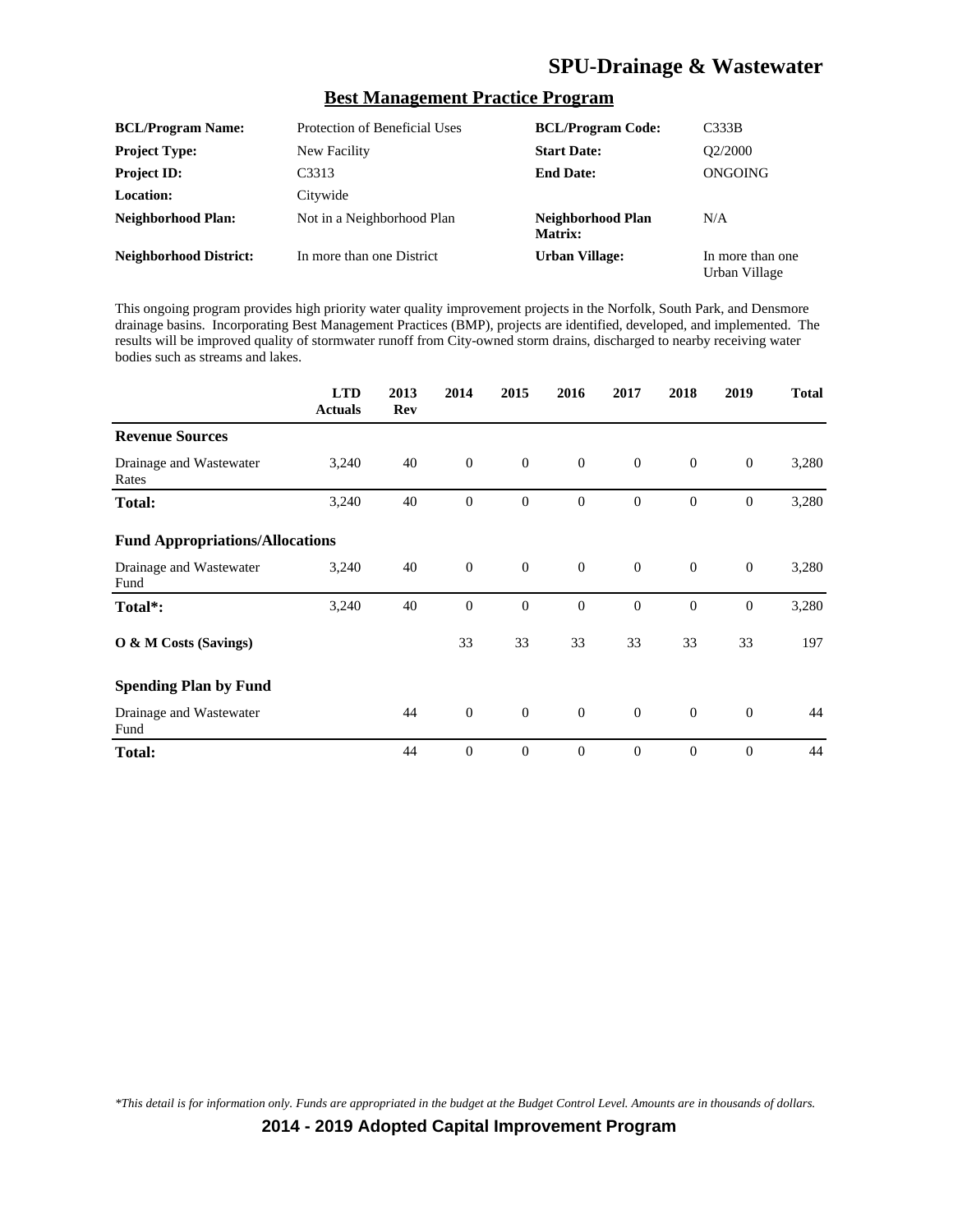#### **Bridging the Gap - DWF**

| <b>BCL/Program Name:</b>      | <b>Shared Cost Projects</b>    | <b>BCL/Program Code:</b>     | C410B                      |
|-------------------------------|--------------------------------|------------------------------|----------------------------|
| <b>Project Type:</b>          | <b>Improved Facility</b>       | <b>Start Date:</b>           | O1/2008                    |
| <b>Project ID:</b>            | $C4119-DWF$                    | <b>End Date:</b>             | ONGOING                    |
| Location:                     | Various                        |                              |                            |
| Neighborhood Plan:            | Not in a Neighborhood Plan     | Neighborhood Plan<br>Matrix: | N/A                        |
| <b>Neighborhood District:</b> | Not in a Neighborhood District | <b>Urban Village:</b>        | Not in an Urban<br>Village |

This multi-year, multi-project program funds assessments, repairs, and improvements to SPU's drainage and wastewater utility infrastructure at sites chosen by the Seattle Department of Transportation (SDOT) for bridge improvements and pedestrian and bicycle safety improvements within its "Bridging the Gap" program. SPU assesses the condition of its utility infrastructure at SDOT's project sites and conducts repairs and improvements as needed.

|                                        | <b>LTD</b><br><b>Actuals</b> | 2013<br>Rev    | 2014           | 2015             | 2016           | 2017 | 2018 | 2019 | <b>Total</b> |
|----------------------------------------|------------------------------|----------------|----------------|------------------|----------------|------|------|------|--------------|
| <b>Revenue Sources</b>                 |                              |                |                |                  |                |      |      |      |              |
| Drainage and Wastewater<br>Rates       | 184                          | 500            | $\mathbf{0}$   | $\mathbf{0}$     | $\mathbf{0}$   | 100  | 100  | 100  | 984          |
| <b>Total:</b>                          | 184                          | 500            | $\mathbf{0}$   | $\mathbf{0}$     | $\mathbf{0}$   | 100  | 100  | 100  | 984          |
| <b>Fund Appropriations/Allocations</b> |                              |                |                |                  |                |      |      |      |              |
| Drainage and Wastewater<br>Fund        | 184                          | 500            | $\overline{0}$ | $\mathbf{0}$     | $\mathbf{0}$   | 100  | 100  | 100  | 984          |
| Total*:                                | 184                          | 500            | $\mathbf{0}$   | $\boldsymbol{0}$ | $\mathbf{0}$   | 100  | 100  | 100  | 984          |
| $\overline{O}$ & M Costs (Savings)     |                              |                | 10             | 10               | 10             | 10   | 10   | 10   | 59           |
| <b>Spending Plan by Fund</b>           |                              |                |                |                  |                |      |      |      |              |
| Drainage and Wastewater<br>Fund        |                              | $\mathbf{0}$   | $\overline{0}$ | $\overline{0}$   | $\overline{0}$ | 100  | 100  | 100  | 300          |
| <b>Total:</b>                          |                              | $\overline{0}$ | $\theta$       | $\mathbf{0}$     | $\mathbf{0}$   | 100  | 100  | 100  | 300          |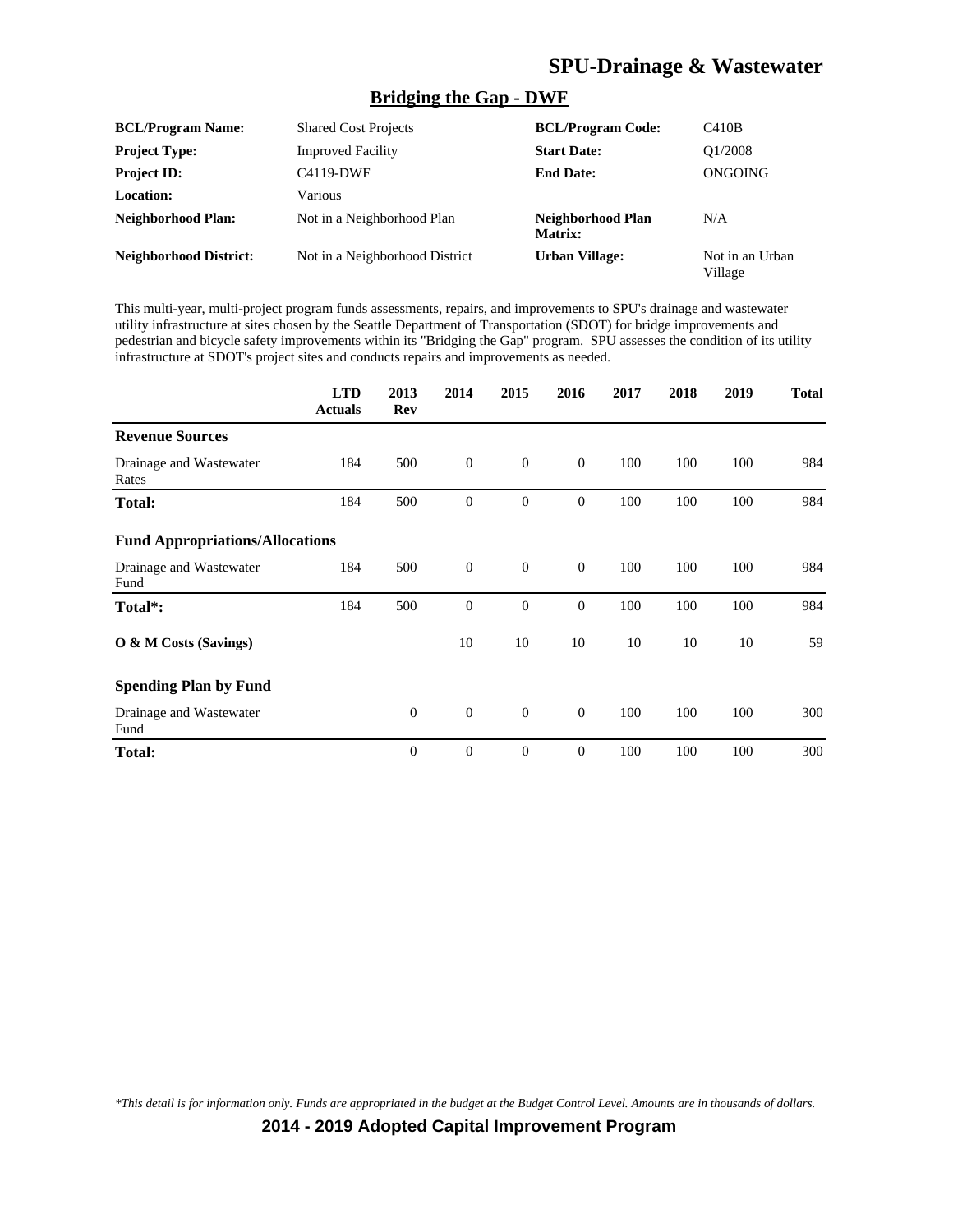#### **Broadview Long Term Plan**

| <b>BCL/Program Name:</b>      | Flooding, Sewer Back-up, and<br>Landslides | <b>BCL/Program Code:</b>     | C380B                      |
|-------------------------------|--------------------------------------------|------------------------------|----------------------------|
| <b>Project Type:</b>          | <b>Rehabilitation or Restoration</b>       | <b>Start Date:</b>           | ONGOING                    |
| <b>Project ID:</b>            | C <sub>3812</sub>                          | <b>End Date:</b>             | ONGOING                    |
| Location:                     | <b>Broadview</b>                           |                              |                            |
| Neighborhood Plan:            | Broadview-Bitter Lake-Haller Lake          | Neighborhood Plan<br>Matrix: |                            |
| <b>Neighborhood District:</b> | <b>Northwest</b>                           | Urban Village:               | Not in an Urban<br>Village |

Portions of the Broadview neighborhood suffer from significant capacity limitations of the sanitary sewer resulting in numerous sewer backups into residences during wet weather events upon which the City has paid numerous claims dating to at least 1996. It is thought that this results from a combination of infiltration and inflow into the sanitary sewer system during wet weather. Program will develop and implement a plan with the goal of restoring sanitary sewer system capacity.

|                                        | <b>LTD</b><br><b>Actuals</b> | 2013<br>Rev | 2014  | 2015  | 2016  | 2017  | 2018           | 2019         | <b>Total</b> |
|----------------------------------------|------------------------------|-------------|-------|-------|-------|-------|----------------|--------------|--------------|
| <b>Revenue Sources</b>                 |                              |             |       |       |       |       |                |              |              |
| Drainage and Wastewater<br>Rates       | 905                          | 2,500       | 4,000 | 5,600 | 6,000 | 7,000 | $\mathbf{0}$   | $\mathbf{0}$ | 26,005       |
| Total:                                 | 905                          | 2,500       | 4,000 | 5,600 | 6,000 | 7,000 | $\theta$       | $\mathbf{0}$ | 26,005       |
| <b>Fund Appropriations/Allocations</b> |                              |             |       |       |       |       |                |              |              |
| Drainage and Wastewater<br>Fund        | 905                          | 2,500       | 4,000 | 5,600 | 6,000 | 7,000 | $\mathbf{0}$   | $\mathbf{0}$ | 26,005       |
| Total*:                                | 905                          | 2,500       | 4,000 | 5,600 | 6,000 | 7,000 | $\mathbf{0}$   | $\mathbf{0}$ | 26,005       |
| $\overline{O}$ & M Costs (Savings)     |                              |             | 260   | 260   | 260   | 260   | 260            | 260          | 1,560        |
| <b>Spending Plan by Fund</b>           |                              |             |       |       |       |       |                |              |              |
| Drainage and Wastewater<br>Fund        |                              | 2,107       | 4,000 | 5,600 | 6,000 | 7,000 | $\overline{0}$ | $\mathbf{0}$ | 24,707       |
| Total:                                 |                              | 2,107       | 4,000 | 5,600 | 6,000 | 7,000 | $\overline{0}$ | $\mathbf{0}$ | 24,707       |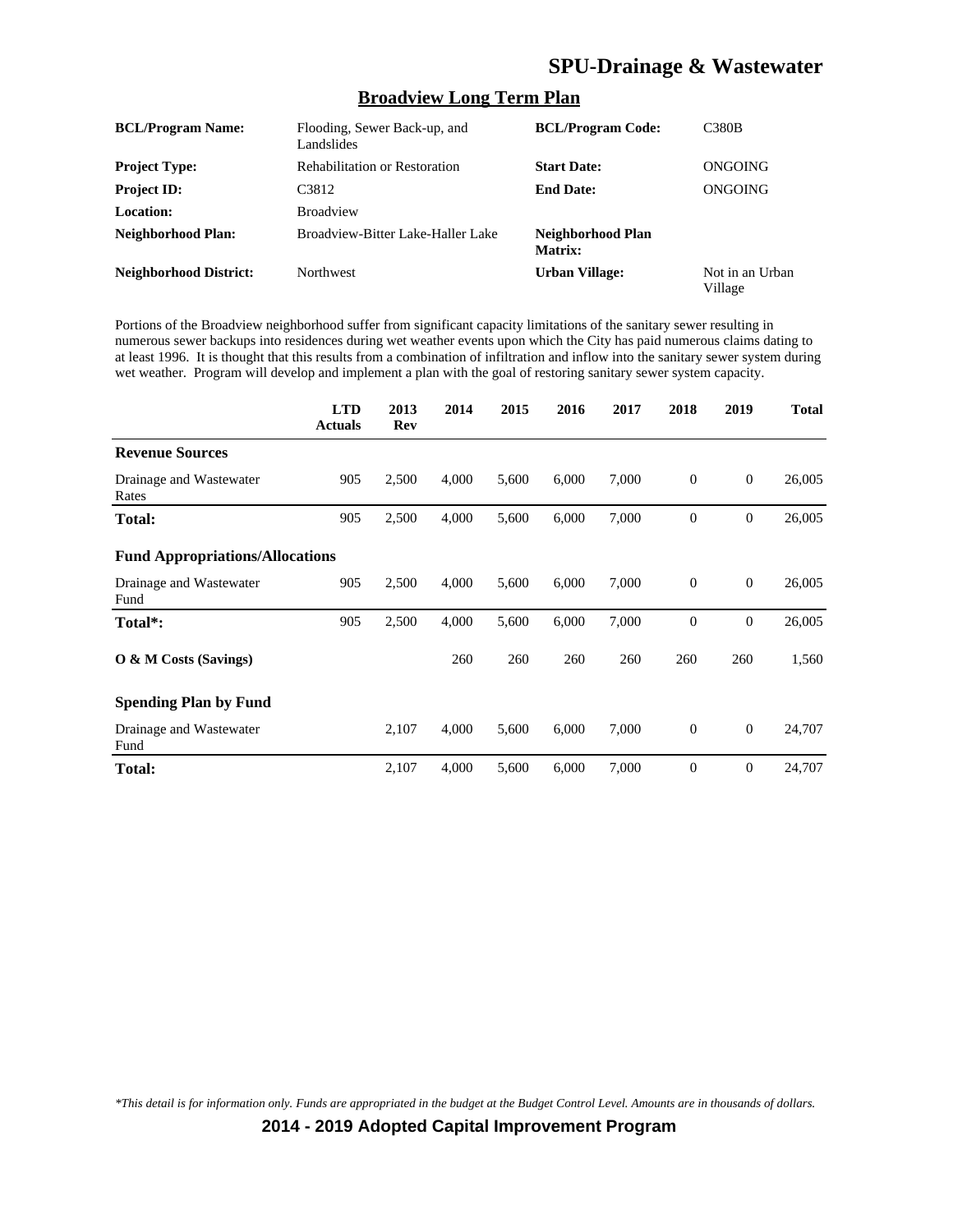| <b>BCL/Program Name:</b>      | Protection of Beneficial Uses             | <b>BCL/Program Code:</b>            | C333B            |
|-------------------------------|-------------------------------------------|-------------------------------------|------------------|
| <b>Project Type:</b>          | New Facility                              | <b>Start Date:</b>                  | O1/2006          |
| <b>Project ID:</b>            | C <sub>3373</sub>                         | <b>End Date:</b>                    | O4/2018          |
| <b>Location:</b>              | Yale Ave N/Pontius Ave N/Thomas<br>Street |                                     |                  |
| <b>Neighborhood Plan:</b>     | Not in a Neighborhood Plan                | Neighborhood Plan<br><b>Matrix:</b> | N/A              |
| <b>Neighborhood District:</b> | Lake Union                                | <b>Urban Village:</b>               | South Lake Union |

#### **Capitol Hill Water Quality Project**

This project provides construction of four blocks of biofiltration swales in the South Lake Union neighborhood. As part of a regional storm water treatment facility, this project will be constructed in partnership with an adjacent land developer and includes new sidewalks and road surfaces. The project treats runoff from a portion of approximately 435 acres of Capitol Hill.

|                                        | <b>LTD</b><br><b>Actuals</b> | 2013<br>Rev | 2014 | 2015 | 2016  | 2017 | 2018 | 2019             | <b>Total</b> |
|----------------------------------------|------------------------------|-------------|------|------|-------|------|------|------------------|--------------|
| <b>Revenue Sources</b>                 |                              |             |      |      |       |      |      |                  |              |
| Drainage and Wastewater<br>Rates       | 4,446                        | 2,887       | 261  | 237  | 2,516 | 239  | 695  | $\mathbf{0}$     | 11,281       |
| <b>Total:</b>                          | 4,446                        | 2,887       | 261  | 237  | 2,516 | 239  | 695  | $\mathbf{0}$     | 11,281       |
| <b>Fund Appropriations/Allocations</b> |                              |             |      |      |       |      |      |                  |              |
| Drainage and Wastewater<br>Fund        | 4,446                        | 2,887       | 261  | 237  | 2,516 | 239  | 695  | $\mathbf{0}$     | 11,281       |
| Total*:                                | 4,446                        | 2,887       | 261  | 237  | 2,516 | 239  | 695  | $\mathbf{0}$     | 11,281       |
| O & M Costs (Savings)                  |                              |             | 113  | 113  | 113   | 113  | 113  | 113              | 677          |
| <b>Spending Plan by Fund</b>           |                              |             |      |      |       |      |      |                  |              |
| Drainage and Wastewater<br>Fund        |                              | 3,340       | 261  | 237  | 2,516 | 239  | 695  | $\boldsymbol{0}$ | 7,288        |
| <b>Total:</b>                          |                              | 3,340       | 261  | 237  | 2,516 | 239  | 695  | $\boldsymbol{0}$ | 7,288        |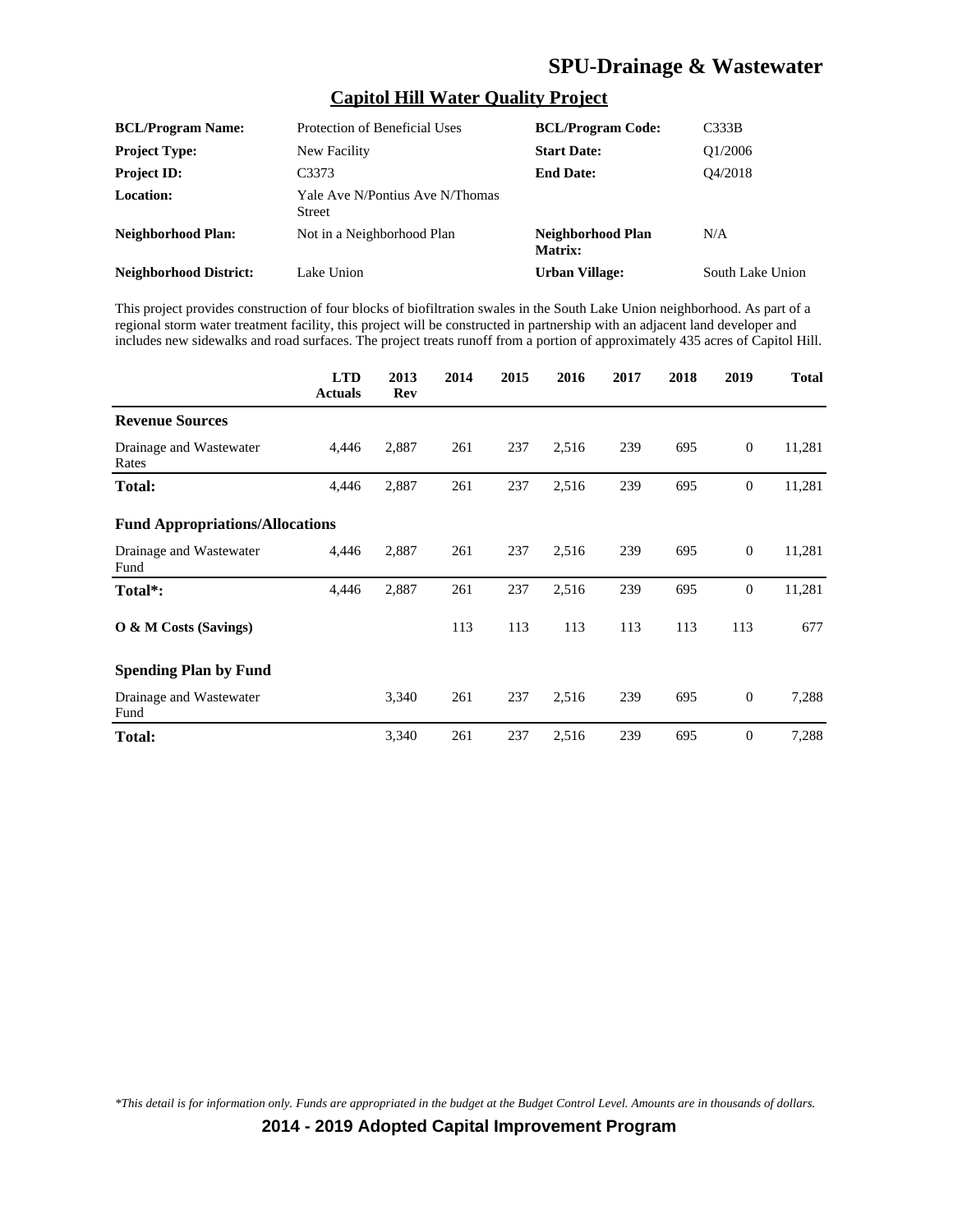#### **Combined Sewer Overflow Facility Retrofit**

| <b>BCL/Program Name:</b>      | <b>Combined Sewer Overflows</b>      | <b>BCL/Program Code:</b>     | C360B                      |
|-------------------------------|--------------------------------------|------------------------------|----------------------------|
| <b>Project Type:</b>          | <b>Rehabilitation or Restoration</b> | <b>Start Date:</b>           | O1/2002                    |
| <b>Project ID:</b>            | C <sub>3611</sub>                    | <b>End Date:</b>             | ONGOING                    |
| Location:                     | Various                              |                              |                            |
| Neighborhood Plan:            | Not in a Neighborhood Plan           | Neighborhood Plan<br>Matrix: | N/A                        |
| <b>Neighborhood District:</b> | In more than one District            | <b>Urban Village:</b>        | Not in an Urban<br>Village |

This ongoing program retrofits, upgrades, and modifies existing Combined Sewer Overflows (CSO) reduction facilities in Seattle CSO basins. Retrofit projects cost-effectively optimize system operation and storage, mitigate the extent of CSOs, and postpone and/or downsize large CSO reduction projects. This project assists in achieving State Department of Ecology's requirement of an average of no more than one wet-weather overflow event per outfall per year.

|                                        | <b>LTD</b><br><b>Actuals</b> | 2013<br><b>Rev</b> | 2014  | 2015  | 2016  | 2017  | 2018  | 2019 | <b>Total</b> |
|----------------------------------------|------------------------------|--------------------|-------|-------|-------|-------|-------|------|--------------|
| <b>Revenue Sources</b>                 |                              |                    |       |       |       |       |       |      |              |
| Drainage and Wastewater<br>Rates       | 11,775                       | 3,758              | 2,392 | 7,083 | 5,473 | 4,194 | 6,301 | 400  | 41,376       |
| Total:                                 | 11,775                       | 3,758              | 2,392 | 7,083 | 5,473 | 4,194 | 6,301 | 400  | 41,376       |
| <b>Fund Appropriations/Allocations</b> |                              |                    |       |       |       |       |       |      |              |
| Drainage and Wastewater<br>Fund        | 11,775                       | 3,758              | 2,392 | 7,083 | 5,473 | 4,194 | 6,301 | 400  | 41,376       |
| Total*:                                | 11,775                       | 3,758              | 2,392 | 7,083 | 5,473 | 4,194 | 6,301 | 400  | 41,376       |
| O & M Costs (Savings)                  |                              |                    | 414   | 414   | 414   | 414   | 414   | 414  | 2,483        |
| <b>Spending Plan by Fund</b>           |                              |                    |       |       |       |       |       |      |              |
| Drainage and Wastewater<br>Fund        |                              | 3,049              | 2,392 | 7,083 | 5,473 | 4,194 | 6,301 | 400  | 28,892       |
| <b>Total:</b>                          |                              | 3,049              | 2,392 | 7,083 | 5,473 | 4,194 | 6,301 | 400  | 28,892       |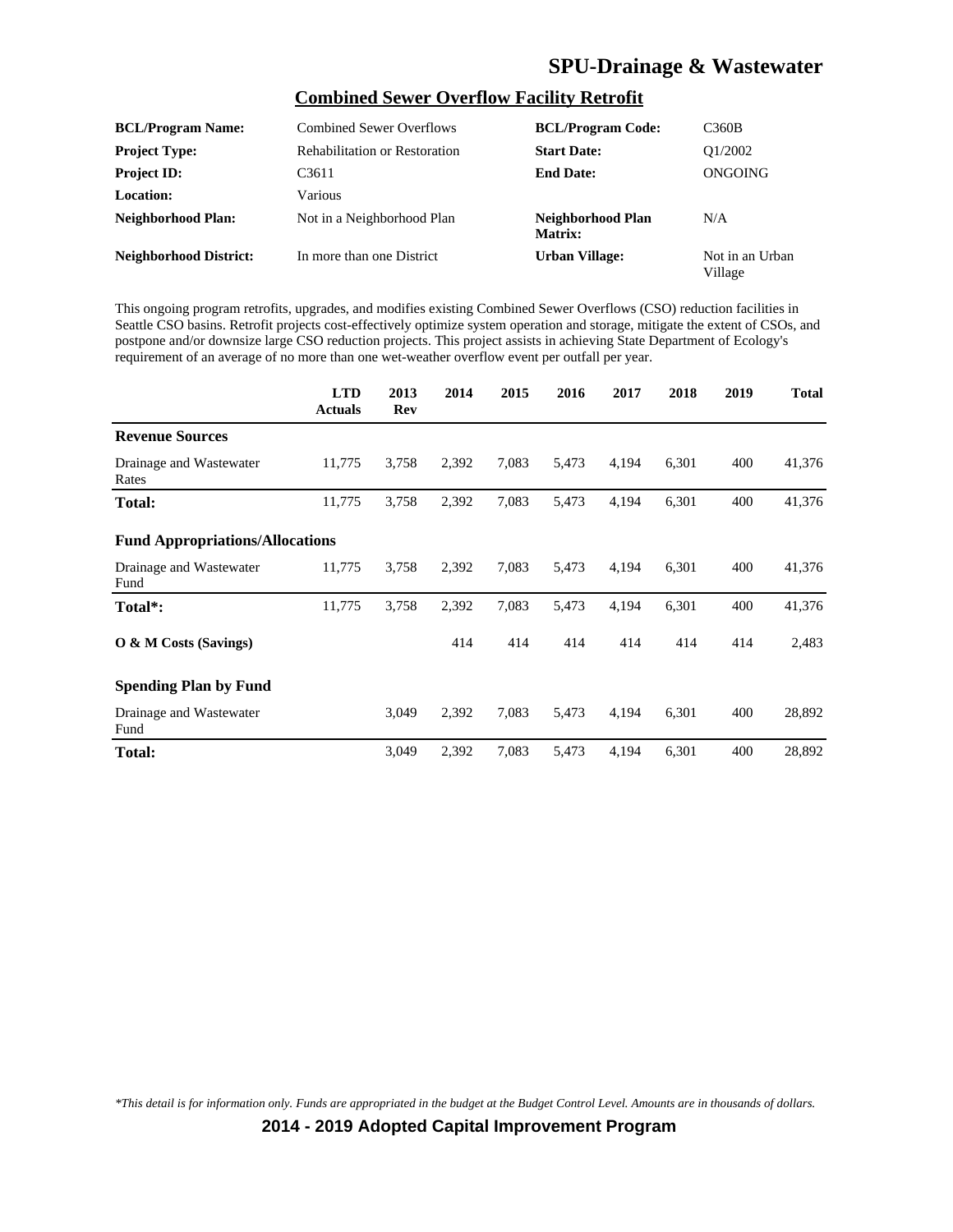| <b>BCL/Program Name:</b>      | Flooding, Sewer Back-up, and<br>Landslides | <b>BCL/Program Code:</b>     | C380B                             |
|-------------------------------|--------------------------------------------|------------------------------|-----------------------------------|
| <b>Project Type:</b>          | <b>Rehabilitation or Restoration</b>       | <b>Start Date:</b>           | O <sub>2</sub> /2008              |
| <b>Project ID:</b>            | C3810                                      | <b>End Date:</b>             | ONGOING                           |
| Location:                     | Various                                    |                              |                                   |
| Neighborhood Plan:            | Not in a Neighborhood Plan                 | Neighborhood Plan<br>Matrix: | N/A                               |
| <b>Neighborhood District:</b> | In more than one District                  | <b>Urban Village:</b>        | In more than one<br>Urban Village |

#### **Culvert Replacement Program**

This ongoing program provides for the repair and replacement of stream culverts that are part of SPU's critical drainage infrastructure. Culverts will be repaired or replaced based on risks and benefits of the project, including flooding and public infrastructure risk and benefits. Replacements will be addressed as part of this capital program, while small repairs and retrofits will be covered within the Operations and Maintenance budget. Funding transfers to from the budget placeholder to culvert replacement projects once they are approved through the AMC process.

|                                        | <b>LTD</b><br><b>Actuals</b> | 2013<br>Rev | 2014  | 2015  | 2016  | 2017  | 2018  | 2019  | <b>Total</b> |
|----------------------------------------|------------------------------|-------------|-------|-------|-------|-------|-------|-------|--------------|
| <b>Revenue Sources</b>                 |                              |             |       |       |       |       |       |       |              |
| Drainage and Wastewater<br>Rates       | 1,864                        | 595         | 1,405 | 1,382 | 4,450 | 2,050 | 2,000 | 2,000 | 15,746       |
| <b>Total:</b>                          | 1,864                        | 595         | 1,405 | 1,382 | 4,450 | 2,050 | 2,000 | 2,000 | 15,746       |
| <b>Fund Appropriations/Allocations</b> |                              |             |       |       |       |       |       |       |              |
| Drainage and Wastewater<br>Fund        | 1,864                        | 595         | 1,405 | 1,382 | 4,450 | 2,050 | 2,000 | 2,000 | 15,746       |
| Total*:                                | 1,864                        | 595         | 1,405 | 1,382 | 4,450 | 2,050 | 2,000 | 2,000 | 15,746       |
| O & M Costs (Savings)                  |                              |             | 157   | 157   | 157   | 157   | 157   | 157   | 945          |
| <b>Spending Plan by Fund</b>           |                              |             |       |       |       |       |       |       |              |
| Drainage and Wastewater<br>Fund        |                              | 854         | 1,405 | 1,382 | 4,450 | 2,050 | 2,000 | 2,000 | 14,141       |
| <b>Total:</b>                          |                              | 854         | 1,405 | 1,382 | 4,450 | 2,050 | 2,000 | 2,000 | 14,141       |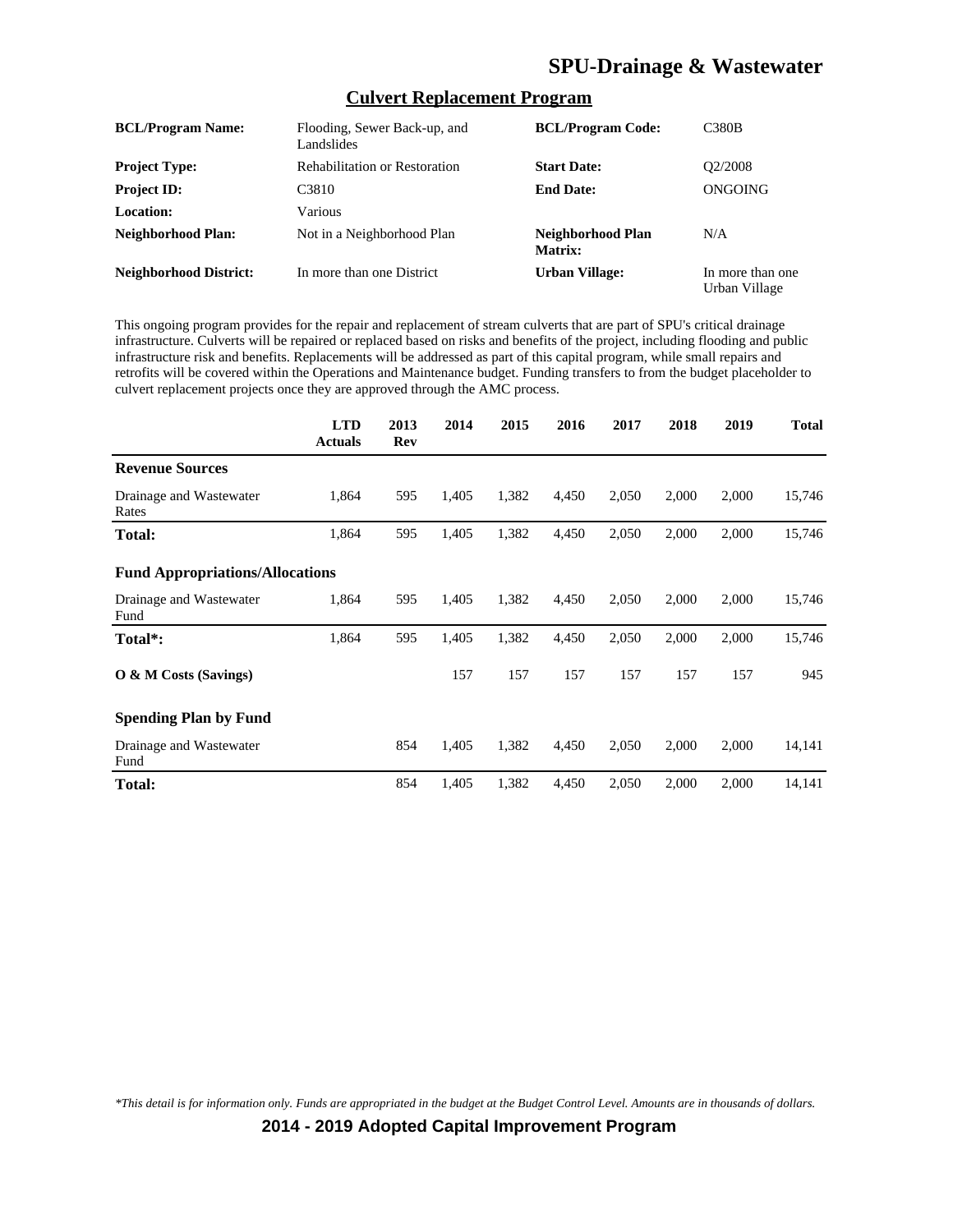| <b>BCL/Program Name:</b>      | Flooding, Sewer Back-up, and<br>Landslides | <b>BCL/Program Code:</b>            | <b>C380B</b>               |
|-------------------------------|--------------------------------------------|-------------------------------------|----------------------------|
| <b>Project Type:</b>          | New Facility                               | <b>Start Date:</b>                  | O1/2009                    |
| <b>Project ID:</b>            | C <sub>3803</sub>                          | <b>End Date:</b>                    | O <sub>2</sub> /2014       |
| <b>Location:</b>              | Densmore Basin                             |                                     |                            |
| Neighborhood Plan:            | Not in a Neighborhood Plan                 | Neighborhood Plan<br><b>Matrix:</b> | N/A                        |
| <b>Neighborhood District:</b> | <b>Northwest</b>                           | <b>Urban Village:</b>               | <b>Bitter Lake Village</b> |

#### **Densmore Basin Drainage Improvements**

This program reduces surface water flooding and stormwater pollutant loading within the Densmore Basin. Improvements may include increasing the detention volume of the existing Stone Pond facility in order to address stormwater flow, and using traditional storage facilities and/or low impact development techniques to reduce flooding impacts at key locations in the upper Densmore Basin.

|                                        | <b>LTD</b><br><b>Actuals</b> | 2013<br>Rev | 2014 | 2015             | 2016             | 2017           | 2018           | 2019           | <b>Total</b> |
|----------------------------------------|------------------------------|-------------|------|------------------|------------------|----------------|----------------|----------------|--------------|
| <b>Revenue Sources</b>                 |                              |             |      |                  |                  |                |                |                |              |
| Drainage and Wastewater<br>Rates       | 7,123                        | 350         | 12   | $\boldsymbol{0}$ | $\boldsymbol{0}$ | $\overline{0}$ | $\mathbf{0}$   | $\mathbf{0}$   | 7,485        |
| <b>Total:</b>                          | 7,123                        | 350         | 12   | $\boldsymbol{0}$ | $\boldsymbol{0}$ | $\mathbf{0}$   | $\mathbf{0}$   | $\mathbf{0}$   | 7,485        |
| <b>Fund Appropriations/Allocations</b> |                              |             |      |                  |                  |                |                |                |              |
| Drainage and Wastewater<br>Fund        | 7,123                        | 350         | 12   | $\boldsymbol{0}$ | $\boldsymbol{0}$ | $\overline{0}$ | $\mathbf{0}$   | $\mathbf{0}$   | 7,485        |
| Total*:                                | 7,123                        | 350         | 12   | $\boldsymbol{0}$ | $\overline{0}$   | $\overline{0}$ | $\overline{0}$ | $\mathbf{0}$   | 7,485        |
| O & M Costs (Savings)                  |                              |             | 75   | 75               | 75               | 75             | 75             | 75             | 449          |
| <b>Spending Plan by Fund</b>           |                              |             |      |                  |                  |                |                |                |              |
| Drainage and Wastewater<br>Fund        |                              | 430         | 12   | $\mathbf{0}$     | $\overline{0}$   | $\theta$       | $\mathbf{0}$   | $\mathbf{0}$   | 442          |
| <b>Total:</b>                          |                              | 430         | 12   | $\overline{0}$   | $\overline{0}$   | $\theta$       | $\mathbf{0}$   | $\overline{0}$ | 442          |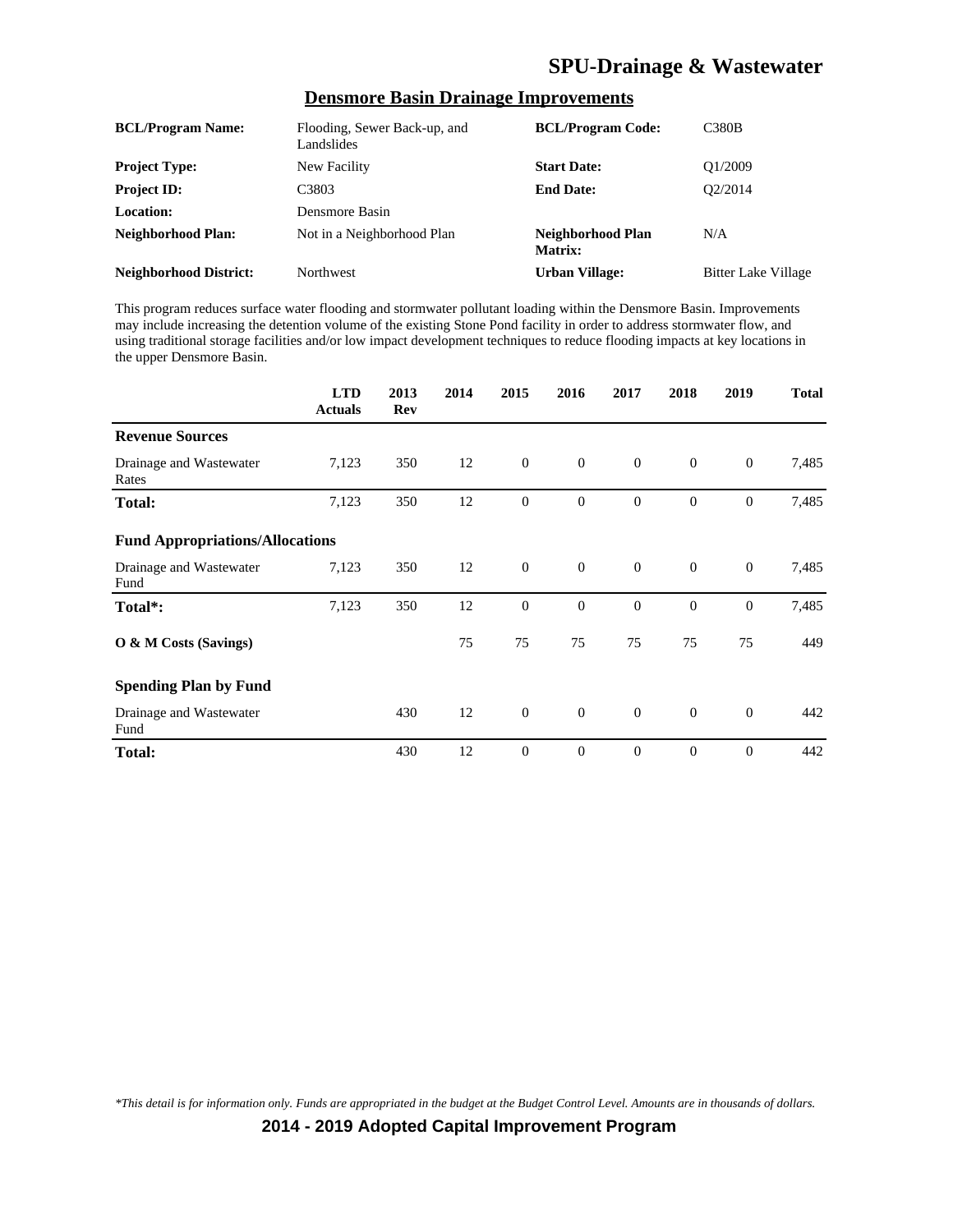#### **Emergency Rehabilitation**

| <b>BCL/Program Name:</b>      | <b>Rehabilitation</b>                | <b>BCL/Program Code:</b>     | C370B                             |
|-------------------------------|--------------------------------------|------------------------------|-----------------------------------|
| <b>Project Type:</b>          | <b>Rehabilitation or Restoration</b> | <b>Start Date:</b>           | O1/1998                           |
| <b>Project ID:</b>            | C <sub>3705</sub>                    | <b>End Date:</b>             | ONGOING                           |
| <b>Location:</b>              | Citywide                             |                              |                                   |
| Neighborhood Plan:            | Not in a Neighborhood Plan           | Neighborhood Plan<br>Matrix: | N/A                               |
| <b>Neighborhood District:</b> | In more than one District            | <b>Urban Village:</b>        | In more than one<br>Urban Village |

This ongoing project provides emergency sewer response to collapsed mainlines, surface street subsidence or voids resulting from leaking pipes, and storm-related incidents in Seattle, as well as emergency rehabilitation to drainage pipes that collapse, cause surface problems, or otherwise endanger public health or welfare. Typical improvements may include, but are not limited to, rehabilitation or replacement of structurally damaged pipes that caused the emergency and restoring surrounding areas. Rehabilitation or replacement quickly corrects the situation, avoids repeat incident, and extends the life of the asset.

|                                        | <b>LTD</b><br><b>Actuals</b> | 2013<br>Rev | 2014  | 2015  | 2016  | 2017  | 2018  | 2019  | <b>Total</b> |
|----------------------------------------|------------------------------|-------------|-------|-------|-------|-------|-------|-------|--------------|
| <b>Revenue Sources</b>                 |                              |             |       |       |       |       |       |       |              |
| Drainage and Wastewater<br>Rates       | 8,375                        | 1,980       | 1,070 | 1,250 | 1,250 | 1,250 | 1,250 | 1,250 | 17,675       |
| <b>Total:</b>                          | 8,375                        | 1,980       | 1,070 | 1,250 | 1,250 | 1,250 | 1,250 | 1,250 | 17,675       |
| <b>Fund Appropriations/Allocations</b> |                              |             |       |       |       |       |       |       |              |
| Drainage and Wastewater<br>Fund        | 8,375                        | 1,980       | 1,070 | 1,250 | 1,250 | 1,250 | 1,250 | 1,250 | 17,675       |
| Total*:                                | 8,375                        | 1,980       | 1,070 | 1,250 | 1,250 | 1,250 | 1,250 | 1,250 | 17,675       |
| $\overline{O}$ & M Costs (Savings)     |                              |             | 177   | 177   | 177   | 177   | 177   | 177   | 1,061        |
| <b>Spending Plan by Fund</b>           |                              |             |       |       |       |       |       |       |              |
| Drainage and Wastewater<br>Fund        |                              | 1,439       | 1,070 | 1,250 | 1,250 | 1,250 | 1,250 | 1,250 | 8,759        |
| <b>Total:</b>                          |                              | 1,439       | 1,070 | 1,250 | 1,250 | 1,250 | 1,250 | 1,250 | 8,759        |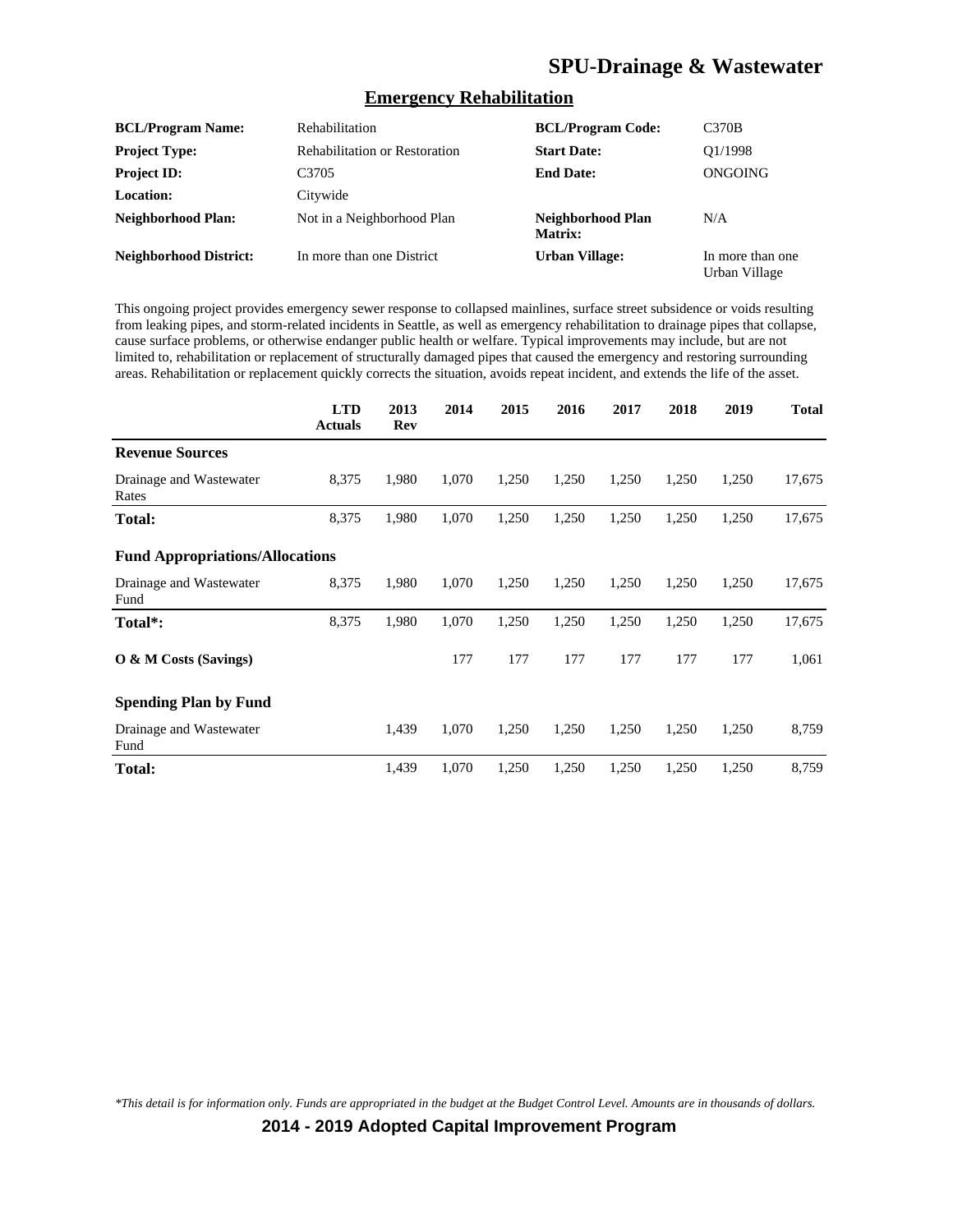#### **Emergency Storms - DWF**

| <b>BCL/Program Name:</b>      | <b>Shared Cost Projects</b>          | <b>BCL/Program Code:</b>     | C410B                      |
|-------------------------------|--------------------------------------|------------------------------|----------------------------|
| <b>Project Type:</b>          | <b>Rehabilitation or Restoration</b> | <b>Start Date:</b>           | O3/2007                    |
| <b>Project ID:</b>            | C4120-DWF                            | <b>End Date:</b>             | ONGOING                    |
| Location:                     | Various                              |                              |                            |
| Neighborhood Plan:            | Not in a Neighborhood Plan           | Neighborhood Plan<br>Matrix: | N/A                        |
| <b>Neighborhood District:</b> | Not in a Neighborhood District       | Urban Village:               | Not in an Urban<br>Village |

This ongoing program funds Drainage & Wastewater infrastructure capital improvement projects resulting from previous and possible future storm events. These projects are potentially Federal Emergency Management Agency (FEMA) reimbursable and need to be separated out for tracking and reimbursement purposes. Typical improvements include, but are not limited to, repairing and mitigating landslides, restoring detention ponds, and replacing culverts and detention walls. All projects resulting from previous storms events have been completed. This program will now serve as a placeholder for any future storm events.

|                                        | <b>LTD</b><br><b>Actuals</b> | 2013<br>Rev    | 2014 | 2015 | 2016 | 2017 | 2018 | 2019 | <b>Total</b> |
|----------------------------------------|------------------------------|----------------|------|------|------|------|------|------|--------------|
| <b>Revenue Sources</b>                 |                              |                |      |      |      |      |      |      |              |
| Drainage and Wastewater<br>Rates       | 4,506                        | 150            | 100  | 100  | 100  | 100  | 100  | 100  | 5,256        |
| <b>Total:</b>                          | 4,506                        | 150            | 100  | 100  | 100  | 100  | 100  | 100  | 5,256        |
| <b>Fund Appropriations/Allocations</b> |                              |                |      |      |      |      |      |      |              |
| Drainage and Wastewater<br>Fund        | 4,506                        | 150            | 100  | 100  | 100  | 100  | 100  | 100  | 5,256        |
| Total*:                                | 4,506                        | 150            | 100  | 100  | 100  | 100  | 100  | 100  | 5,256        |
| O & M Costs (Savings)                  |                              |                | 53   | 53   | 53   | 53   | 53   | 53   | 315          |
| <b>Spending Plan by Fund</b>           |                              |                |      |      |      |      |      |      |              |
| Drainage and Wastewater<br>Fund        |                              | $\mathbf{0}$   | 100  | 100  | 100  | 100  | 100  | 100  | 600          |
| <b>Total:</b>                          |                              | $\overline{0}$ | 100  | 100  | 100  | 100  | 100  | 100  | 600          |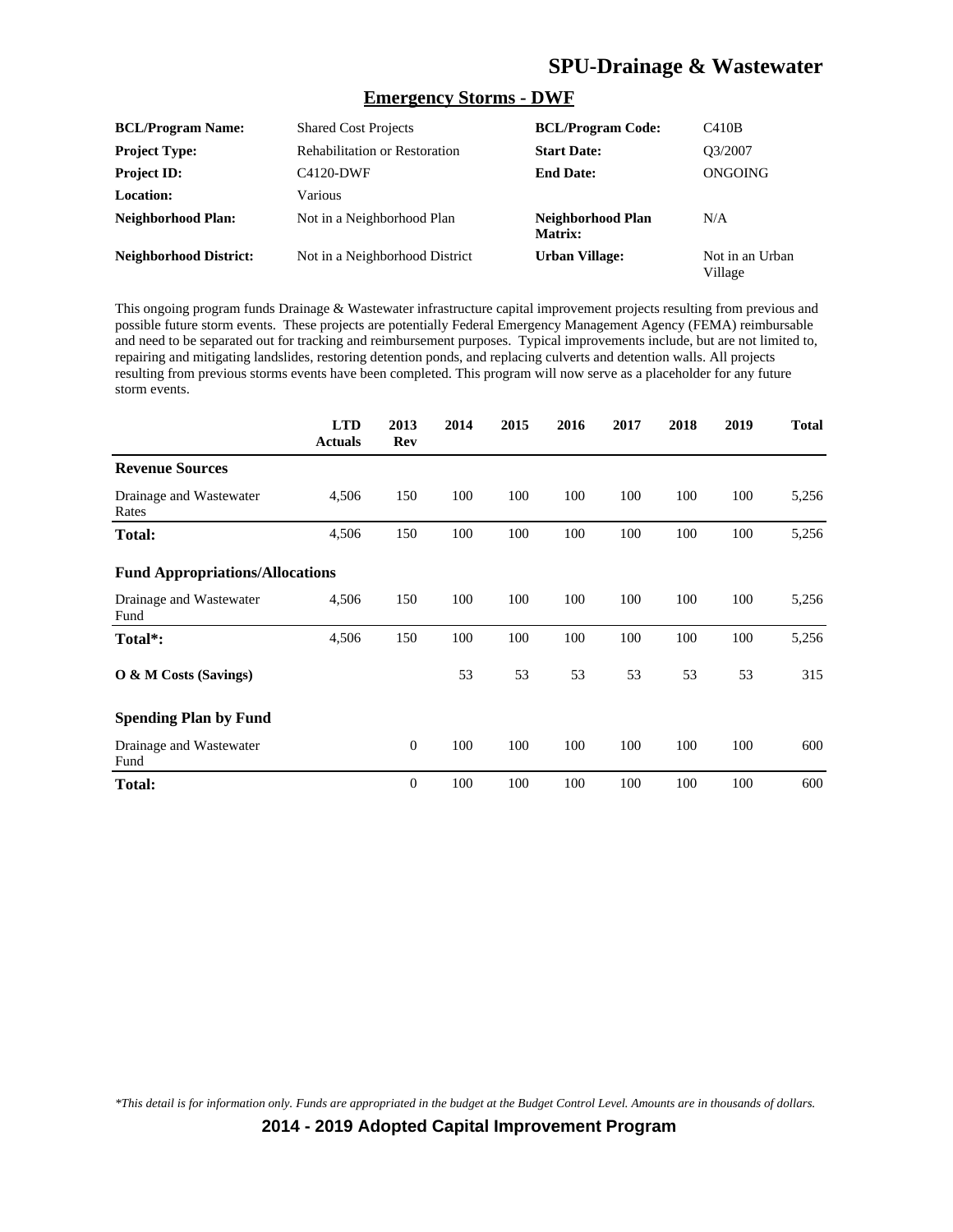#### **First Hill Streetcar - DWF**

| <b>BCL/Program Name:</b>      | <b>Shared Cost Projects</b> | <b>BCL/Program Code:</b>     | C410B                             |
|-------------------------------|-----------------------------|------------------------------|-----------------------------------|
| <b>Project Type:</b>          | <b>Improved Facility</b>    | <b>Start Date:</b>           | O1/2010                           |
| <b>Project ID:</b>            | C4130-DWF                   | <b>End Date:</b>             | O4/2020                           |
| <b>Location:</b>              | <b>First Hill</b>           |                              |                                   |
| Neighborhood Plan:            | Not in a Neighborhood Plan  | Neighborhood Plan<br>Matrix: | N/A                               |
| <b>Neighborhood District:</b> | In more than one District   | <b>Urban Village:</b>        | In more than one<br>Urban Village |

This project plans and relocates drainage and wastewater facilities that will be impacted by the SDOT-led First Hill Streetcar project, which will connect major employment centers on First Hill to the regional light rail system stations on Capitol Hill and in the International District. Currently this project is in the planning phase and no specific capitalizable betterments have been identified for the 2014-2019 timeframe but if they are, necessary funding will be requested.

|                                        | <b>LTD</b><br><b>Actuals</b> | 2013<br>Rev      | 2014 | 2015 | 2016 | 2017 | 2018 | 2019 | <b>Total</b> |
|----------------------------------------|------------------------------|------------------|------|------|------|------|------|------|--------------|
| <b>Revenue Sources</b>                 |                              |                  |      |      |      |      |      |      |              |
| Drainage and Wastewater<br>Rates       | $\theta$                     | $\overline{0}$   | 100  | 600  | 260  | 250  | 250  | 250  | 1,710        |
| <b>Total:</b>                          | $\overline{0}$               | $\mathbf{0}$     | 100  | 600  | 260  | 250  | 250  | 250  | 1,710        |
| <b>Fund Appropriations/Allocations</b> |                              |                  |      |      |      |      |      |      |              |
| Drainage and Wastewater<br>Fund        | $\theta$                     | $\theta$         | 100  | 600  | 260  | 250  | 250  | 250  | 1,710        |
| Total*:                                | $\boldsymbol{0}$             | $\boldsymbol{0}$ | 100  | 600  | 260  | 250  | 250  | 250  | 1,710        |
| O & M Costs (Savings)                  |                              |                  | 17   | 17   | 17   | 17   | 17   | 17   | 103          |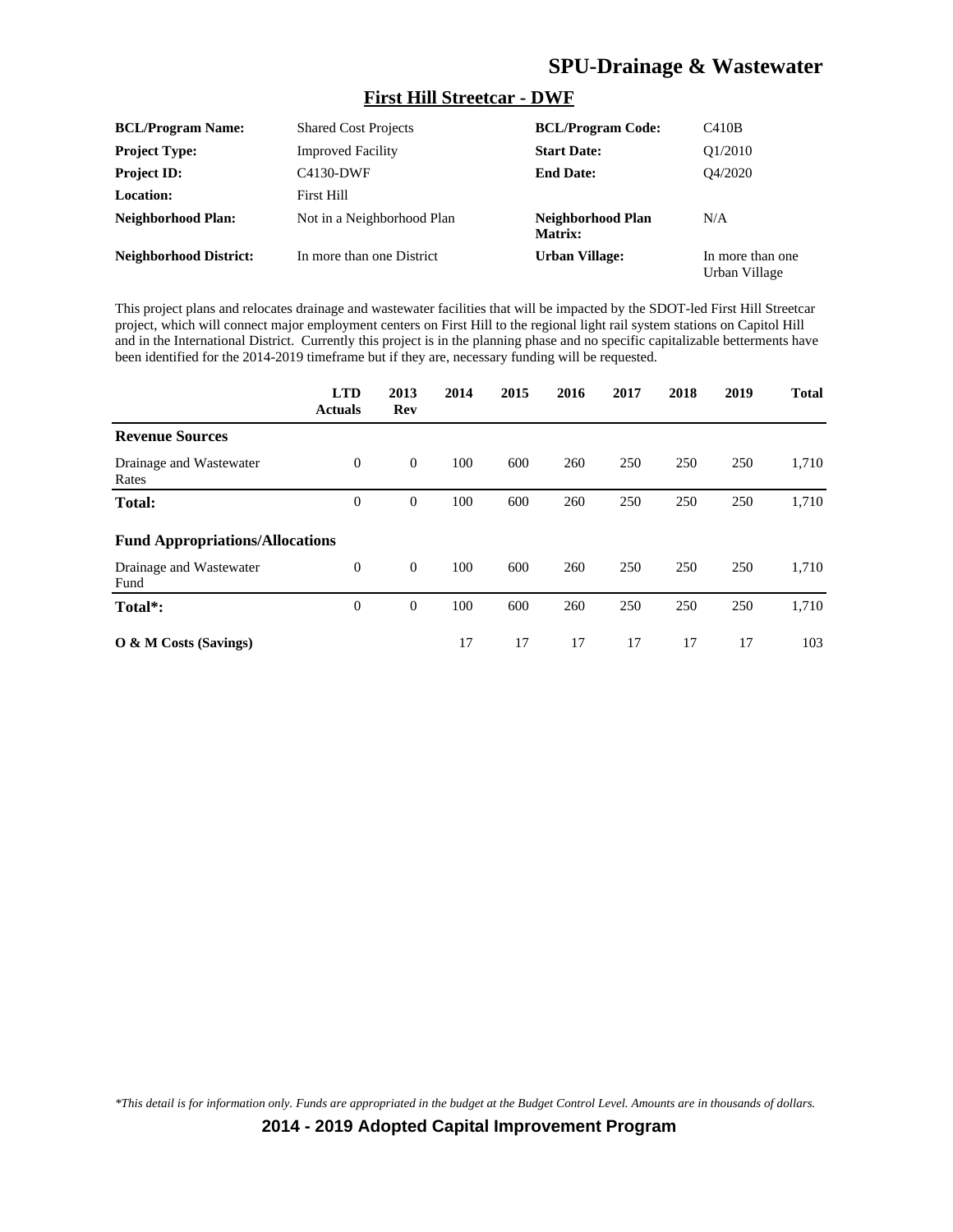#### **Future CSO Projects**

| <b>BCL/Program Name:</b>      | <b>Combined Sewer Overflows</b> | <b>BCL/Program Code:</b>     | C360B                |
|-------------------------------|---------------------------------|------------------------------|----------------------|
| <b>Project Type:</b>          | <b>Improved Facility</b>        | <b>Start Date:</b>           | O <sub>1</sub> /2015 |
| <b>Project ID:</b>            | C <sub>3612</sub>               | <b>End Date:</b>             | O4/2025              |
| Location:                     |                                 |                              |                      |
| Neighborhood Plan:            | Not in Neighborhood Plan        | Neighborhood Plan<br>Matrix: |                      |
| <b>Neighborhood District:</b> |                                 | Urban Village:               |                      |

This program is for future combined sewer overflow (CSO) reduction projects that will be identified through the CSO Long-Term Control Plan (LTCP). Future projects are most likely to include underground storage projects, wastewater lift station improvements, and/or wastewater conveyance system improvements. Planning for the projects will begin around 2015, and the projects should complete their construction by 2025.

|                                        | <b>LTD</b><br><b>Actuals</b> | 2013<br>Rev    | 2014           | 2015  | 2016   | 2017   | 2018   | 2019   | <b>Total</b> |
|----------------------------------------|------------------------------|----------------|----------------|-------|--------|--------|--------|--------|--------------|
| <b>Revenue Sources</b>                 |                              |                |                |       |        |        |        |        |              |
| Drainage and Wastewater<br>Rates       | $\mathbf{0}$                 | $\theta$       | $\overline{0}$ | 3,619 | 17.400 | 20,400 | 28,000 | 28,000 | 97,419       |
| <b>Total:</b>                          | $\overline{0}$               | $\overline{0}$ | $\theta$       | 3.619 | 17.400 | 20,400 | 28,000 | 28,000 | 97,419       |
| <b>Fund Appropriations/Allocations</b> |                              |                |                |       |        |        |        |        |              |
| Drainage and Wastewater<br>Fund        | $\theta$                     | $\overline{0}$ | $\overline{0}$ | 3.619 | 17.400 | 20,400 | 28,000 | 28,000 | 97,419       |
| Total*:                                | $\theta$                     | $\overline{0}$ | $\theta$       | 3.619 | 17,400 | 20,400 | 28,000 | 28,000 | 97,419       |
| O & M Costs (Savings)                  |                              |                | 974            | 974   | 974    | 974    | 974    | 974    | 5,845        |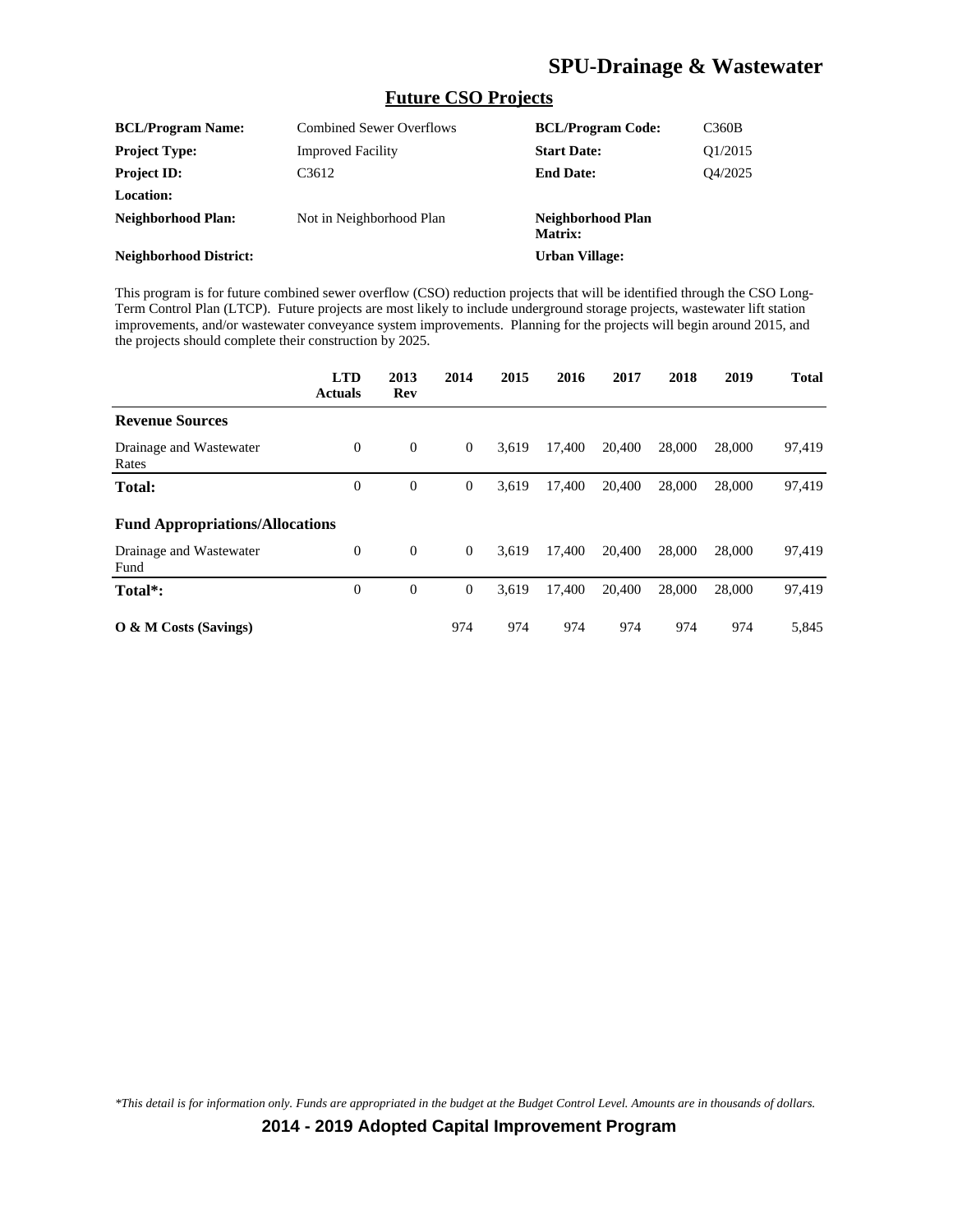#### **Green Stormwater Infrastructure Program**

| <b>BCL/Program Name:</b>      | <b>Combined Sewer Overflows</b> | <b>BCL/Program Code:</b>     | C360B                             |
|-------------------------------|---------------------------------|------------------------------|-----------------------------------|
| <b>Project Type:</b>          | New Facility                    | <b>Start Date:</b>           | O1/2011                           |
| <b>Project ID:</b>            | C <sub>3610</sub>               | <b>End Date:</b>             | ONGOING                           |
| <b>Location:</b>              | Citywide                        |                              |                                   |
| Neighborhood Plan:            | Not in a Neighborhood Plan      | Neighborhood Plan<br>Matrix: | N/A                               |
| <b>Neighborhood District:</b> | In more than one District       | <b>Urban Village:</b>        | In more than one<br>Urban Village |

This ongoing program provides construction of Green Stormwater Infrastructure (GSI) as a component of combined sewer overflow (CSO) reduction within the uncontrolled CSO basins. Work includes roadside raingardens, permeable pavement alleys, and the RainWise program. RainWise provides financial incentives to private property owners within our uncontrolled CSO basins for construction of properly sized and installed raingardens or cisterns. The program supports the City's current regulatory strategy for compliance with CSO National Pollutant Discharge Elimination System (NPDES) permit.

|                                        | <b>LTD</b><br><b>Actuals</b> | 2013<br>Rev | 2014  | 2015  | 2016  | 2017  | 2018  | 2019         | <b>Total</b> |
|----------------------------------------|------------------------------|-------------|-------|-------|-------|-------|-------|--------------|--------------|
| <b>Revenue Sources</b>                 |                              |             |       |       |       |       |       |              |              |
| Drainage and Wastewater<br>Rates       | 3,892                        | 5,102       | 5,747 | 6,278 | 6,099 | 4,866 | 4,009 | $\mathbf{0}$ | 35,992       |
| Total:                                 | 3,892                        | 5,102       | 5,747 | 6,278 | 6,099 | 4,866 | 4,009 | $\mathbf{0}$ | 35,992       |
| <b>Fund Appropriations/Allocations</b> |                              |             |       |       |       |       |       |              |              |
| Drainage and Wastewater<br>Fund        | 3,892                        | 5,102       | 5,747 | 6,278 | 6,099 | 4,866 | 4,009 | $\mathbf{0}$ | 35,992       |
| Total*:                                | 3,892                        | 5,102       | 5,747 | 6,278 | 6,099 | 4,866 | 4,009 | $\mathbf{0}$ | 35,992       |
| O & M Costs (Savings)                  |                              |             | 360   | 360   | 360   | 360   | 360   | 360          | 2,160        |
| <b>Spending Plan by Fund</b>           |                              |             |       |       |       |       |       |              |              |
| Drainage and Wastewater<br>Fund        |                              | 4,372       | 5,747 | 6,278 | 6,099 | 4,866 | 4,009 | $\mathbf{0}$ | 31,371       |
| Total:                                 |                              | 4,372       | 5,747 | 6,278 | 6,099 | 4,866 | 4,009 | $\mathbf{0}$ | 31,371       |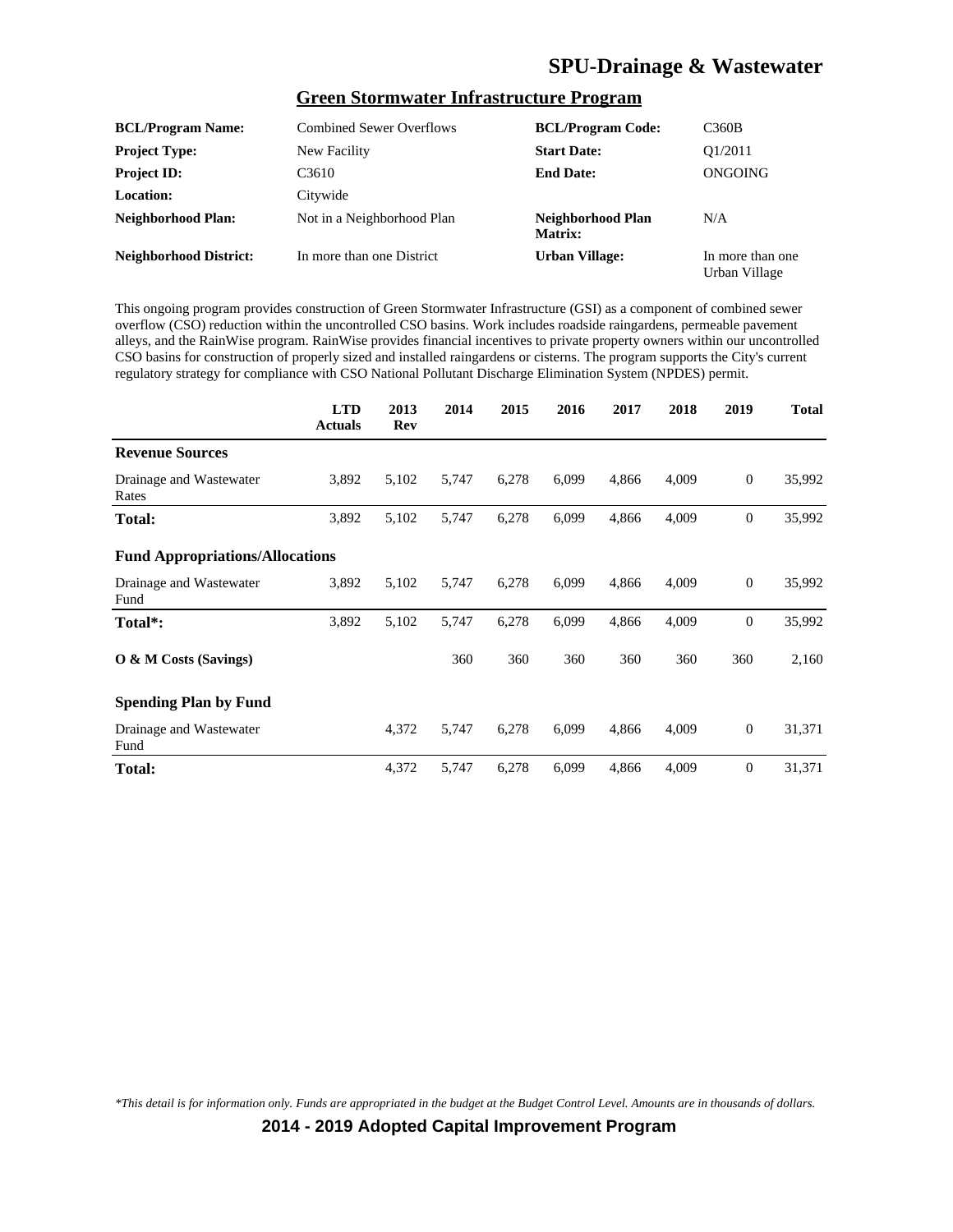#### **Heavy Equipment Purchases - DWF**

| <b>BCL/Program Name:</b>      | <b>Shared Cost Projects</b>    | <b>BCL/Program Code:</b>     | C410B                      |
|-------------------------------|--------------------------------|------------------------------|----------------------------|
| <b>Project Type:</b>          | New Investment                 | <b>Start Date:</b>           | ONGOING                    |
| <b>Project ID:</b>            | C4116-DWF                      | <b>End Date:</b>             | ONGOING                    |
| Location:                     | N/A                            |                              |                            |
| Neighborhood Plan:            | Not in a Neighborhood Plan     | Neighborhood Plan<br>Matrix: | N/A                        |
| <b>Neighborhood District:</b> | Not in a Neighborhood District | <b>Urban Village:</b>        | Not in an Urban<br>Village |

This ongoing program provides SPU's Drainage and Wastewater Utility crews with new and replacement heavy equipment that is used throughout Seattle. Typical purchases include vactors, backhoes, loaders, service trucks, "TV" trucks and dump trucks, as well as retrofitting existing equipment to meet SPU operational needs and initiatives. This equipment transports work crews and tools to jobsites and supports the safe and efficient replacement, repair, and maintenance of Seattle's Drainage and Wastewater system. This program is one of three SPU fund-specific heavy equipment CIP programs.

|                                        | <b>LTD</b><br><b>Actuals</b> | 2013<br>Rev | 2014  | 2015  | 2016  | 2017  | 2018  | 2019  | <b>Total</b> |
|----------------------------------------|------------------------------|-------------|-------|-------|-------|-------|-------|-------|--------------|
| <b>Revenue Sources</b>                 |                              |             |       |       |       |       |       |       |              |
| Drainage and Wastewater<br>Rates       | 8,622                        | 2,345       | 2,420 | 2,200 | 2,200 | 2,200 | 2,200 | 2,200 | 24,387       |
| Total:                                 | 8,622                        | 2,345       | 2,420 | 2,200 | 2,200 | 2,200 | 2,200 | 2,200 | 24,387       |
| <b>Fund Appropriations/Allocations</b> |                              |             |       |       |       |       |       |       |              |
| Drainage and Wastewater<br>Fund        | 8,622                        | 2,345       | 2,420 | 2,200 | 2,200 | 2,200 | 2,200 | 2,200 | 24,387       |
| Total*:                                | 8,622                        | 2,345       | 2,420 | 2,200 | 2,200 | 2,200 | 2,200 | 2,200 | 24,387       |
| $\overline{O}$ & M Costs (Savings)     |                              |             | 244   | 244   | 244   | 244   | 244   | 244   | 1,463        |
| <b>Spending Plan by Fund</b>           |                              |             |       |       |       |       |       |       |              |
| Drainage and Wastewater<br>Fund        |                              | 2,345       | 2,420 | 2,200 | 2,200 | 2,200 | 2,200 | 2,200 | 15,765       |
| Total:                                 |                              | 2,345       | 2,420 | 2,200 | 2,200 | 2,200 | 2,200 | 2,200 | 15,765       |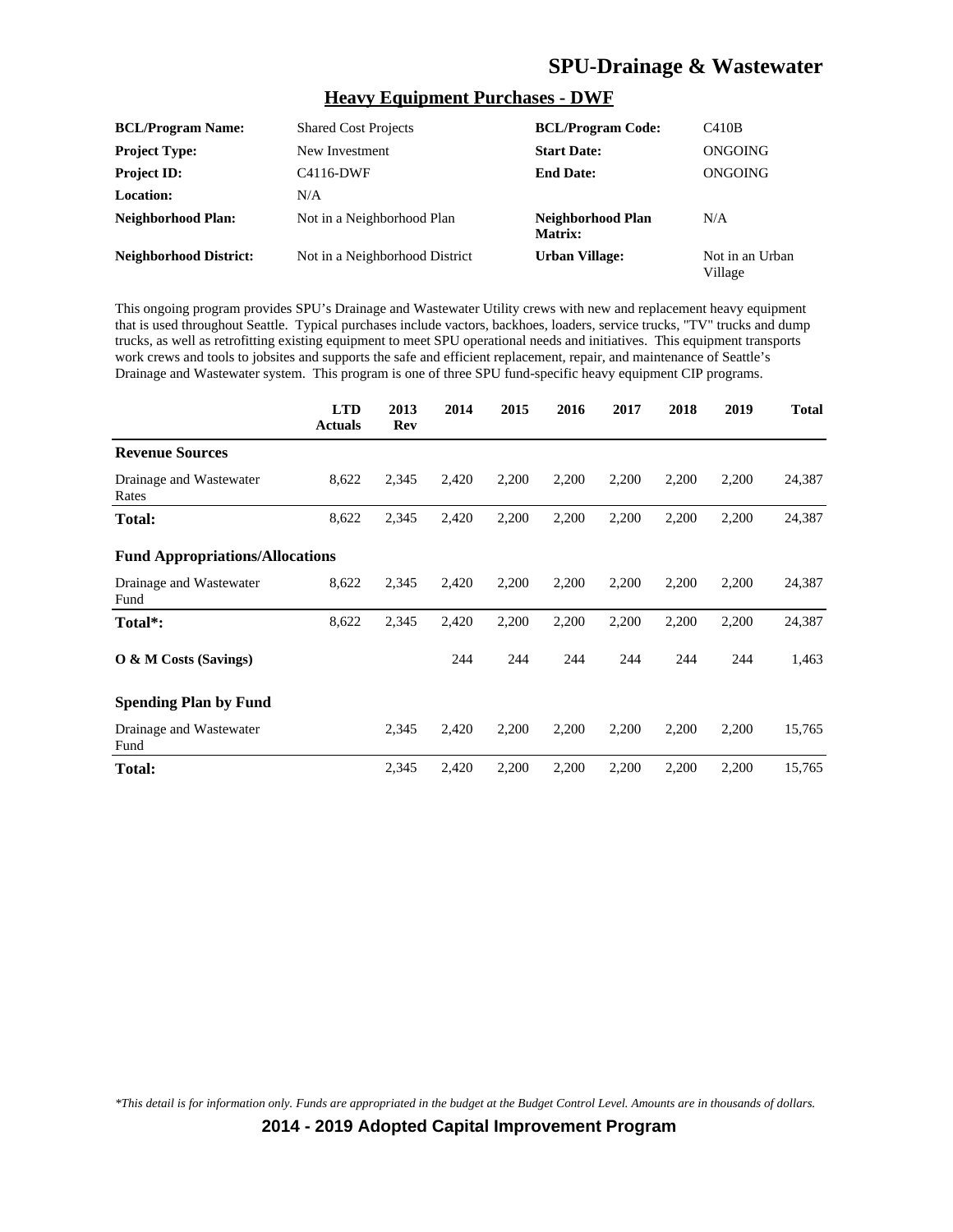#### **Integrated Control Monitoring Program - DWF**

| <b>BCL/Program Name:</b>      | <b>Shared Cost Projects</b>    | <b>BCL/Program Code:</b>     | C410B                      |
|-------------------------------|--------------------------------|------------------------------|----------------------------|
| <b>Project Type:</b>          | New Investment                 | <b>Start Date:</b>           | O1/2002                    |
| <b>Project ID:</b>            | C4108-DWF                      | <b>End Date:</b>             | O4/2019                    |
| Location:                     | Various                        |                              |                            |
| Neighborhood Plan:            | Not in a Neighborhood Plan     | Neighborhood Plan<br>Matrix: | N/A                        |
| <b>Neighborhood District:</b> | Not in a Neighborhood District | <b>Urban Village:</b>        | Not in an Urban<br>Village |

This ongoing program funds improvements to the centralized monitoring and control of the drainage and wastewater portion of the overall Supervisory Control and Data Acquisition (SCADA) system infrastructure throughout Seattle. Infrastructure affected may include, but is not limited to, pipes related to potential combined sewer overflows, rain gauges, and wastewater pump stations. This program enhances and protects the quality and condition of lakes and streams, and addresses the Environmental Protection Agency's (EPA) National Pollutant Discharge Elimination System (NPDES) permit requirements.

|                                        | <b>LTD</b><br><b>Actuals</b> | 2013<br><b>Rev</b> | 2014 | 2015 | 2016 | 2017 | 2018 | 2019 | <b>Total</b> |
|----------------------------------------|------------------------------|--------------------|------|------|------|------|------|------|--------------|
| <b>Revenue Sources</b>                 |                              |                    |      |      |      |      |      |      |              |
| Drainage and Wastewater<br>Rates       | 14,084                       | 1,050              | 800  | 500  | 250  | 250  | 250  | 250  | 17,434       |
| Total:                                 | 14,084                       | 1,050              | 800  | 500  | 250  | 250  | 250  | 250  | 17,434       |
| <b>Fund Appropriations/Allocations</b> |                              |                    |      |      |      |      |      |      |              |
| Drainage and Wastewater<br>Fund        | 14,084                       | 1,050              | 800  | 500  | 250  | 250  | 250  | 250  | 17,434       |
| Total*:                                | 14,084                       | 1,050              | 800  | 500  | 250  | 250  | 250  | 250  | 17,434       |
| O & M Costs (Savings)                  |                              |                    | 174  | 174  | 174  | 174  | 174  | 174  | 1,046        |
| <b>Spending Plan by Fund</b>           |                              |                    |      |      |      |      |      |      |              |
| Drainage and Wastewater<br>Fund        |                              | 1,320              | 800  | 500  | 250  | 250  | 250  | 250  | 3,620        |
| <b>Total:</b>                          |                              | 1,320              | 800  | 500  | 250  | 250  | 250  | 250  | 3,620        |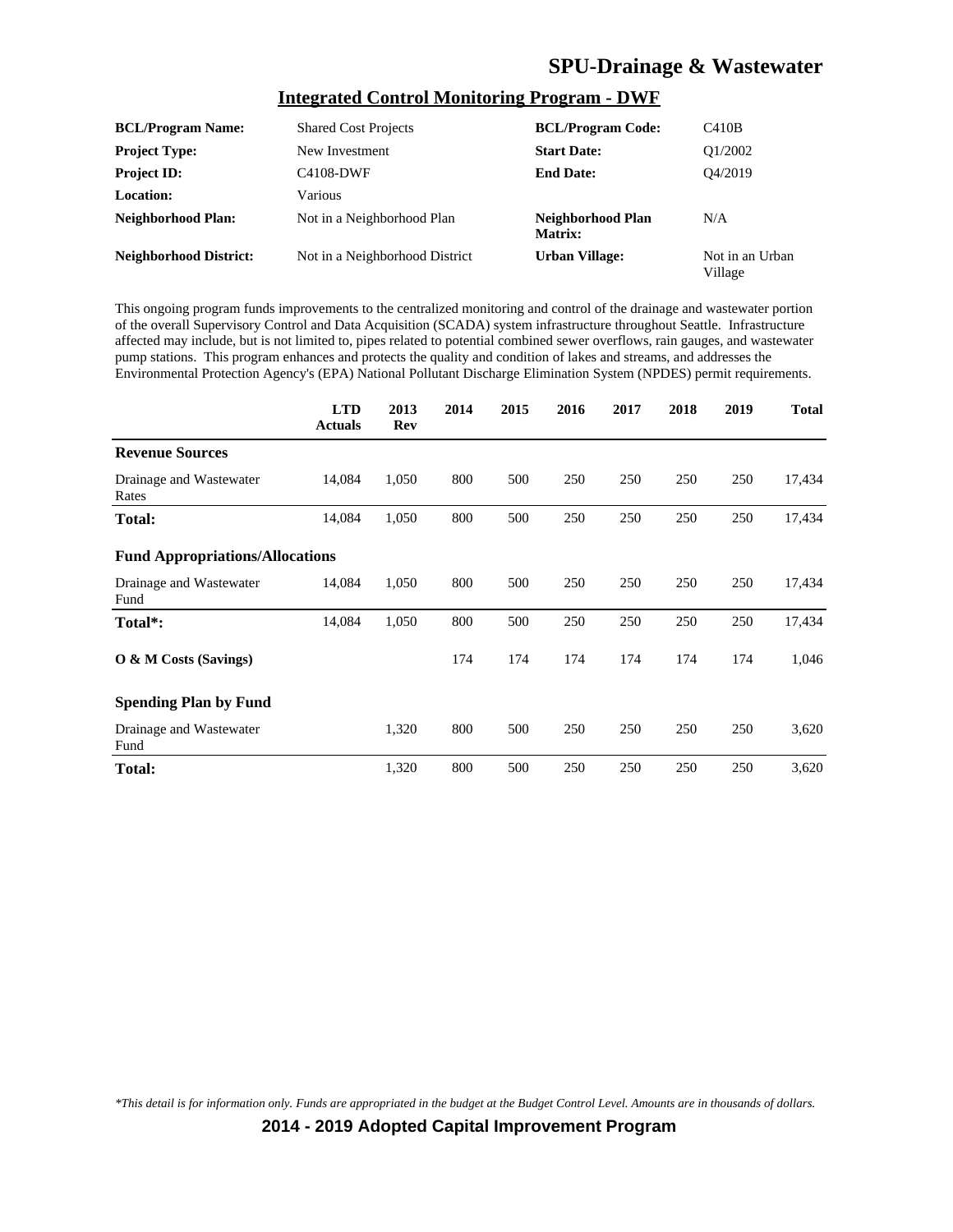#### **Knickerbocker Floodplain Improvements**

| <b>BCL/Program Name:</b>      | Protection of Beneficial Uses        | <b>BCL/Program Code:</b>     | C333B   |
|-------------------------------|--------------------------------------|------------------------------|---------|
| <b>Project Type:</b>          | <b>Rehabilitation or Restoration</b> | <b>Start Date:</b>           | 03/2012 |
| <b>Project ID:</b>            | C3383                                | <b>End Date:</b>             | O4/2014 |
| <b>Location:</b>              |                                      |                              |         |
| Neighborhood Plan:            | Not in Neighborhood Plan             | Neighborhood Plan<br>Matrix: |         |
| <b>Neighborhood District:</b> |                                      | <b>Urban Village:</b>        |         |

This project provides design, permits and construction of a floodplain restoration project on the south branch of Thornton Creek to contribute to reduced system-wide stream-side flooding and improve instream and riparian habitat and water quality. Project elements include stream realignment, floodplain excavation, installation of a hyporheic zone (a subsurface volume of sediment and porous space adjacent to a stream through which stream water readily exchanges), replacement of a pedestrian bridge, and riparian plantings. This project is consistent with a number of long-term plans (including the DWW Urban Watershed Strategy, 2004 Mayor's Aquatic Ecology Strategy, and 1999 Thornton Creek Watershed Action Plan) and follows the path mapped out by the Thornton Creek Confluence project which also increases floodplain area to provide stream water storage.

|                                        | <b>LTD</b><br><b>Actuals</b> | 2013<br>Rev | 2014  | 2015         | 2016           | 2017             | 2018           | 2019           | <b>Total</b> |
|----------------------------------------|------------------------------|-------------|-------|--------------|----------------|------------------|----------------|----------------|--------------|
| <b>Revenue Sources</b>                 |                              |             |       |              |                |                  |                |                |              |
| Drainage and Wastewater<br>Rates       | 256                          | 1,540       | 1,368 | $\mathbf{0}$ | $\overline{0}$ | $\boldsymbol{0}$ | $\overline{0}$ | $\overline{0}$ | 3,164        |
| <b>Total:</b>                          | 256                          | 1,540       | 1,368 | $\theta$     | $\mathbf{0}$   | $\mathbf{0}$     | $\overline{0}$ | $\overline{0}$ | 3,164        |
| <b>Fund Appropriations/Allocations</b> |                              |             |       |              |                |                  |                |                |              |
| Drainage and Wastewater<br>Fund        | 256                          | 1,540       | 1,368 | $\theta$     | $\overline{0}$ | $\overline{0}$   | $\overline{0}$ | $\overline{0}$ | 3,164        |
| Total*:                                | 256                          | 1,540       | 1,368 | $\theta$     | $\mathbf{0}$   | $\overline{0}$   | $\theta$       | $\overline{0}$ | 3,164        |
| O & M Costs (Savings)                  |                              |             | 32    | 32           | 32             | 32               | 32             | 32             | 190          |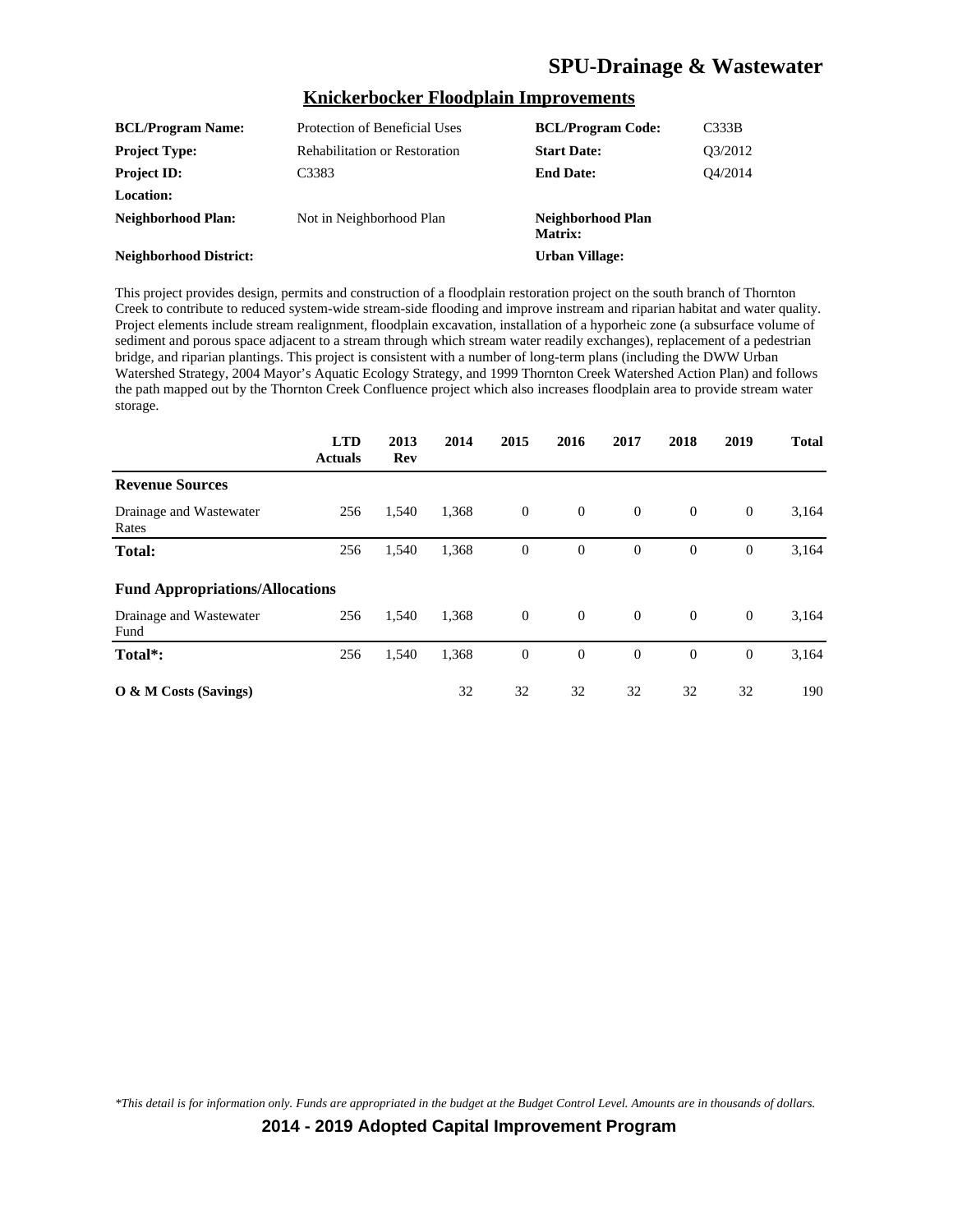# **Localized Flood Control Program**

| <b>BCL/Program Name:</b>      | Flooding, Sewer Back-up, and<br>Landslides | <b>BCL/Program Code:</b>     | C380B                      |
|-------------------------------|--------------------------------------------|------------------------------|----------------------------|
| <b>Project Type:</b>          | New Facility                               | <b>Start Date:</b>           | O1/2007                    |
| <b>Project ID:</b>            | C <sub>3</sub> 80 <sub>2</sub>             | <b>End Date:</b>             | ONGOING                    |
| <b>Location:</b>              | Various                                    |                              |                            |
| <b>Neighborhood Plan:</b>     | Not in a Neighborhood Plan                 | Neighborhood Plan<br>Matrix: | N/A                        |
| <b>Neighborhood District:</b> | Northwest                                  | <b>Urban Village:</b>        | <b>Bitter Lake Village</b> |

This ongoing program provides flood control and local drainage and wastewater projects in under-served parts of Seattle to improve system capacity or increase the existing level of service. Candidate projects are identified through claims, complaints, studies, and field investigations. Drainage and Landslide Spot projects are also included within this program. The Localized Flood Control Program improves Drainage and Wastewater levels of service.

|                                        | <b>LTD</b><br><b>Actuals</b> | 2013<br><b>Rev</b> | 2014  | 2015  | 2016  | 2017  | 2018  | 2019  | <b>Total</b> |
|----------------------------------------|------------------------------|--------------------|-------|-------|-------|-------|-------|-------|--------------|
| <b>Revenue Sources</b>                 |                              |                    |       |       |       |       |       |       |              |
| Drainage and Wastewater<br>Rates       | 3,955                        | 3,845              | 3,602 | 2,550 | 4,823 | 5,839 | 5,956 | 6,075 | 36,646       |
| Total:                                 | 3,955                        | 3,845              | 3,602 | 2,550 | 4,823 | 5,839 | 5,956 | 6,075 | 36,646       |
| <b>Fund Appropriations/Allocations</b> |                              |                    |       |       |       |       |       |       |              |
| Drainage and Wastewater<br>Fund        | 3,955                        | 3,845              | 3,602 | 2,550 | 4,823 | 5,839 | 5,956 | 6,075 | 36,646       |
| Total*:                                | 3,955                        | 3,845              | 3,602 | 2,550 | 4,823 | 5,839 | 5,956 | 6,075 | 36,646       |
| $\overline{O}$ & M Costs (Savings)     |                              |                    | 366   | 366   | 366   | 366   | 366   | 366   | 2,199        |
| <b>Spending Plan by Fund</b>           |                              |                    |       |       |       |       |       |       |              |
| Drainage and Wastewater<br>Fund        |                              | 3,396              | 3,602 | 2,550 | 4,823 | 5,839 | 5,956 | 6,075 | 32,241       |
| Total:                                 |                              | 3,396              | 3,602 | 2,550 | 4,823 | 5,839 | 5,956 | 6,075 | 32,241       |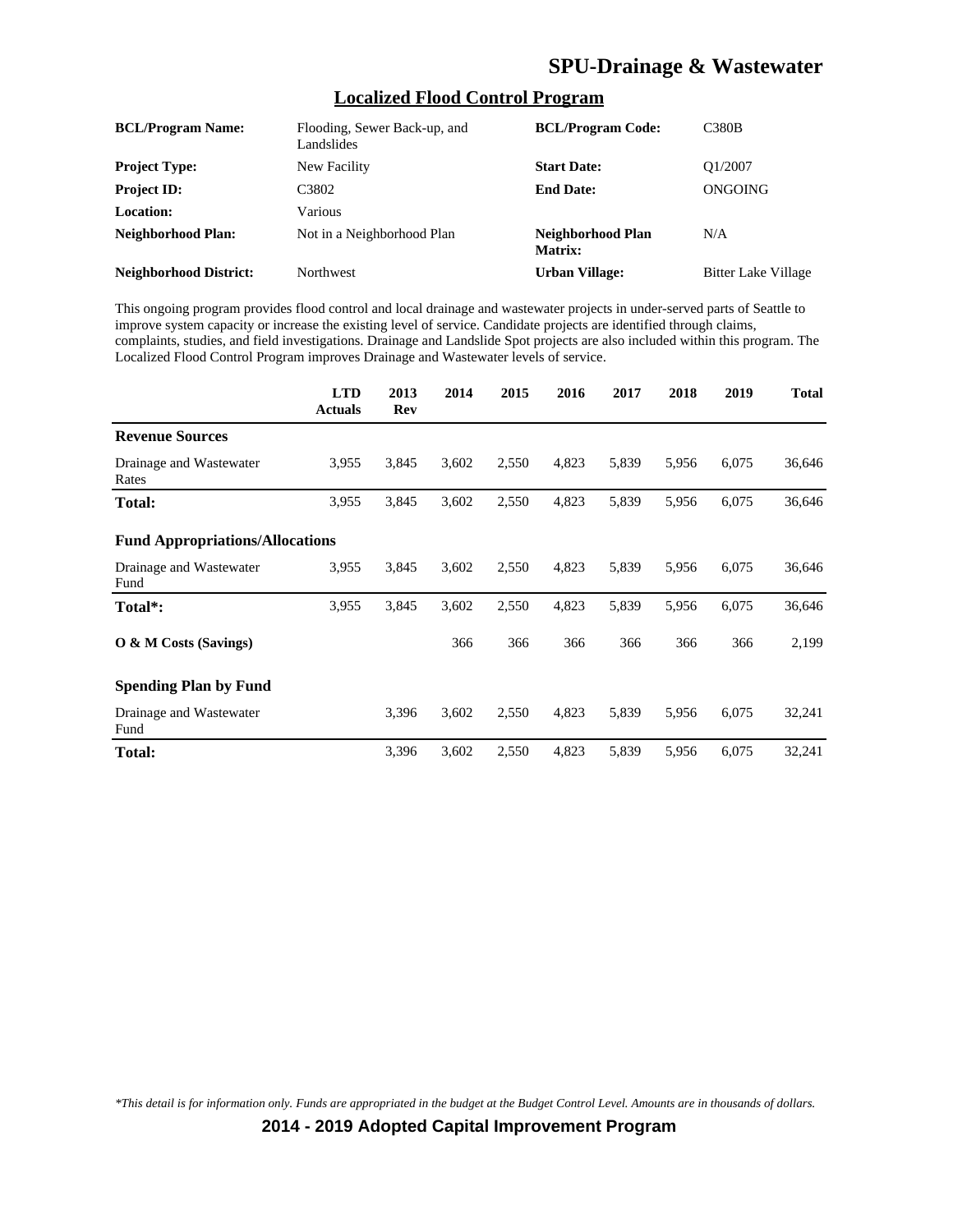#### **Long Term Control Plan**

| <b>BCL/Program Name:</b>      | <b>Combined Sewer Overflows</b> | <b>BCL/Program Code:</b>     | C360B                      |
|-------------------------------|---------------------------------|------------------------------|----------------------------|
| <b>Project Type:</b>          | New Facility                    | <b>Start Date:</b>           | O3/2008                    |
| <b>Project ID:</b>            | C <sub>3604</sub>               | <b>End Date:</b>             | O4/2025                    |
| <b>Location:</b>              | N/A                             |                              |                            |
| Neighborhood Plan:            | Not in a Neighborhood Plan      | Neighborhood Plan<br>Matrix: | N/A                        |
| <b>Neighborhood District:</b> | Not in a Neighborhood District  | <b>Urban Village:</b>        | Not in an Urban<br>Village |

This program creates a Long Term Control Plan (LTCP) in accordance with SPU's Combined Sewer Overflow (CSO) National Pollutant Discharge Elimination System (NPDES) permit and the Federal CSO Control Policy. On May 1, 2012, the Environmental Protection Agency/Department of Justice issued a draft Consent Decree to the City of Seattle which requires the development and submission of a Long-Term Control Plan for approval by May 30, 2015. It further stipulates that all CSO Control Measures are to be constructed as expeditiously as practicable, and in no event later than December 31, 2025. The Consent Decree also allows the City to propose storm water control project(s) as part of an Integrated Plan, in addition to the CSO Control Measures. If approved, the storm water projects can be constructed first and the CSO Control Measures deferred beyond the December  $2025$  due date.

The LTCP will reduce the number and volume of its CSO overflows, meet receiving water quality standards, and protect designated beneficial uses. The LTCP includes, flow characterization, monitoring, and hydraulic modeling; development CSO control alternatives; development of control alternatives that takes into consideration costs and performance; operational plan revisions; public participation; implementation schedule; and post-construction monitoring. The Program also includes a Programmatic SEPA EIS (Note: includes the Alaskan Way Viaduct & Seawall Program C4102). The Plan and EIS will be submitted to EPA/Washington State Department of Ecology for approval in 2015 and will include all City of Seattle CSO basins except existing CSO Projects at Windermere, Genesee, Henderson and Central Waterfront (except as noted).

|                                        | <b>LTD</b><br><b>Actuals</b> | 2013<br>Rev | 2014  | 2015  | 2016  | 2017  | 2018  | 2019  | <b>Total</b> |
|----------------------------------------|------------------------------|-------------|-------|-------|-------|-------|-------|-------|--------------|
| <b>Revenue Sources</b>                 |                              |             |       |       |       |       |       |       |              |
| Drainage and Wastewater<br>Rates       | 27,713                       | 6,305       | 4,510 | 2,780 | 2,000 | 2,000 | 2,000 | 2,000 | 49,308       |
| Total:                                 | 27,713                       | 6,305       | 4,510 | 2,780 | 2,000 | 2,000 | 2,000 | 2,000 | 49,308       |
| <b>Fund Appropriations/Allocations</b> |                              |             |       |       |       |       |       |       |              |
| Drainage and Wastewater<br>Fund        | 27,713                       | 6,305       | 4,510 | 2,780 | 2,000 | 2,000 | 2,000 | 2,000 | 49,308       |
| Total*:                                | 27,713                       | 6,305       | 4,510 | 2,780 | 2,000 | 2,000 | 2,000 | 2,000 | 49,308       |
| $\overline{O}$ & M Costs (Savings)     |                              |             | 493   | 493   | 493   | 493   | 493   | 493   | 2,958        |
| <b>Spending Plan by Fund</b>           |                              |             |       |       |       |       |       |       |              |
| Drainage and Wastewater<br>Fund        |                              | 4,302       | 4,510 | 2,780 | 2,000 | 2,000 | 2,000 | 2,000 | 19,592       |
| <b>Total:</b>                          |                              | 4,302       | 4,510 | 2,780 | 2,000 | 2,000 | 2,000 | 2,000 | 19,592       |

*\*This detail is for information only. Funds are appropriated in the budget at the Budget Control Level. Amounts are in thousands of dollars.*

**2014 - 2019 Adopted Capital Improvement Program**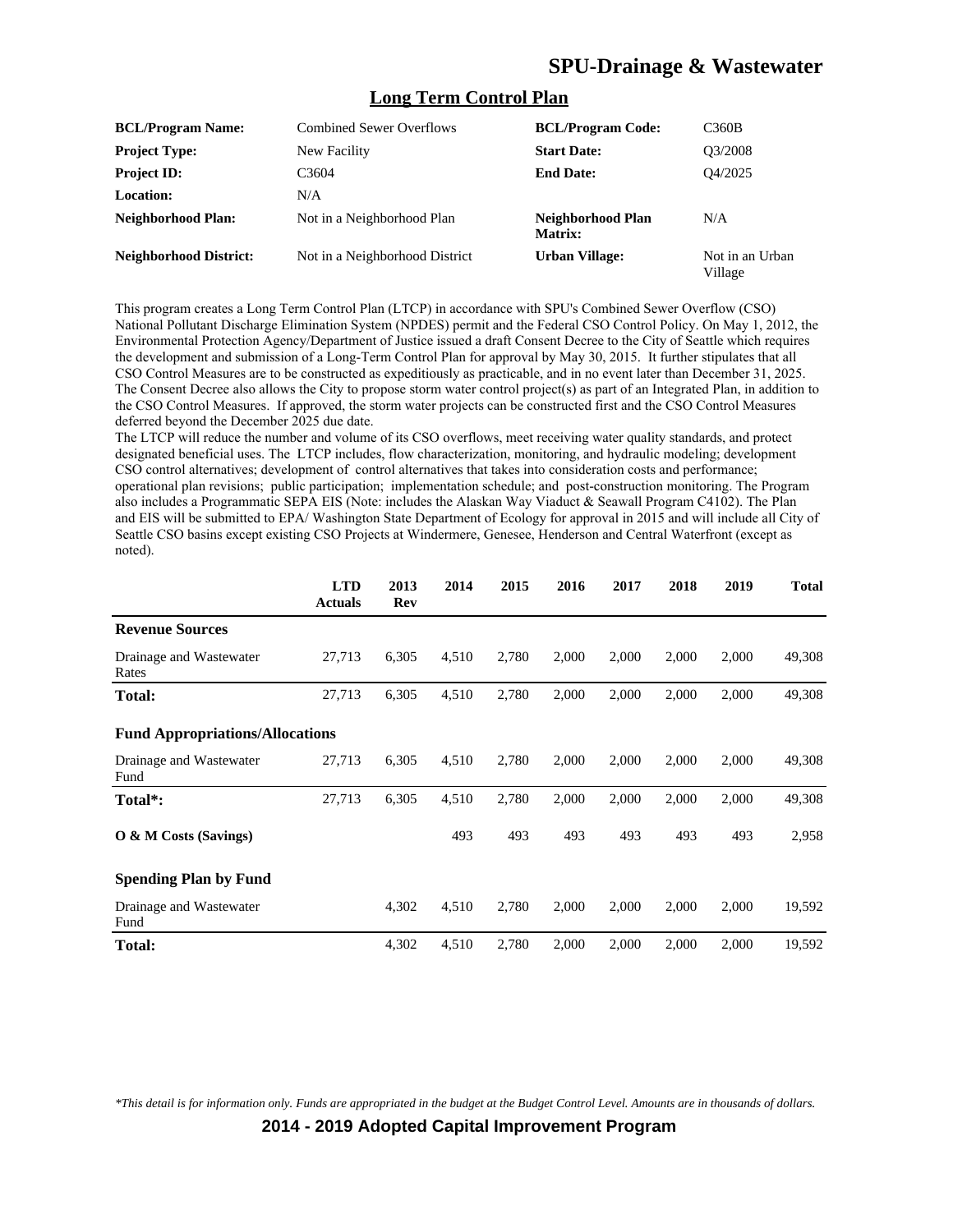|                               | <u>Madison valley Long Term Solution</u>   |                              |                            |  |  |  |  |  |  |
|-------------------------------|--------------------------------------------|------------------------------|----------------------------|--|--|--|--|--|--|
| <b>BCL/Program Name:</b>      | Flooding, Sewer Back-up, and<br>Landslides | <b>BCL/Program Code:</b>     | C380B                      |  |  |  |  |  |  |
| <b>Project Type:</b>          | New Facility                               | <b>Start Date:</b>           | O1/2007                    |  |  |  |  |  |  |
| <b>Project ID:</b>            | C <sub>3805</sub>                          | <b>End Date:</b>             | O <sub>2</sub> /2014       |  |  |  |  |  |  |
| Location:                     | Various                                    |                              |                            |  |  |  |  |  |  |
| <b>Neighborhood Plan:</b>     | Not in a Neighborhood Plan                 | Neighborhood Plan<br>Matrix: | N/A                        |  |  |  |  |  |  |
| <b>Neighborhood District:</b> | Central                                    | Urban Village:               | Not in an Urban<br>Village |  |  |  |  |  |  |

#### **Madison Valley Long Term Solution**

This project provides stormwater flood control facilities to greatly reduce the potential for flooding in the Madison Valley area, especially in the vicinity of 30th Ave E. and E. John St, and in the area of 29th Ave E. and E. Madison St. Work will include construction of a large stormwater pipe in the NW section of the Madison Valley basin, a new stormwater storage facility in Washington Park, and an expanded stormwater retention area at 30th Ave E. and E. John St.

|                                        | <b>LTD</b><br><b>Actuals</b> | 2013<br>Rev | 2014 | 2015             | 2016           | 2017           | 2018           | 2019             | <b>Total</b> |
|----------------------------------------|------------------------------|-------------|------|------------------|----------------|----------------|----------------|------------------|--------------|
| <b>Revenue Sources</b>                 |                              |             |      |                  |                |                |                |                  |              |
| Drainage and Wastewater<br>Rates       | 34,036                       | 384         | 50   | $\boldsymbol{0}$ | $\mathbf{0}$   | $\overline{0}$ | $\mathbf{0}$   | $\overline{0}$   | 34,470       |
| <b>Total:</b>                          | 34,036                       | 384         | 50   | $\mathbf{0}$     | $\mathbf{0}$   | $\mathbf{0}$   | $\theta$       | $\overline{0}$   | 34,470       |
| <b>Fund Appropriations/Allocations</b> |                              |             |      |                  |                |                |                |                  |              |
| Drainage and Wastewater<br>Fund        | 34,036                       | 384         | 50   | $\mathbf{0}$     | $\overline{0}$ | $\overline{0}$ | $\mathbf{0}$   | $\mathbf{0}$     | 34,470       |
| Total*:                                | 34,036                       | 384         | 50   | $\mathbf{0}$     | $\overline{0}$ | $\overline{0}$ | $\overline{0}$ | $\boldsymbol{0}$ | 34,470       |
| $\overline{O}$ & M Costs (Savings)     |                              |             | 345  | 345              | 345            | 345            | 345            | 345              | 2,068        |
| <b>Spending Plan by Fund</b>           |                              |             |      |                  |                |                |                |                  |              |
| Drainage and Wastewater<br>Fund        |                              | 662         | 50   | $\mathbf{0}$     | $\theta$       | $\overline{0}$ | $\mathbf{0}$   | $\theta$         | 712          |
| <b>Total:</b>                          |                              | 662         | 50   | $\mathbf{0}$     | $\theta$       | $\theta$       | $\theta$       | $\overline{0}$   | 712          |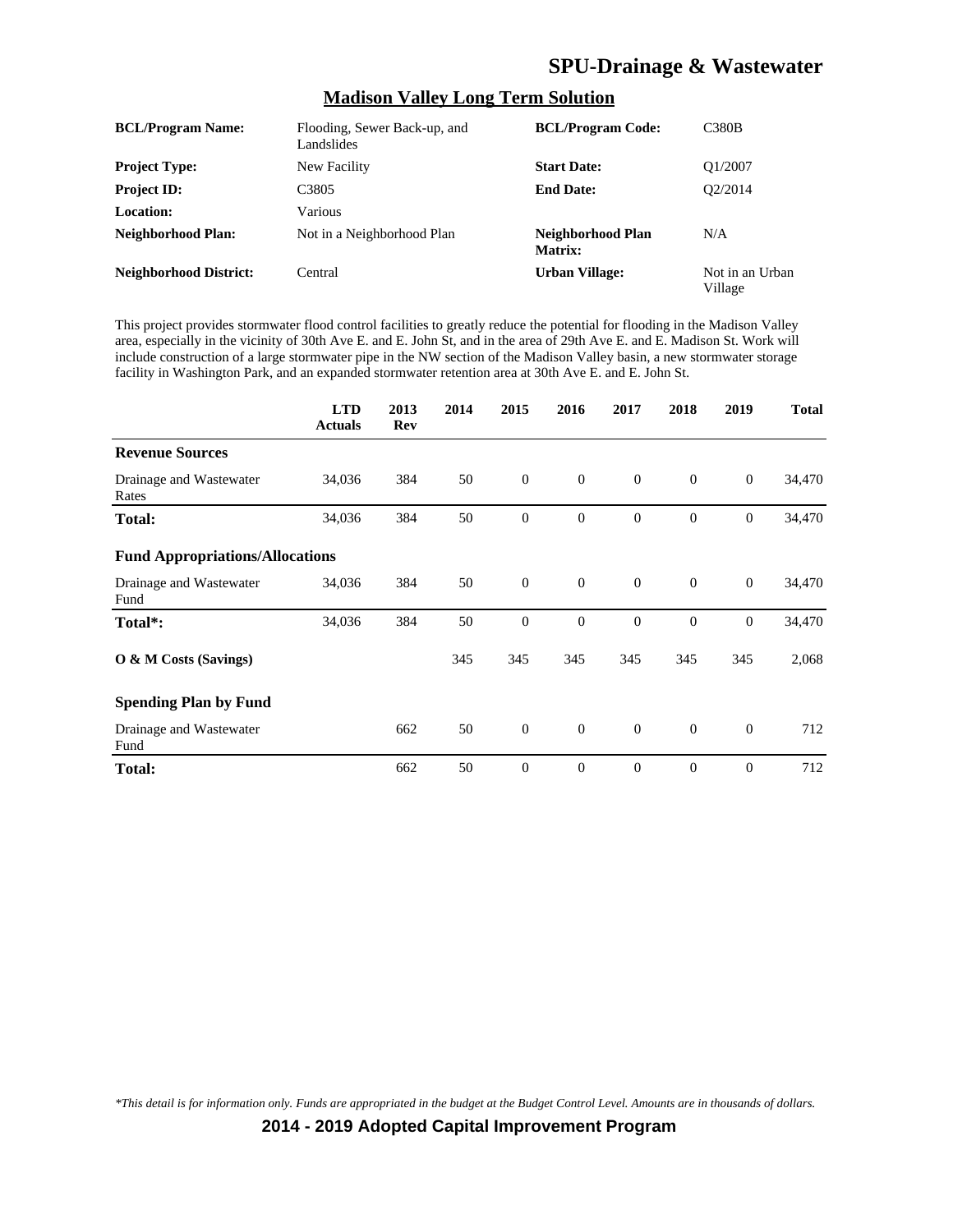| <b>BCL/Program Name:</b>      | Flooding, Sewer Back-up, and<br>Landslides | <b>BCL/Program Code:</b>     | C380B                      |
|-------------------------------|--------------------------------------------|------------------------------|----------------------------|
| <b>Project Type:</b>          | <b>Improved Facility</b>                   | <b>Start Date:</b>           | O1/2012                    |
| <b>Project ID:</b>            | C <sub>3808</sub>                          | <b>End Date:</b>             | O4/2014                    |
| Location:                     | 35th AVE NE/NE 105th ST/NE 110th<br>SТ     |                              |                            |
| <b>Neighborhood Plan:</b>     | Not in a Neighborhood Plan                 | Neighborhood Plan<br>Matrix: | N/A                        |
| <b>Neighborhood District:</b> | Not in a Neighborhood District             | Urban Village:               | Not in an Urban<br>Village |

#### **Meadowbrook Pond Sediment Management**

The project provides for dredging of sediment in Meadowbrook Pond and modifying existing structures to improve functionality of the facility. These tasks will improve the maintenance operations and the cost efficiency and management of Meadowbrook Pond by reducing flow volume, sediments, and contaminants; capturing sediments more efficiently to improve maintenance and worker safety; improving dredging methods; developing definitive maintenance triggers; modifying structures to manage debris, improving flood control; expanding bypass capacity; and increasing water quality in the pond and downstream.

|                                        | <b>LTD</b><br><b>Actuals</b> | 2013<br>Rev | 2014 | 2015             | 2016           | 2017           | 2018             | 2019             | <b>Total</b> |
|----------------------------------------|------------------------------|-------------|------|------------------|----------------|----------------|------------------|------------------|--------------|
| <b>Revenue Sources</b>                 |                              |             |      |                  |                |                |                  |                  |              |
| Drainage and Wastewater<br>Rates       | 2,526                        | 135         | 31   | $\mathbf{0}$     | $\overline{0}$ | $\overline{0}$ | $\mathbf{0}$     | $\mathbf{0}$     | 2,692        |
| <b>Total:</b>                          | 2,526                        | 135         | 31   | $\mathbf{0}$     | $\mathbf{0}$   | $\mathbf{0}$   | $\boldsymbol{0}$ | $\boldsymbol{0}$ | 2,692        |
| <b>Fund Appropriations/Allocations</b> |                              |             |      |                  |                |                |                  |                  |              |
| Drainage and Wastewater<br>Fund        | 2,526                        | 135         | 31   | $\mathbf{0}$     | $\overline{0}$ | $\theta$       | $\mathbf{0}$     | $\mathbf{0}$     | 2,692        |
| Total*:                                | 2,526                        | 135         | 31   | $\boldsymbol{0}$ | $\overline{0}$ | $\theta$       | $\mathbf{0}$     | $\boldsymbol{0}$ | 2,692        |
| O & M Costs (Savings)                  |                              |             | 27   | 27               | 27             | 27             | 27               | 27               | 162          |
| <b>Spending Plan by Fund</b>           |                              |             |      |                  |                |                |                  |                  |              |
| Drainage and Wastewater<br>Fund        |                              | 959         | 31   | $\mathbf{0}$     | $\overline{0}$ | $\overline{0}$ | $\mathbf{0}$     | $\mathbf{0}$     | 990          |
| <b>Total:</b>                          |                              | 959         | 31   | $\theta$         | $\theta$       | $\theta$       | $\mathbf{0}$     | $\overline{0}$   | 990          |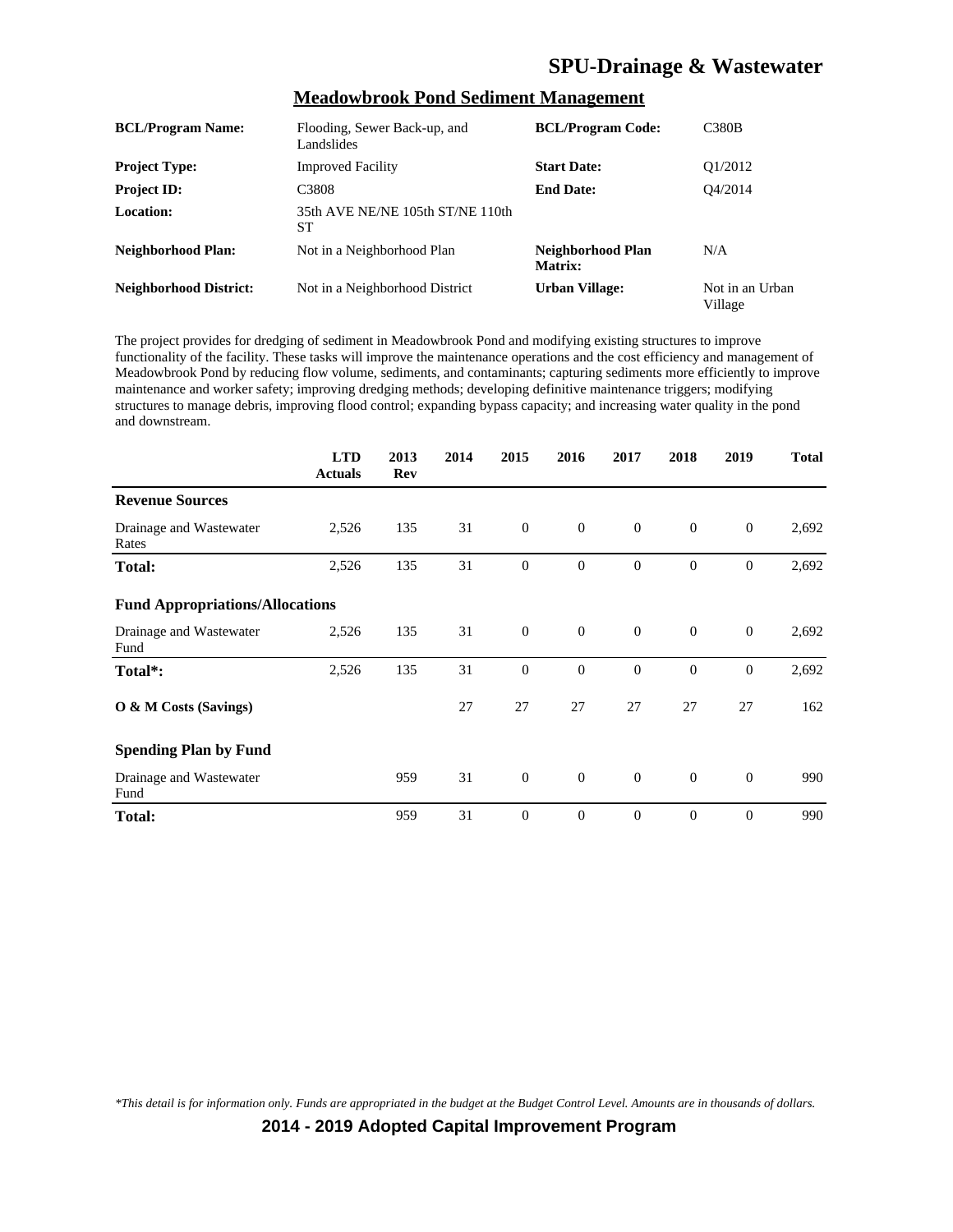#### **Mercer Corridor Project East Phase - DWF**

| <b>BCL/Program Name:</b>      | <b>Shared Cost Projects</b> | <b>BCL/Program Code:</b>            | C410B            |
|-------------------------------|-----------------------------|-------------------------------------|------------------|
| <b>Project Type:</b>          | <b>Improved Facility</b>    | <b>Start Date:</b>                  | O1/2007          |
| <b>Project ID:</b>            | $C4114-DWF$                 | <b>End Date:</b>                    | O4/2014          |
| <b>Location:</b>              | South Lake Union            |                                     |                  |
| Neighborhood Plan:            | South Lake Union            | Neighborhood Plan<br><b>Matrix:</b> | N/A              |
| <b>Neighborhood District:</b> | Lake Union                  | Urban Village:                      | South Lake Union |

This program funds the repair, relocation, protection, and upgrade of drainage and wastewater infrastructure related to the redevelopment of the South Lake Union neighborhood. Program work includes, but is not limited to, flow modeling and development of green roofs. This effort identifies SPU drainage and wastewater system direct impacts, opportunities for system improvements, and cost responsibility. This program also funds planning-level coordination with other city departments on projects within the South Lake Union area.

|                                        | <b>LTD</b><br><b>Actuals</b> | 2013<br>Rev | 2014 | 2015         | 2016         | 2017           | 2018         | 2019             | <b>Total</b> |
|----------------------------------------|------------------------------|-------------|------|--------------|--------------|----------------|--------------|------------------|--------------|
| <b>Revenue Sources</b>                 |                              |             |      |              |              |                |              |                  |              |
| Drainage and Wastewater<br>Rates       | 6,294                        | 795         | 50   | $\mathbf{0}$ | $\mathbf{0}$ | $\overline{0}$ | $\mathbf{0}$ | $\mathbf{0}$     | 7,139        |
| <b>Total:</b>                          | 6,294                        | 795         | 50   | $\mathbf{0}$ | $\mathbf{0}$ | $\mathbf{0}$   | $\mathbf{0}$ | $\boldsymbol{0}$ | 7,139        |
| <b>Fund Appropriations/Allocations</b> |                              |             |      |              |              |                |              |                  |              |
| Drainage and Wastewater<br>Fund        | 6,294                        | 795         | 50   | $\mathbf{0}$ | $\mathbf{0}$ | $\overline{0}$ | $\mathbf{0}$ | $\overline{0}$   | 7,139        |
| Total*:                                | 6,294                        | 795         | 50   | $\mathbf{0}$ | $\theta$     | $\theta$       | $\mathbf{0}$ | $\mathbf{0}$     | 7,139        |
| O & M Costs (Savings)                  |                              |             | 71   | 71           | 71           | 71             | 71           | 71               | 428          |
| <b>Spending Plan by Fund</b>           |                              |             |      |              |              |                |              |                  |              |
| Drainage and Wastewater<br>Fund        |                              | 745         | 50   | $\mathbf{0}$ | $\theta$     | $\theta$       | $\mathbf{0}$ | $\theta$         | 795          |
| <b>Total:</b>                          |                              | 745         | 50   | $\mathbf{0}$ | $\theta$     | $\overline{0}$ | $\theta$     | $\overline{0}$   | 795          |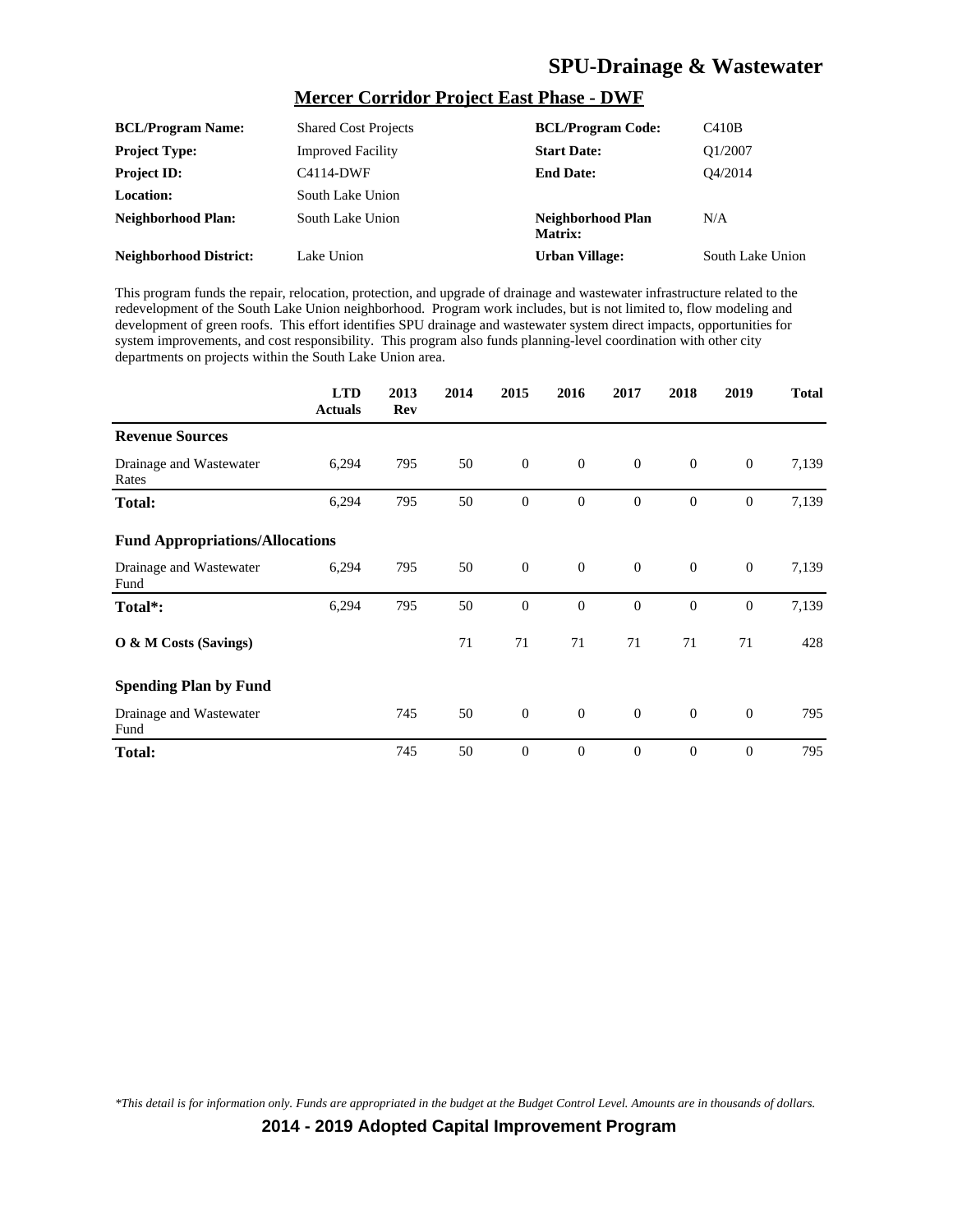#### **Mercer Corridor Project West Phase - DWF**

| <b>BCL/Program Name:</b>      | <b>Shared Cost Projects</b>         | <b>BCL/Program Code:</b>     | C410B                                 |
|-------------------------------|-------------------------------------|------------------------------|---------------------------------------|
| <b>Project Type:</b>          | <b>Improved Facility</b>            | <b>Start Date:</b>           | O1/2010                               |
| <b>Project ID:</b>            | C4133-DWF                           | <b>End Date:</b>             | O4/2015                               |
| Location:                     | Mercer St/Elliot Ave W/Dexter Ave N |                              |                                       |
| Neighborhood Plan:            | Not in a Neighborhood Plan          | Neighborhood Plan<br>Matrix: | T01, T02, T03, T11<br>T <sub>15</sub> |
| <b>Neighborhood District:</b> | In more than one District           | <b>Urban Village:</b>        | In more than one<br>Urban Village     |

This project provides drainage and wastewater utility improvements and relocations related to the Mercer Corridor project, West phase. The project will convert Mercer Street to a two-way street between Dexter Ave. and Elliott Ave. West. The Mercer underpass at Aurora Ave will be widened to allow for six travel lanes and a bicycle/pedestrian shared-use path between Dexter Ave and 5th Ave North. Roy Street, between Aurora and Queen Anne Ave., will also be converted to a twoway street with on-road bicycle lanes.

|                                        | <b>LTD</b><br><b>Actuals</b> | 2013<br>Rev | 2014 | 2015 | 2016           | 2017           | 2018         | 2019             | <b>Total</b> |
|----------------------------------------|------------------------------|-------------|------|------|----------------|----------------|--------------|------------------|--------------|
| <b>Revenue Sources</b>                 |                              |             |      |      |                |                |              |                  |              |
| Drainage and Wastewater<br>Rates       | 244                          | 629         | 649  | 294  | $\mathbf{0}$   | $\mathbf{0}$   | $\mathbf{0}$ | $\mathbf{0}$     | 1,817        |
| <b>Total:</b>                          | 244                          | 629         | 649  | 294  | $\mathbf{0}$   | $\mathbf{0}$   | $\mathbf{0}$ | $\boldsymbol{0}$ | 1,817        |
| <b>Fund Appropriations/Allocations</b> |                              |             |      |      |                |                |              |                  |              |
| Drainage and Wastewater<br>Fund        | 244                          | 629         | 649  | 294  | $\overline{0}$ | $\overline{0}$ | $\theta$     | $\mathbf{0}$     | 1,817        |
| Total*:                                | 244                          | 629         | 649  | 294  | $\theta$       | $\overline{0}$ | $\theta$     | $\mathbf{0}$     | 1,817        |
| $\overline{O}$ & M Costs (Savings)     |                              |             | 18   | 18   | 18             | 18             | 18           | 18               | 109          |
| <b>Spending Plan by Fund</b>           |                              |             |      |      |                |                |              |                  |              |
| Drainage and Wastewater<br>Fund        |                              | 500         | 649  | 294  | $\theta$       | $\Omega$       | $\Omega$     | $\overline{0}$   | 1,443        |
| <b>Total:</b>                          |                              | 500         | 649  | 294  | $\theta$       | $\theta$       | $\mathbf{0}$ | $\overline{0}$   | 1,443        |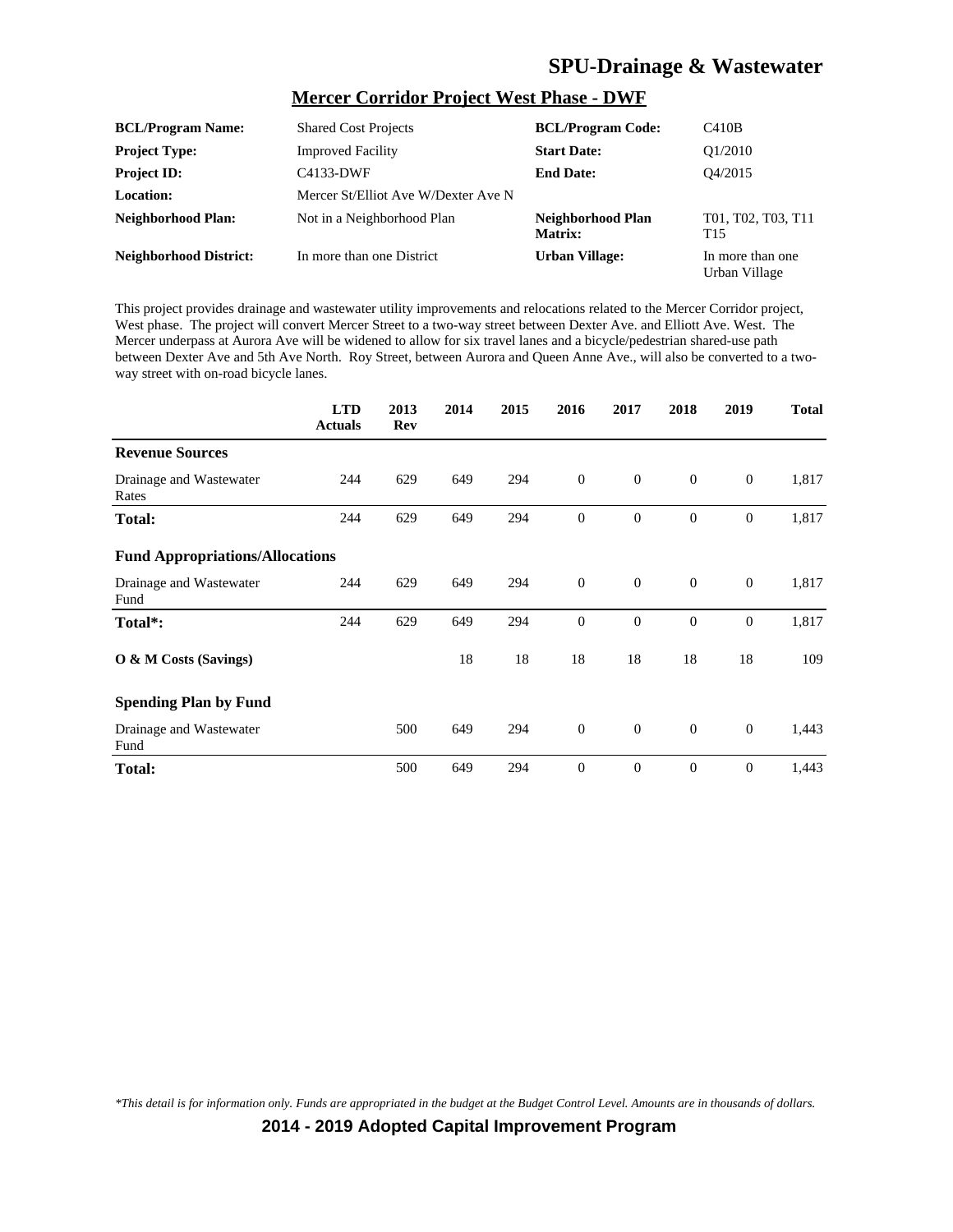#### **Meter Replacement - DWF**

| <b>BCL/Program Name:</b>      | <b>Shared Cost Projects</b>          | <b>BCL/Program Code:</b>     | C410B                             |
|-------------------------------|--------------------------------------|------------------------------|-----------------------------------|
| <b>Project Type:</b>          | <b>Rehabilitation or Restoration</b> | <b>Start Date:</b>           | O1/2004                           |
| <b>Project ID:</b>            | C4101-DWF                            | <b>End Date:</b>             | ONGOING                           |
| <b>Location:</b>              | Citywide                             |                              |                                   |
| Neighborhood Plan:            | Not in a Neighborhood Plan           | Neighborhood Plan<br>Matrix: | N/A                               |
| <b>Neighborhood District:</b> | In more than one District            | <b>Urban Village:</b>        | In more than one<br>Urban Village |

This ongoing program funds replacement of existing water meters when they fail or become obsolete. Meters measuring up to two inches are replaced when they stop running. Meters measuring three inches or more are repaired when possible, but are replaced when repair costs exceed replacement costs. Accurate water meters ensure that customers are billed fairly for the water they use. Since water meters also are used to bill customers for their wastewater discharges, 48 percent of the funding is allocated to the Drainage and Wastewater line of business.

|                                        | <b>LTD</b><br><b>Actuals</b> | 2013<br>Rev | 2014 | 2015 | 2016 | 2017 | 2018 | 2019 | <b>Total</b> |
|----------------------------------------|------------------------------|-------------|------|------|------|------|------|------|--------------|
| <b>Revenue Sources</b>                 |                              |             |      |      |      |      |      |      |              |
| Drainage and Wastewater<br>Rates       | 4,307                        | 652         | 585  | 595  | 605  | 615  | 630  | 636  | 8,626        |
| <b>Total:</b>                          | 4,307                        | 652         | 585  | 595  | 605  | 615  | 630  | 636  | 8,626        |
| <b>Fund Appropriations/Allocations</b> |                              |             |      |      |      |      |      |      |              |
| Drainage and Wastewater<br>Fund        | 4,307                        | 652         | 585  | 595  | 605  | 615  | 630  | 636  | 8,626        |
| Total*:                                | 4,307                        | 652         | 585  | 595  | 605  | 615  | 630  | 636  | 8,626        |
| O & M Costs (Savings)                  |                              |             | 86   | 86   | 86   | 86   | 86   | 86   | 518          |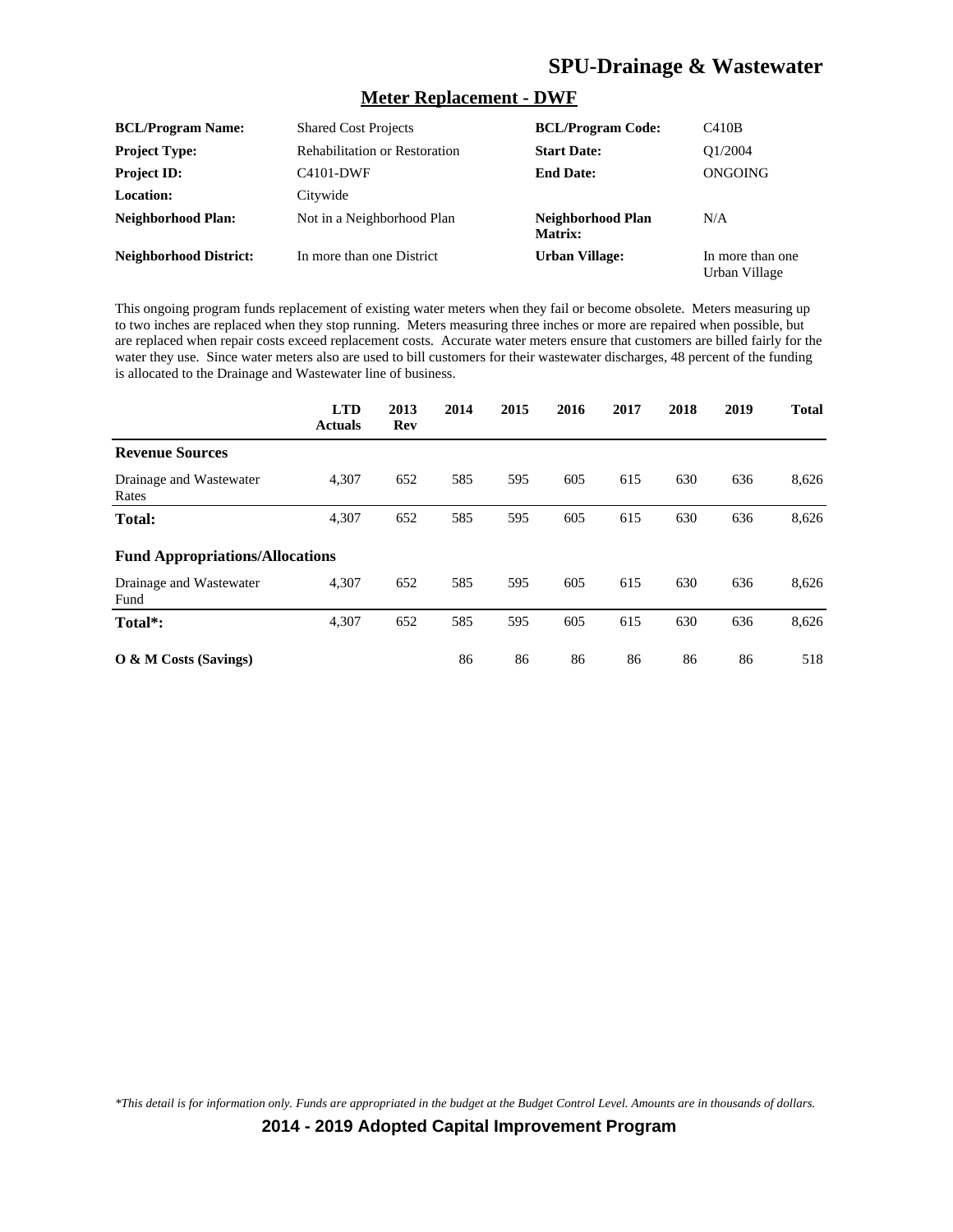| <b>BCL/Program Name:</b>      | Rehabilitation                       | <b>BCL/Program Code:</b>     | C370B                             |
|-------------------------------|--------------------------------------|------------------------------|-----------------------------------|
| <b>Project Type:</b>          | <b>Rehabilitation or Restoration</b> | <b>Start Date:</b>           | O1/1998                           |
| <b>Project ID:</b>            | C <sub>3707</sub>                    | <b>End Date:</b>             | ONGOING                           |
| <b>Location:</b>              | Citywide                             |                              |                                   |
| <b>Neighborhood Plan:</b>     | Not in a Neighborhood Plan           | Neighborhood Plan<br>Matrix: | N/A                               |
| <b>Neighborhood District:</b> | In more than one District            | <b>Urban Village:</b>        | In more than one<br>Urban Village |

#### **No Dig Pipe & Maintenance Rehabilitation**

This ongoing project provides trenchless technology to reline wastewater pipe in Seattle. Generally, prioritized critical sewer pipe that is intact though leaking, and very near the end of its useful life, is relined by a specialized vendor. Installation of the liner extends pipe segment life for more than fifty years.

|                                        | <b>LTD</b><br><b>Actuals</b> | 2013<br>Rev | 2014  | 2015  | 2016  | 2017  | 2018  | 2019  | <b>Total</b> |
|----------------------------------------|------------------------------|-------------|-------|-------|-------|-------|-------|-------|--------------|
| <b>Revenue Sources</b>                 |                              |             |       |       |       |       |       |       |              |
| Drainage and Wastewater<br>Rates       | 13,108                       | 2,977       | 1,500 | 1,742 | 2,500 | 2,500 | 2,500 | 2,500 | 29,327       |
| Total:                                 | 13,108                       | 2,977       | 1,500 | 1,742 | 2,500 | 2,500 | 2,500 | 2,500 | 29,327       |
| <b>Fund Appropriations/Allocations</b> |                              |             |       |       |       |       |       |       |              |
| Drainage and Wastewater<br>Fund        | 13,108                       | 2,977       | 1,500 | 1,742 | 2,500 | 2,500 | 2,500 | 2,500 | 29,327       |
| Total*:                                | 13,108                       | 2,977       | 1,500 | 1,742 | 2,500 | 2,500 | 2,500 | 2,500 | 29,327       |
| O & M Costs (Savings)                  |                              |             | 293   | 293   | 293   | 293   | 293   | 293   | 1,760        |
| <b>Spending Plan by Fund</b>           |                              |             |       |       |       |       |       |       |              |
| Drainage and Wastewater<br>Fund        |                              | 1,500       | 1,500 | 1,742 | 2,500 | 2,500 | 2,500 | 2,500 | 14,742       |
| <b>Total:</b>                          |                              | 1,500       | 1,500 | 1,742 | 2,500 | 2,500 | 2,500 | 2,500 | 14,742       |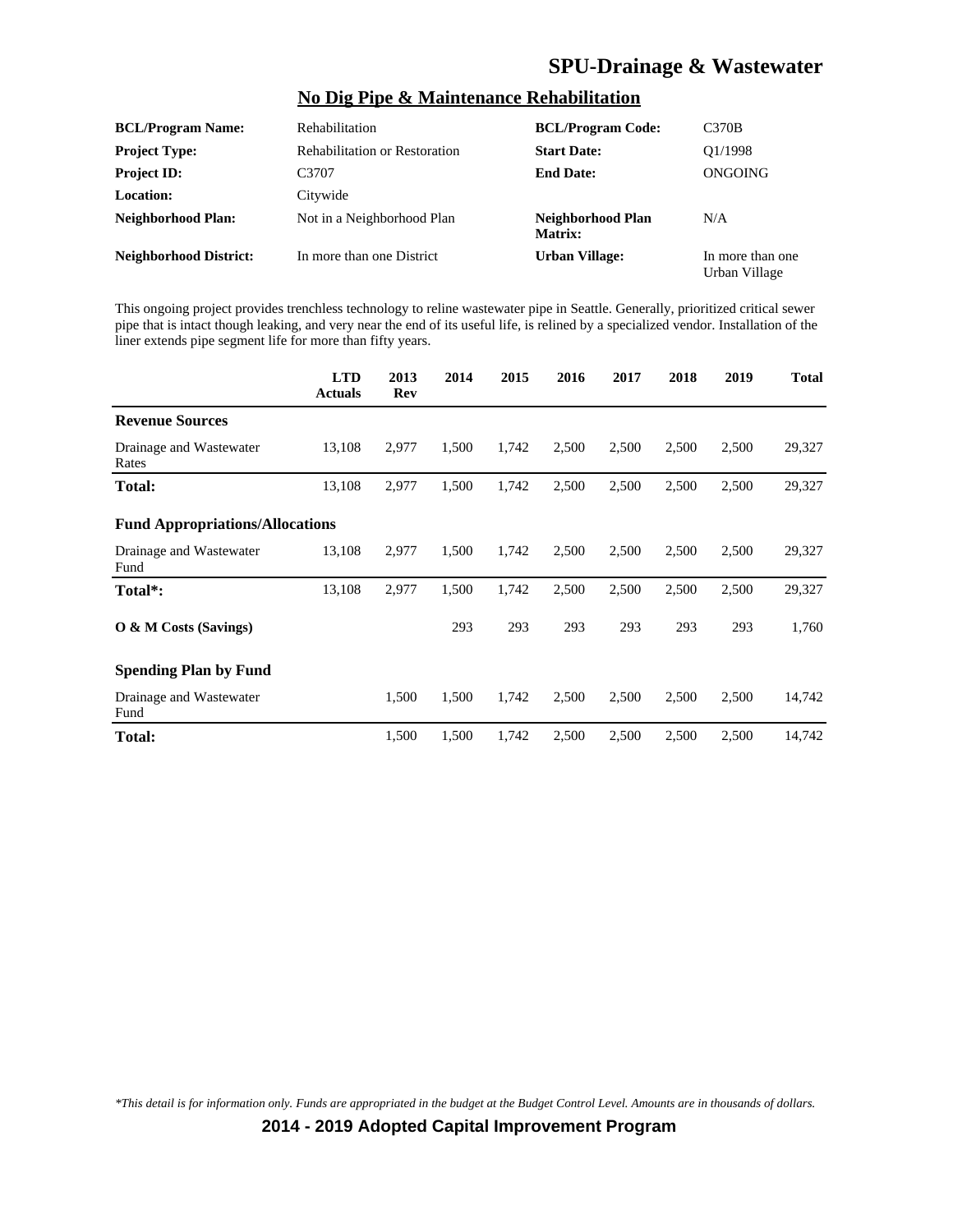#### **Operational Facility - Construction - DWF**

| <b>BCL/Program Name:</b>      | <b>Shared Cost Projects</b> | <b>BCL/Program Code:</b>     | C410B                      |
|-------------------------------|-----------------------------|------------------------------|----------------------------|
| <b>Project Type:</b>          | <b>Improved Facility</b>    | <b>Start Date:</b>           | O <sub>1</sub> /2004       |
| <b>Project ID:</b>            | C4106-DWF                   | <b>End Date:</b>             | ONGOING                    |
| <b>Location:</b>              | Citywide                    |                              |                            |
| Neighborhood Plan:            | Not in a Neighborhood Plan  | Neighborhood Plan<br>Matrix: | N/A                        |
| <b>Neighborhood District:</b> | In more than one District   | <b>Urban Village:</b>        | Not in an Urban<br>Village |

This ongoing facilities program renovates, rehabilitates, and replaces existing buildings and constructs new facilities at various locations within the city limits to address deficiencies, failures, and functional changes in the SPU Lines of Business. Typical improvements include, but are not limited to, roof replacements, exterior wall or cladding replacements, and improvements to administrative office space, crew and shop space, lighting, heating and ventilation systems, and facilities structures. These improvements increase the useful life of the facilities, preserve the value of the assets, and provide a safe working environment.

|                                        | <b>LTD</b><br><b>Actuals</b> | 2013<br>Rev | 2014 | 2015 | 2016  | 2017  | 2018  | 2019  | <b>Total</b> |
|----------------------------------------|------------------------------|-------------|------|------|-------|-------|-------|-------|--------------|
| <b>Revenue Sources</b>                 |                              |             |      |      |       |       |       |       |              |
| Drainage and Wastewater<br>Rates       | 8,163                        | 1,263       | 398  | 703  | 1,120 | 3,534 | 2,200 | 2,040 | 19,421       |
| <b>Total:</b>                          | 8,163                        | 1,263       | 398  | 703  | 1,120 | 3,534 | 2,200 | 2,040 | 19,421       |
| <b>Fund Appropriations/Allocations</b> |                              |             |      |      |       |       |       |       |              |
| Drainage and Wastewater<br>Fund        | 8,163                        | 1,263       | 398  | 703  | 1,120 | 3,534 | 2,200 | 2,040 | 19,421       |
| Total*:                                | 8,163                        | 1,263       | 398  | 703  | 1,120 | 3,534 | 2,200 | 2,040 | 19,421       |
| O & M Costs (Savings)                  |                              |             | 194  | 194  | 194   | 194   | 194   | 194   | 1,165        |
| <b>Spending Plan by Fund</b>           |                              |             |      |      |       |       |       |       |              |
| Drainage and Wastewater<br>Fund        |                              | 1,256       | 398  | 703  | 1,120 | 3,534 | 2,200 | 2,040 | 11,251       |
| <b>Total:</b>                          |                              | 1,256       | 398  | 703  | 1,120 | 3,534 | 2,200 | 2,040 | 11,251       |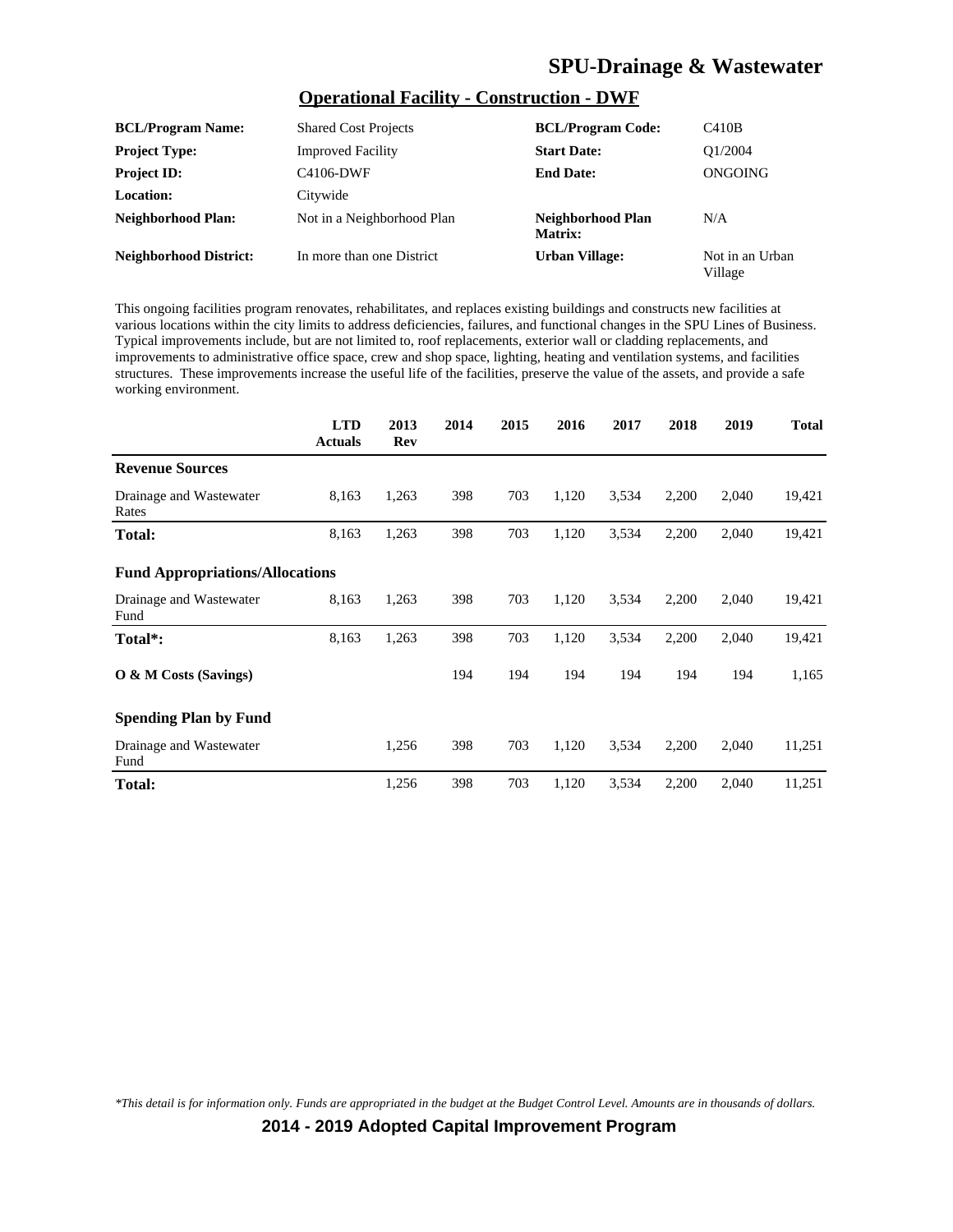#### **Operational Facility - Other - DWF**

| <b>BCL/Program Name:</b>      | <b>Shared Cost Projects</b>    | <b>BCL/Program Code:</b>     | C410B                      |
|-------------------------------|--------------------------------|------------------------------|----------------------------|
| <b>Project Type:</b>          | <b>Improved Facility</b>       | <b>Start Date:</b>           | O <sub>1</sub> /2006       |
| <b>Project ID:</b>            | C4115-DWF                      | <b>End Date:</b>             | ONGOING                    |
| Location:                     | Various                        |                              |                            |
| Neighborhood Plan:            | Not in a Neighborhood Plan     | Neighborhood Plan<br>Matrix: | N/A                        |
| <b>Neighborhood District:</b> | Not in a Neighborhood District | Urban Village:               | Not in an Urban<br>Village |

This ongoing facilities program provides funding to purchase, replace, or install new building materials or building equipment within the city limits to address deficiencies, failures, and functional changes in the SPU Lines of Business. Typical improvements include, but are not limited to, drainage systems, prefabricated buildings, storage buildings, and fencing.

|                                        | <b>LTD</b><br><b>Actuals</b> | 2013<br>Rev    | 2014 | 2015 | 2016 | 2017           | 2018             | 2019             | <b>Total</b> |
|----------------------------------------|------------------------------|----------------|------|------|------|----------------|------------------|------------------|--------------|
| <b>Revenue Sources</b>                 |                              |                |      |      |      |                |                  |                  |              |
| Drainage and Wastewater<br>Rates       | 329                          | 75             | 150  | 300  | 100  | $\theta$       | $\mathbf{0}$     | $\mathbf{0}$     | 954          |
| Total:                                 | 329                          | 75             | 150  | 300  | 100  | $\mathbf{0}$   | $\mathbf{0}$     | $\boldsymbol{0}$ | 954          |
| <b>Fund Appropriations/Allocations</b> |                              |                |      |      |      |                |                  |                  |              |
| Drainage and Wastewater<br>Fund        | 329                          | 75             | 150  | 300  | 100  | $\theta$       | $\overline{0}$   | $\mathbf{0}$     | 954          |
| Total*:                                | 329                          | 75             | 150  | 300  | 100  | $\overline{0}$ | $\boldsymbol{0}$ | $\boldsymbol{0}$ | 954          |
| O & M Costs (Savings)                  |                              |                | 10   | 10   | 10   | 10             | 10               | 10               | 57           |
| <b>Spending Plan by Fund</b>           |                              |                |      |      |      |                |                  |                  |              |
| Drainage and Wastewater<br>Fund        |                              | $\overline{0}$ | 150  | 300  | 100  | $\theta$       | $\overline{0}$   | $\mathbf{0}$     | 550          |
| <b>Total:</b>                          |                              | $\theta$       | 150  | 300  | 100  | $\theta$       | $\mathbf{0}$     | $\overline{0}$   | 550          |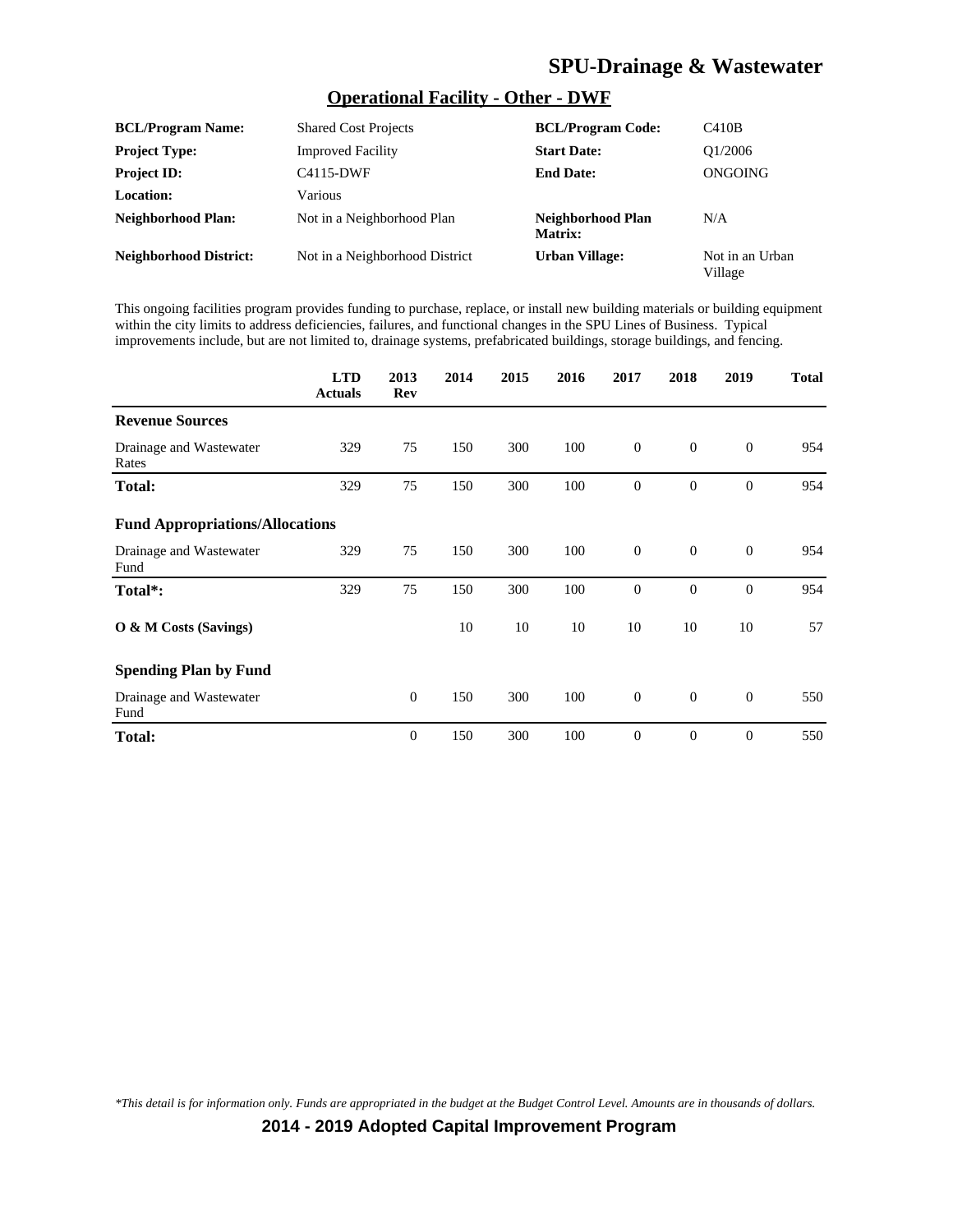#### **Operations Control Center - DWF**

| <b>BCL/Program Name:</b>      | <b>Shared Cost Projects</b> | <b>BCL/Program Code:</b>     | C410B    |
|-------------------------------|-----------------------------|------------------------------|----------|
| <b>Project Type:</b>          | <b>Improved Facility</b>    | <b>Start Date:</b>           | O1/2003  |
| <b>Project ID:</b>            | $C4105-DWF$                 | <b>End Date:</b>             | ONGOING  |
| <b>Location:</b>              | 2700 Airport Way S          |                              |          |
| Neighborhood Plan:            | Not in a Neighborhood Plan  | Neighborhood Plan<br>Matrix: | N/A      |
| <b>Neighborhood District:</b> | <b>Greater Duwamish</b>     | <b>Urban Village:</b>        | Duwamish |

This ongoing facilities program renovates, rehabilitates, replaces existing buildings, and constructs new facilities at the Operations Control Center located at 2700 Airport Way South to improve the efficiency and effectiveness of the field crews delivering utility services to customers. Typical improvements include, but are not limited to, roof and other exterior replacements, improvements to public spaces, office and crew spaces and lighting, and heating and ventilation systems. These improvements increase the useful life of the facility, preserve the value of the asset, and provide a safe work and public space environment.

|                                        | <b>LTD</b><br><b>Actuals</b> | 2013<br>Rev | 2014 | 2015 | 2016 | 2017 | 2018 | 2019 | <b>Total</b> |
|----------------------------------------|------------------------------|-------------|------|------|------|------|------|------|--------------|
| <b>Revenue Sources</b>                 |                              |             |      |      |      |      |      |      |              |
| Drainage and Wastewater<br>Rates       | 2,420                        | 76          | 806  | 43   | 60   | 206  | 310  | 400  | 4,320        |
| Total:                                 | 2,420                        | 76          | 806  | 43   | 60   | 206  | 310  | 400  | 4,320        |
| <b>Fund Appropriations/Allocations</b> |                              |             |      |      |      |      |      |      |              |
| Drainage and Wastewater<br>Fund        | 2,420                        | 76          | 806  | 43   | 60   | 206  | 310  | 400  | 4,320        |
| Total*:                                | 2,420                        | 76          | 806  | 43   | 60   | 206  | 310  | 400  | 4,320        |
| $\overline{O}$ & M Costs (Savings)     |                              |             | 43   | 43   | 43   | 43   | 43   | 43   | 259          |
| <b>Spending Plan by Fund</b>           |                              |             |      |      |      |      |      |      |              |
| Drainage and Wastewater<br>Fund        |                              | 60          | 806  | 43   | 60   | 206  | 310  | 400  | 1,884        |
| <b>Total:</b>                          |                              | 60          | 806  | 43   | 60   | 206  | 310  | 400  | 1,884        |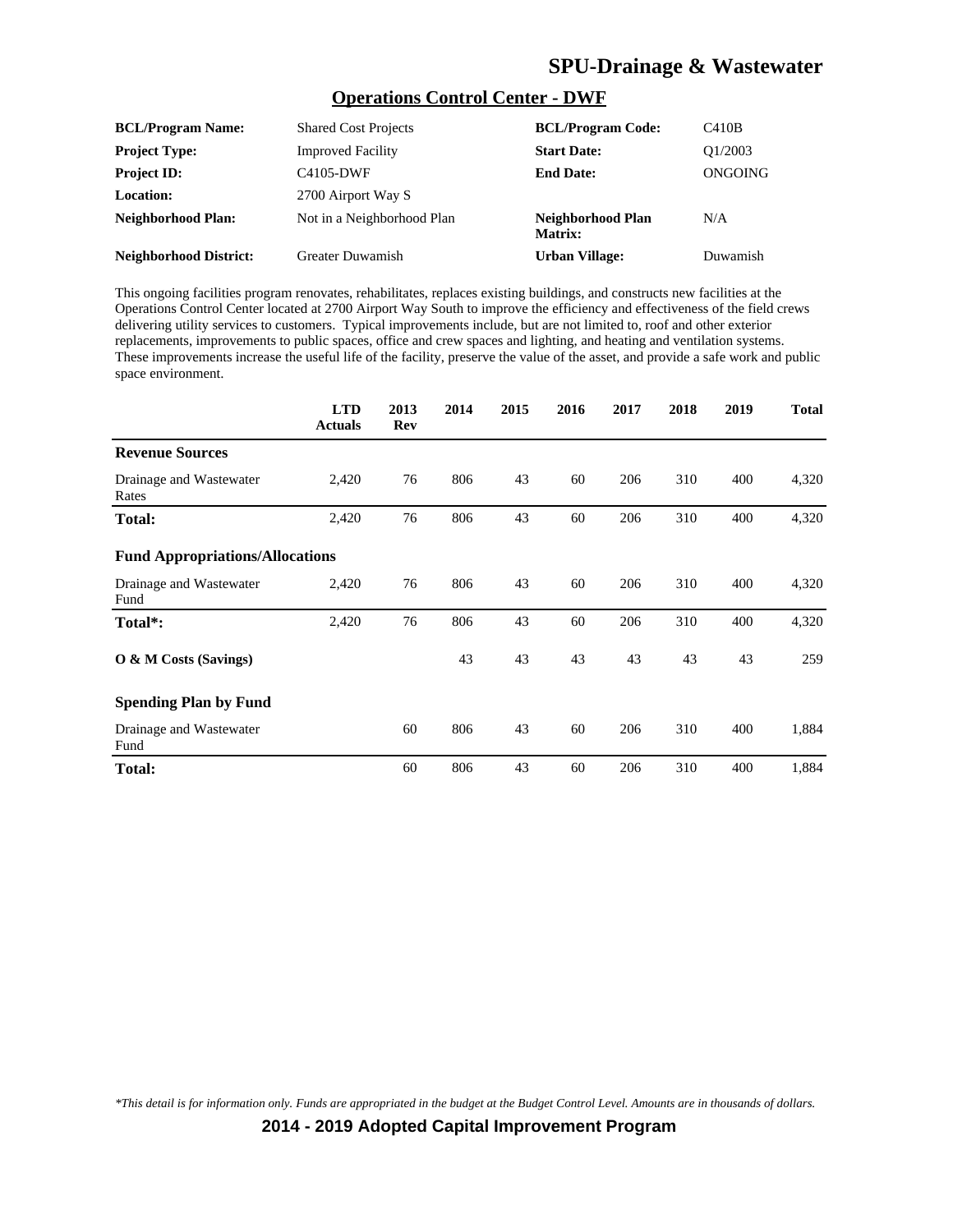| <b>BCL/Program Name:</b>      | <b>Shared Cost Projects</b>          | <b>BCL/Program Code:</b>     | C410B                      |
|-------------------------------|--------------------------------------|------------------------------|----------------------------|
| <b>Project Type:</b>          | <b>Rehabilitation or Restoration</b> | <b>Start Date:</b>           | O <sub>2</sub> /2008       |
| <b>Project ID:</b>            | C4123-DWF                            | <b>End Date:</b>             | ONGOING                    |
| <b>Location:</b>              | Various                              |                              |                            |
| <b>Neighborhood Plan:</b>     | Not in a Neighborhood Plan           | Neighborhood Plan<br>Matrix: | N/A                        |
| <b>Neighborhood District:</b> | Not in a Neighborhood District       | <b>Urban Village:</b>        | Not in an Urban<br>Village |

#### **Other Major Transportation Projects - DWF**

This ongoing program funds Drainage and Wastewater projects that mitigate undesirable impacts from, and takes advantage of opportunities generated by, capital transportation projects of the Washington State Department of Transportation (WSDOT) and the Seattle Department of Transportation (SDOT) throughout the city. Work may include, but is not limited to, physically protecting the infrastructure during the transportation construction process, repairing and replacing damaged infrastructure, and improving existing infrastructure to meet higher standards. Project sites may include, but are not limited to, State Route 520, Interstate 5, and Interstate 90.

|                                        | <b>LTD</b><br><b>Actuals</b> | 2013<br>Rev | 2014 | 2015 | 2016 | 2017 | 2018 | 2019 | <b>Total</b> |
|----------------------------------------|------------------------------|-------------|------|------|------|------|------|------|--------------|
| <b>Revenue Sources</b>                 |                              |             |      |      |      |      |      |      |              |
| Drainage and Wastewater<br>Rates       |                              | $\theta$    | 568  | 580  | 198  | 100  | 750  | 750  | 2,947        |
| <b>Total:</b>                          |                              | $\theta$    | 568  | 580  | 198  | 100  | 750  | 750  | 2,947        |
| <b>Fund Appropriations/Allocations</b> |                              |             |      |      |      |      |      |      |              |
| Drainage and Wastewater<br>Fund        | 1                            | $\theta$    | 568  | 580  | 198  | 100  | 750  | 750  | 2,947        |
| Total <sup>*</sup> :                   |                              | $\theta$    | 568  | 580  | 198  | 100  | 750  | 750  | 2,947        |
| O & M Costs (Savings)                  |                              |             | 29   | 29   | 29   | 29   | 29   | 29   | 177          |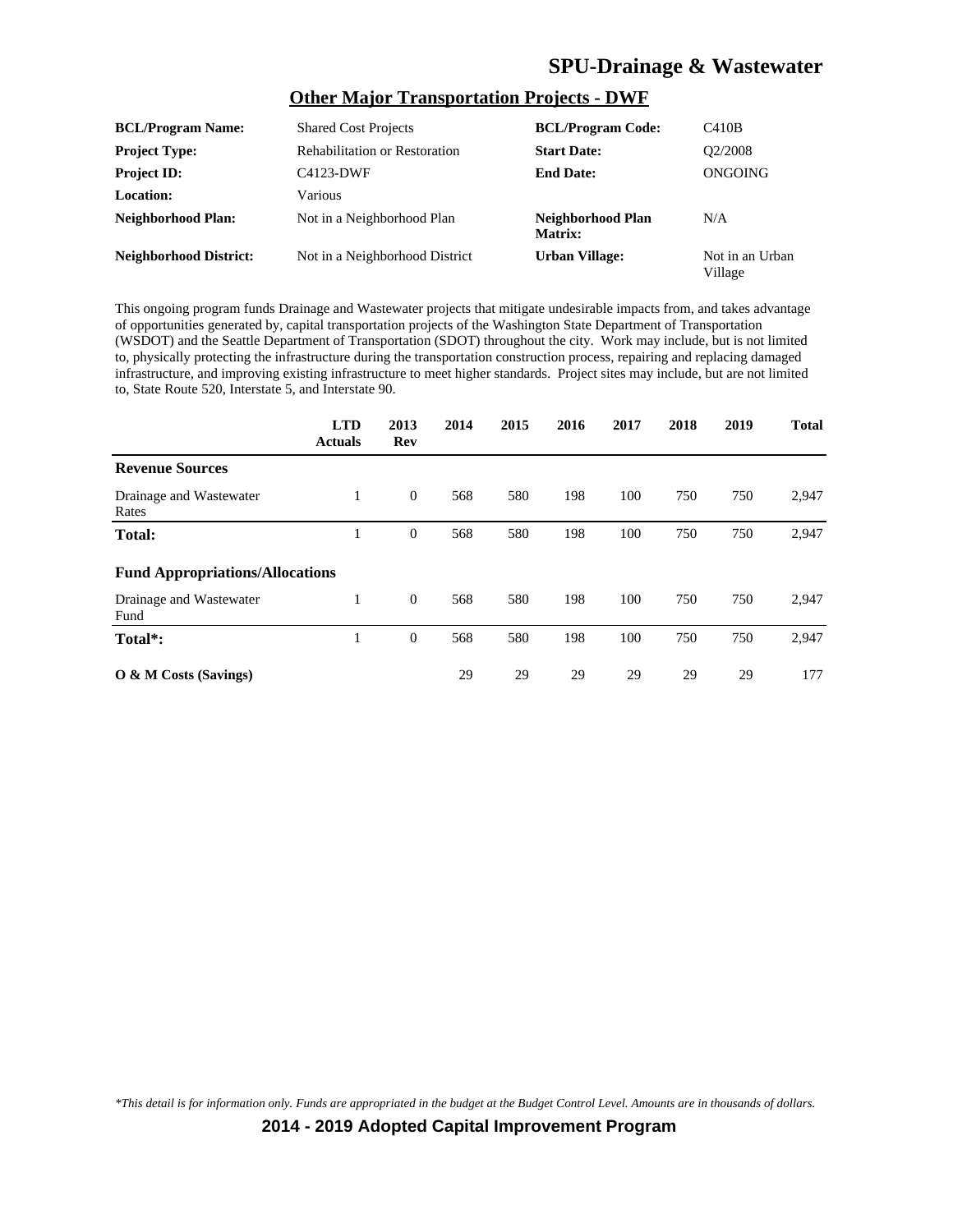#### **Outfall Rehabilitation Program**

| <b>BCL/Program Name:</b>      | <b>Rehabilitation</b>                | <b>BCL/Program Code:</b>     | C370B                             |
|-------------------------------|--------------------------------------|------------------------------|-----------------------------------|
| <b>Project Type:</b>          | <b>Rehabilitation or Restoration</b> | <b>Start Date:</b>           | O1/2012                           |
| <b>Project ID:</b>            | C <sub>3708</sub>                    | <b>End Date:</b>             | ONGOING                           |
| <b>Location:</b>              | Various                              |                              |                                   |
| <b>Neighborhood Plan:</b>     | Not in a Neighborhood Plan           | Neighborhood Plan<br>Matrix: |                                   |
| <b>Neighborhood District:</b> | In more than one District            | <b>Urban Village:</b>        | In more than one<br>Urban Village |

This ongoing program provides rehabilitation of outfalls throughout Seattle Public Utilities service area. Typical improvements may include, but are not limited to, repair, rehabilitation or replacement of outfall structures. This program will investigate the condition of each of the outfalls and complete an options analysis, followed by design, construction, and closeout activities.

|                                        | <b>LTD</b><br><b>Actuals</b> | 2013<br><b>Rev</b> | 2014  | 2015  | 2016  | 2017 | 2018 | 2019 | <b>Total</b> |
|----------------------------------------|------------------------------|--------------------|-------|-------|-------|------|------|------|--------------|
| <b>Revenue Sources</b>                 |                              |                    |       |       |       |      |      |      |              |
| Drainage and Wastewater<br>Rates       | 6                            | 504                | 1,893 | 1,186 | 1,542 | 500  | 500  | 500  | 6,631        |
| <b>Total:</b>                          | 6                            | 504                | 1,893 | 1,186 | 1,542 | 500  | 500  | 500  | 6,631        |
| <b>Fund Appropriations/Allocations</b> |                              |                    |       |       |       |      |      |      |              |
| Drainage and Wastewater<br>Fund        | 6                            | 504                | 1,893 | 1,186 | 1,542 | 500  | 500  | 500  | 6,631        |
| Total*:                                | 6                            | 504                | 1,893 | 1,186 | 1,542 | 500  | 500  | 500  | 6,631        |
| O & M Costs (Savings)                  |                              |                    | 66    | 66    | 66    | 66   | 66   | 66   | 398          |
| <b>Spending Plan by Fund</b>           |                              |                    |       |       |       |      |      |      |              |
| Drainage and Wastewater<br>Fund        |                              | 746                | 1,893 | 1,186 | 1,542 | 500  | 500  | 500  | 6,867        |
| <b>Total:</b>                          |                              | 746                | 1,893 | 1,186 | 1,542 | 500  | 500  | 500  | 6,867        |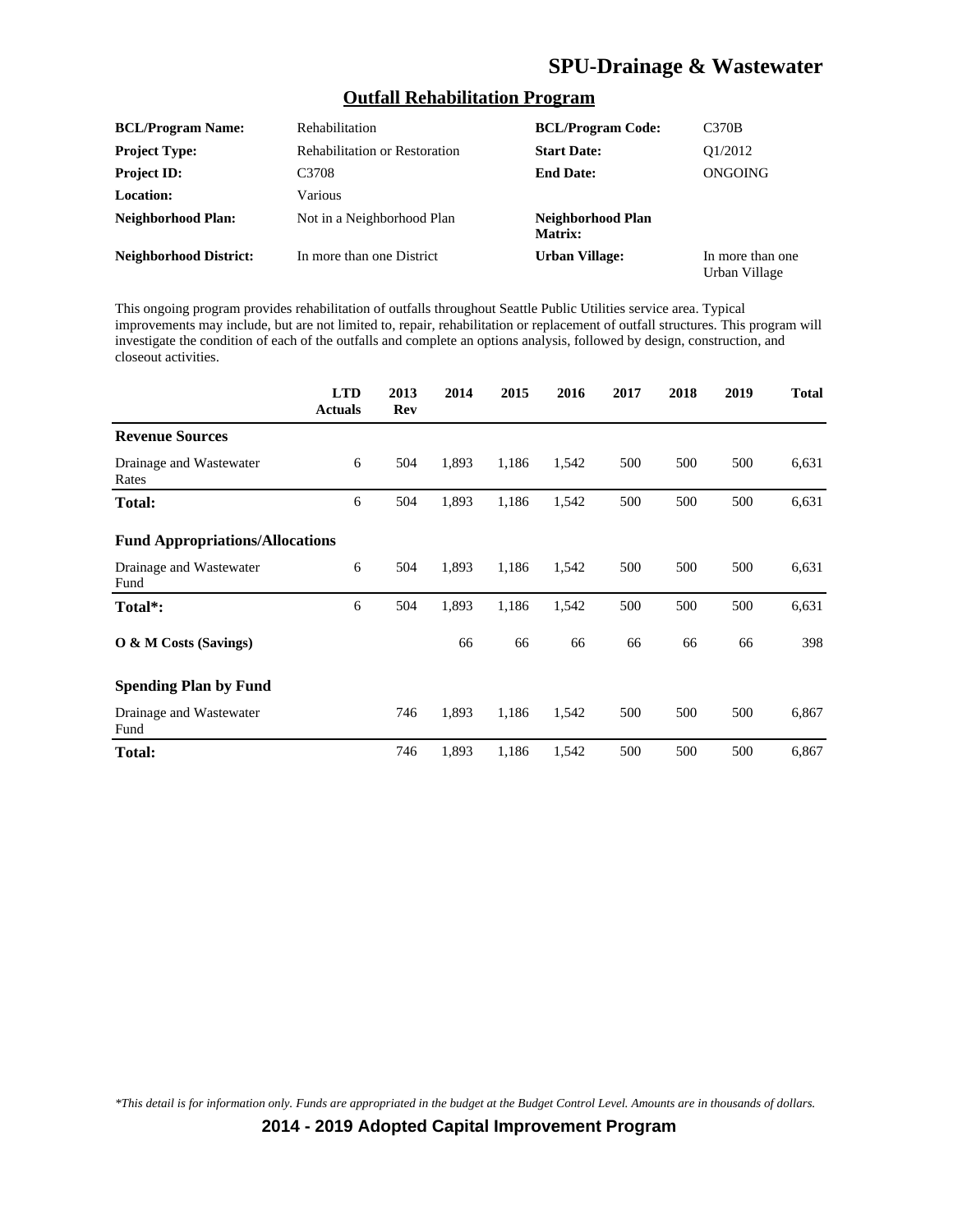#### **Point Sewer Pipe Rehabilitation**

| <b>BCL/Program Name:</b>      | <b>Rehabilitation</b>                | <b>BCL/Program Code:</b>     | C370B                      |
|-------------------------------|--------------------------------------|------------------------------|----------------------------|
| <b>Project Type:</b>          | <b>Rehabilitation or Restoration</b> | <b>Start Date:</b>           | O <sub>1</sub> /2003       |
| <b>Project ID:</b>            | C <sub>3704</sub>                    | <b>End Date:</b>             | ONGOING                    |
| Location:                     | Citywide                             |                              |                            |
| Neighborhood Plan:            | Not in a Neighborhood Plan           | Neighborhood Plan<br>Matrix: | N/A                        |
| <b>Neighborhood District:</b> | In more than one District            | <b>Urban Village:</b>        | Not in an Urban<br>Village |

This ongoing project provides complex point sewer rehabilitation of sewer mains that are greater than seventeen feet deep in the downtown corridor, landslide prone areas, or difficult access areas. Failed or nonfunctional sections of pipe are assessed and prioritized for rehabilitation through one or two public works contracts. This project also provides point sewer rehabilitation of sewer mains that are less than seventeen feet deep in non-arterial Seattle roadways. In these cases, failed or nonfunctional sections of pipe are assessed and prioritized for rehabilitation by Seattle Public Utilities field operation crews. Sewer trouble spots and voids are addressed while increasing the sewer main asset life and function.

|                                        | <b>LTD</b><br><b>Actuals</b> | 2013<br>Rev | 2014  | 2015  | 2016  | 2017  | 2018  | 2019  | <b>Total</b> |
|----------------------------------------|------------------------------|-------------|-------|-------|-------|-------|-------|-------|--------------|
| <b>Revenue Sources</b>                 |                              |             |       |       |       |       |       |       |              |
| Drainage and Wastewater<br>Rates       | 41,698                       | 3,900       | 4,236 | 4,500 | 4,500 | 4,500 | 4,500 | 4,500 | 72,334       |
| <b>Total:</b>                          | 41,698                       | 3,900       | 4,236 | 4,500 | 4,500 | 4,500 | 4,500 | 4,500 | 72,334       |
| <b>Fund Appropriations/Allocations</b> |                              |             |       |       |       |       |       |       |              |
| Drainage and Wastewater<br>Fund        | 41,698                       | 3,900       | 4,236 | 4,500 | 4,500 | 4,500 | 4,500 | 4,500 | 72,334       |
| Total*:                                | 41,698                       | 3,900       | 4,236 | 4,500 | 4,500 | 4,500 | 4,500 | 4,500 | 72,334       |
| O & M Costs (Savings)                  |                              |             | 723   | 723   | 723   | 723   | 723   | 723   | 4,340        |
| <b>Spending Plan by Fund</b>           |                              |             |       |       |       |       |       |       |              |
| Drainage and Wastewater<br>Fund        |                              | 3,751       | 4,236 | 4,500 | 4,500 | 4,500 | 4,500 | 4,500 | 30,486       |
| <b>Total:</b>                          |                              | 3,751       | 4,236 | 4,500 | 4,500 | 4,500 | 4,500 | 4,500 | 30,486       |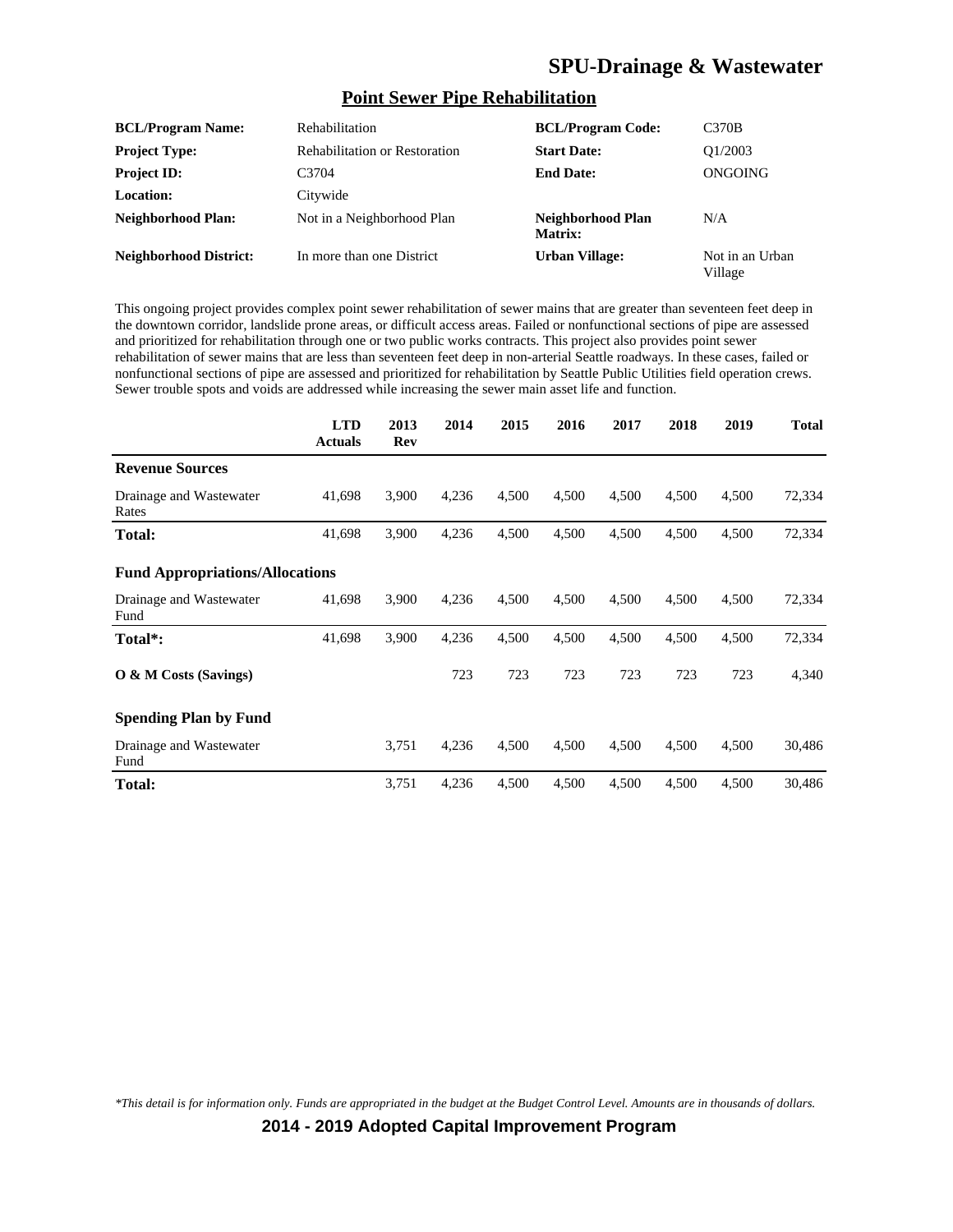#### **Pump Station and Force Main Improvements**

| <b>BCL/Program Name:</b>      | <b>Rehabilitation</b>      | <b>BCL/Program Code:</b>     | C370B                      |
|-------------------------------|----------------------------|------------------------------|----------------------------|
| <b>Project Type:</b>          | New Facility               | <b>Start Date:</b>           | O <sub>1</sub> /2008       |
| <b>Project ID:</b>            | C <sub>3703</sub>          | <b>End Date:</b>             | ONGOING                    |
| Location:                     | Various                    |                              |                            |
| Neighborhood Plan:            | Not in a Neighborhood Plan | Neighborhood Plan<br>Matrix: | N/A                        |
| <b>Neighborhood District:</b> | In more than one District  | <b>Urban Village:</b>        | Not in an Urban<br>Village |

This ongoing program provides for improvements and upgrades to the 68 SPU-owned wastewater pump stations and force mains. Typical improvements may include, but are not limited to, replacement of existing pump station assets including pumps, motors, and valves, and installation of new assets such as SCADA systems, generators, and emergency plugs. This program enhances and extends the useful life of the existing pump stations which, in turn, protects water quality.

|                                        | <b>LTD</b><br><b>Actuals</b> | 2013<br>Rev | 2014  | 2015  | 2016  | 2017  | 2018  | 2019  | <b>Total</b> |
|----------------------------------------|------------------------------|-------------|-------|-------|-------|-------|-------|-------|--------------|
| <b>Revenue Sources</b>                 |                              |             |       |       |       |       |       |       |              |
| Drainage and Wastewater<br>Rates       | 8,443                        | 1,896       | 3,251 | 3,432 | 2,838 | 2,520 | 2,520 | 2,520 | 27,421       |
| Total:                                 | 8,443                        | 1,896       | 3,251 | 3,432 | 2,838 | 2,520 | 2,520 | 2,520 | 27,421       |
| <b>Fund Appropriations/Allocations</b> |                              |             |       |       |       |       |       |       |              |
| Drainage and Wastewater<br>Fund        | 8,443                        | 1,896       | 3,251 | 3,432 | 2,838 | 2,520 | 2,520 | 2,520 | 27,421       |
| Total*:                                | 8,443                        | 1,896       | 3,251 | 3,432 | 2,838 | 2,520 | 2,520 | 2,520 | 27,421       |
| O & M Costs (Savings)                  |                              |             | 274   | 274   | 274   | 274   | 274   | 274   | 1,645        |
| <b>Spending Plan by Fund</b>           |                              |             |       |       |       |       |       |       |              |
| Drainage and Wastewater<br>Fund        |                              | 556         | 3,251 | 3,432 | 2,838 | 2,520 | 2,520 | 2,520 | 17,637       |
| Total:                                 |                              | 556         | 3,251 | 3,432 | 2,838 | 2,520 | 2,520 | 2,520 | 17,637       |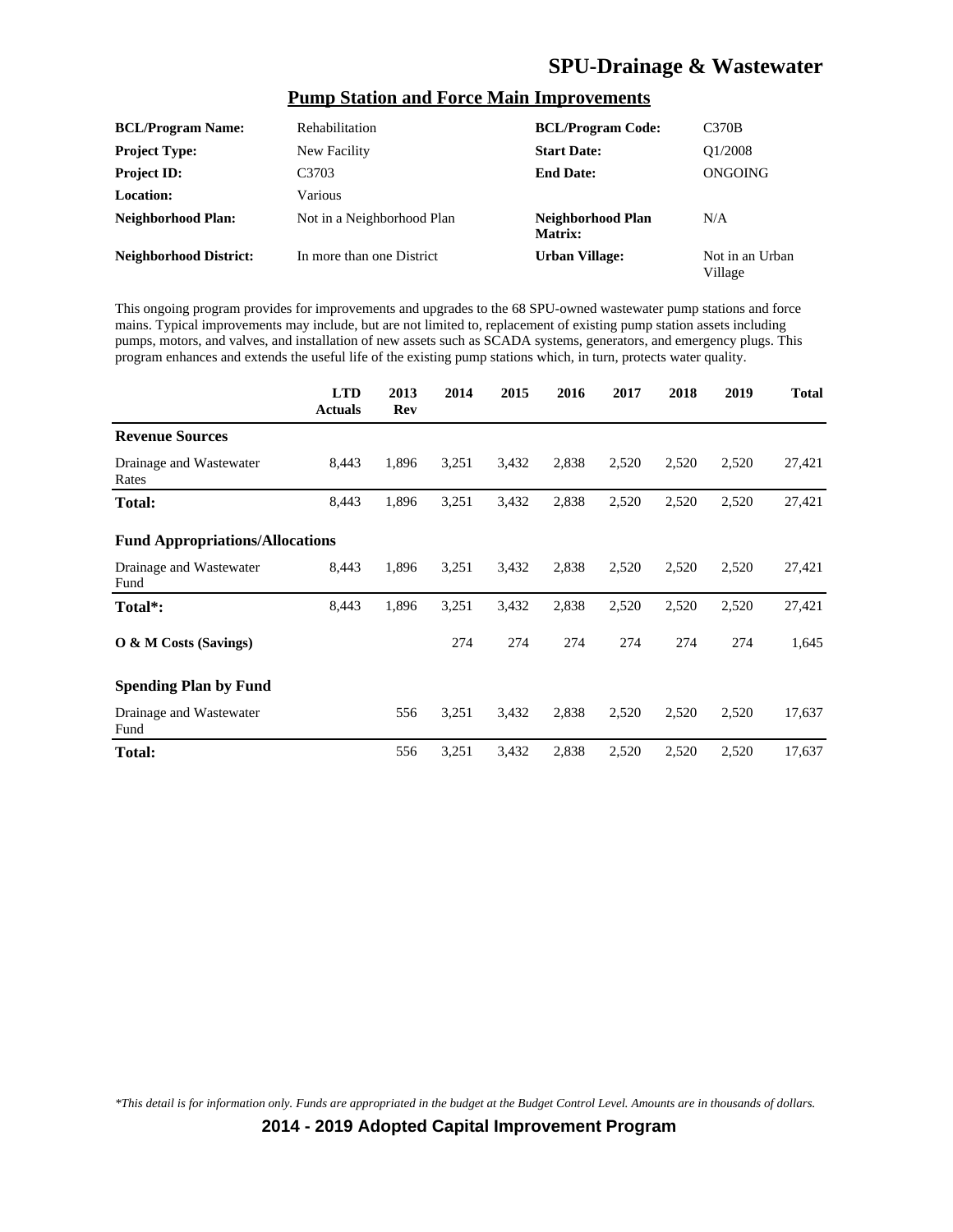#### **S Genesee Combined Sewer Overflow**

| <b>BCL/Program Name:</b>      | <b>Combined Sewer Overflows</b> | <b>BCL/Program Code:</b>     | C360B                      |
|-------------------------------|---------------------------------|------------------------------|----------------------------|
| <b>Project Type:</b>          | New Facility                    | <b>Start Date:</b>           | O1/2005                    |
| <b>Project ID:</b>            | C <sub>3608</sub>               | <b>End Date:</b>             | O4/2015                    |
| Location:                     | S. Genesee St.                  |                              |                            |
| Neighborhood Plan:            | Not in a Neighborhood Plan      | Neighborhood Plan<br>Matrix: |                            |
| <b>Neighborhood District:</b> | Southeast                       | <b>Urban Village:</b>        | Not in an Urban<br>Village |

This project provides construction of combined sewer overflows (CSO) facilities in the Genesee area in the southeast part of Seattle. Facilities will be built to meet level of service requirements for CSOs and comply with state and federal regulations. The project will meet requirements of the City's current National Pollutant Discharge Elimination System (NPDES) Wastewater Discharge Permit.

|                                        | <b>LTD</b><br><b>Actuals</b> | 2013<br>Rev | 2014   | 2015 | 2016         | 2017           | 2018           | 2019           | <b>Total</b> |
|----------------------------------------|------------------------------|-------------|--------|------|--------------|----------------|----------------|----------------|--------------|
| <b>Revenue Sources</b>                 |                              |             |        |      |              |                |                |                |              |
| Drainage and Wastewater<br>Rates       | 10,008                       | 8,120       | 14,506 | 284  | $\mathbf{0}$ | $\overline{0}$ | $\mathbf{0}$   | $\mathbf{0}$   | 32,918       |
| Total:                                 | 10,008                       | 8,120       | 14,506 | 284  | $\mathbf{0}$ | $\theta$       | $\theta$       | $\mathbf{0}$   | 32,918       |
| <b>Fund Appropriations/Allocations</b> |                              |             |        |      |              |                |                |                |              |
| Drainage and Wastewater<br>Fund        | 10,008                       | 8,120       | 14,506 | 284  | $\theta$     | $\overline{0}$ | $\mathbf{0}$   | $\mathbf{0}$   | 32,918       |
| Total*:                                | 10,008                       | 8,120       | 14,506 | 284  | $\mathbf{0}$ | $\theta$       | $\theta$       | $\mathbf{0}$   | 32,918       |
| O & M Costs (Savings)                  |                              |             | 329    | 329  | 329          | 329            | 329            | 329            | 1,975        |
| <b>Spending Plan by Fund</b>           |                              |             |        |      |              |                |                |                |              |
| Drainage and Wastewater<br>Fund        |                              | 14,900      | 14,506 | 284  | $\theta$     | $\overline{0}$ | $\mathbf{0}$   | $\mathbf{0}$   | 29,690       |
| <b>Total:</b>                          |                              | 14,900      | 14,506 | 284  | $\theta$     | $\theta$       | $\overline{0}$ | $\overline{0}$ | 29,690       |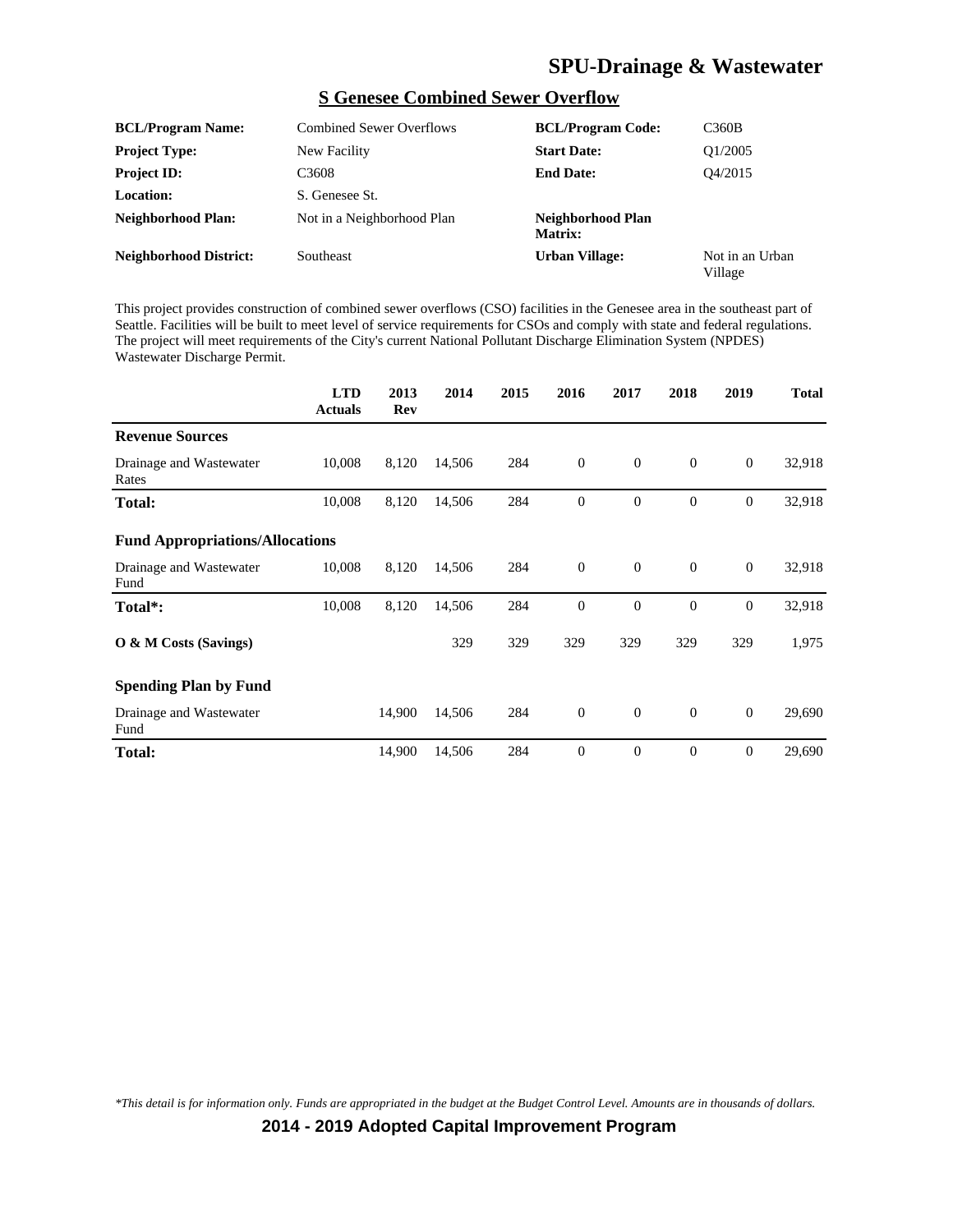| <b>BCL/Program Name:</b>      | <b>Combined Sewer Overflows</b> | <b>BCL/Program Code:</b>     | C360B                      |
|-------------------------------|---------------------------------|------------------------------|----------------------------|
| <b>Project Type:</b>          | New Facility                    | <b>Start Date:</b>           | O1/2005                    |
| <b>Project ID:</b>            | C <sub>3609</sub>               | <b>End Date:</b>             | O4/2018                    |
| <b>Location:</b>              | S Henderson St.                 |                              |                            |
| <b>Neighborhood Plan:</b>     | Not in a Neighborhood Plan      | Neighborhood Plan<br>Matrix: | N/A                        |
| <b>Neighborhood District:</b> | <b>Southeast</b>                | <b>Urban Village:</b>        | Not in an Urban<br>Village |

#### **S Henderson Combined Sewer Overflow Storage**

This project provides construction of combined sewer overflows (CSO) facilities in the Henderson area in the southeast part of Seattle. Facilities will be built to meet level of service requirements for CSOs and comply with state and federal regulations. The project will meet requirements of the City's current National Pollutant Discharge Elimination System (NPDES) Wastewater Discharge Permit. Maintenance costs will not begin until after 2020, when the project completes construction.

|                                        | <b>LTD</b><br><b>Actuals</b> | 2013<br>Rev | 2014  | 2015   | 2016   | 2017   | 2018 | 2019           | <b>Total</b> |
|----------------------------------------|------------------------------|-------------|-------|--------|--------|--------|------|----------------|--------------|
| <b>Revenue Sources</b>                 |                              |             |       |        |        |        |      |                |              |
| Drainage and Wastewater<br>Rates       | 12,804                       | 6,196       | 7,627 | 18,039 | 18,268 | 15,528 | 317  | $\mathbf{0}$   | 78,779       |
| <b>Total:</b>                          | 12,804                       | 6,196       | 7,627 | 18,039 | 18,268 | 15,528 | 317  | $\mathbf{0}$   | 78,779       |
| <b>Fund Appropriations/Allocations</b> |                              |             |       |        |        |        |      |                |              |
| Drainage and Wastewater<br>Fund        | 12,804                       | 6,196       | 7,627 | 18,039 | 18,268 | 15,528 | 317  | $\mathbf{0}$   | 78,779       |
| Total*:                                | 12,804                       | 6,196       | 7,627 | 18,039 | 18,268 | 15,528 | 317  | $\overline{0}$ | 78,779       |
| O & M Costs (Savings)                  |                              |             | 788   | 788    | 788    | 788    | 788  | 788            | 4,727        |
| <b>Spending Plan by Fund</b>           |                              |             |       |        |        |        |      |                |              |
| Drainage and Wastewater<br>Fund        |                              | 4,557       | 7,627 | 18,039 | 18,268 | 15,528 | 317  | $\mathbf{0}$   | 64,336       |
| <b>Total:</b>                          |                              | 4,557       | 7,627 | 18,039 | 18,268 | 15,528 | 317  | $\mathbf{0}$   | 64,336       |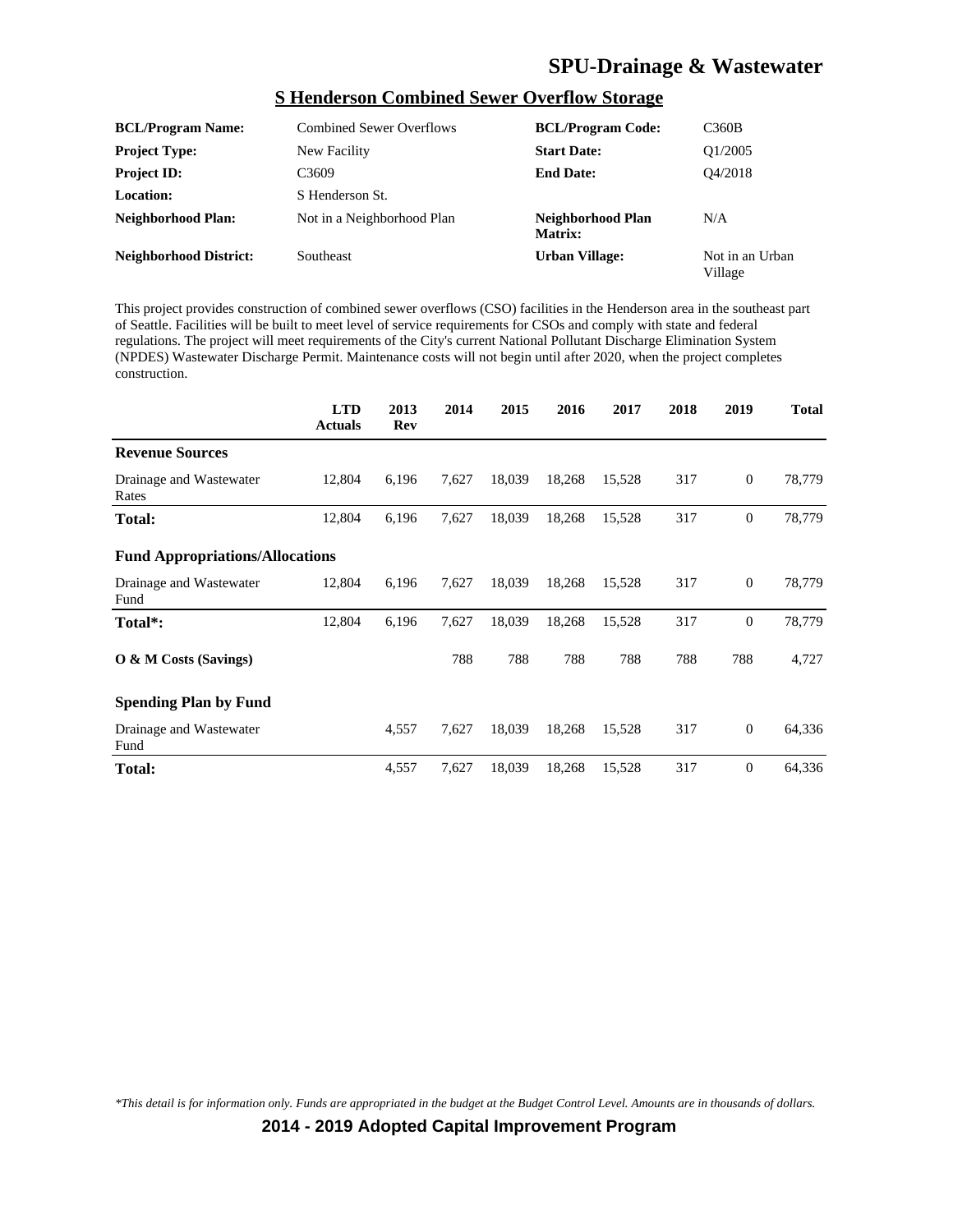| <b>BCL/Program Name:</b>      | Flooding, Sewer Back-up, and<br>Landslides | <b>BCL/Program Code:</b>     | <b>C380B</b>                      |
|-------------------------------|--------------------------------------------|------------------------------|-----------------------------------|
| <b>Project Type:</b>          | New Investment                             | <b>Start Date:</b>           | O <sub>2</sub> /2002              |
| <b>Project ID:</b>            | C <sub>3</sub> 804                         | <b>End Date:</b>             | ONGOING                           |
| Location:                     | Various                                    |                              |                                   |
| Neighborhood Plan:            | Not in a Neighborhood Plan                 | Neighborhood Plan<br>Matrix: | N/A                               |
| <b>Neighborhood District:</b> | In more than one District                  | Urban Village:               | In more than one<br>Urban Village |

#### **Sanitary Sewer Overflow Capacity**

The Wastewater Capacity Improvement Program is designed to enhance sanitary sewer service to Seattle customers by addressing current and projected capacity limitations of the wastewater system through structural (CIP) improvements. Such improvements may include demand management measures such as infiltration and inflow (I/I) reduction, increased conveyance capacity, and individual customer measures such as installation of backflow preventers or grinder pumps to reduce the risk that customers will experience backups of sewage into their homes and businesses during storm events.

|                                        | <b>LTD</b><br><b>Actuals</b> | 2013<br>Rev | 2014  | 2015  | 2016  | 2017  | 2018  | 2019  | <b>Total</b> |
|----------------------------------------|------------------------------|-------------|-------|-------|-------|-------|-------|-------|--------------|
| <b>Revenue Sources</b>                 |                              |             |       |       |       |       |       |       |              |
| Drainage and Wastewater<br>Rates       | 4,975                        | 1,935       | 3,340 | 3,943 | 4,916 | 5,631 | 5,743 | 5,858 | 36,341       |
| <b>Total:</b>                          | 4,975                        | 1,935       | 3,340 | 3,943 | 4,916 | 5,631 | 5,743 | 5,858 | 36,341       |
| <b>Fund Appropriations/Allocations</b> |                              |             |       |       |       |       |       |       |              |
| Drainage and Wastewater<br>Fund        | 4,975                        | 1,935       | 3,340 | 3,943 | 4,916 | 5,631 | 5,743 | 5,858 | 36,341       |
| Total*:                                | 4,975                        | 1,935       | 3,340 | 3,943 | 4,916 | 5,631 | 5,743 | 5,858 | 36,341       |
| O & M Costs (Savings)                  |                              |             | 363   | 363   | 363   | 363   | 363   | 363   | 2,180        |
| <b>Spending Plan by Fund</b>           |                              |             |       |       |       |       |       |       |              |
| Drainage and Wastewater<br>Fund        |                              | 936         | 3,340 | 3,943 | 4,916 | 5,631 | 5,743 | 5,858 | 30,367       |
| <b>Total:</b>                          |                              | 936         | 3,340 | 3,943 | 4,916 | 5,631 | 5,743 | 5,858 | 30,367       |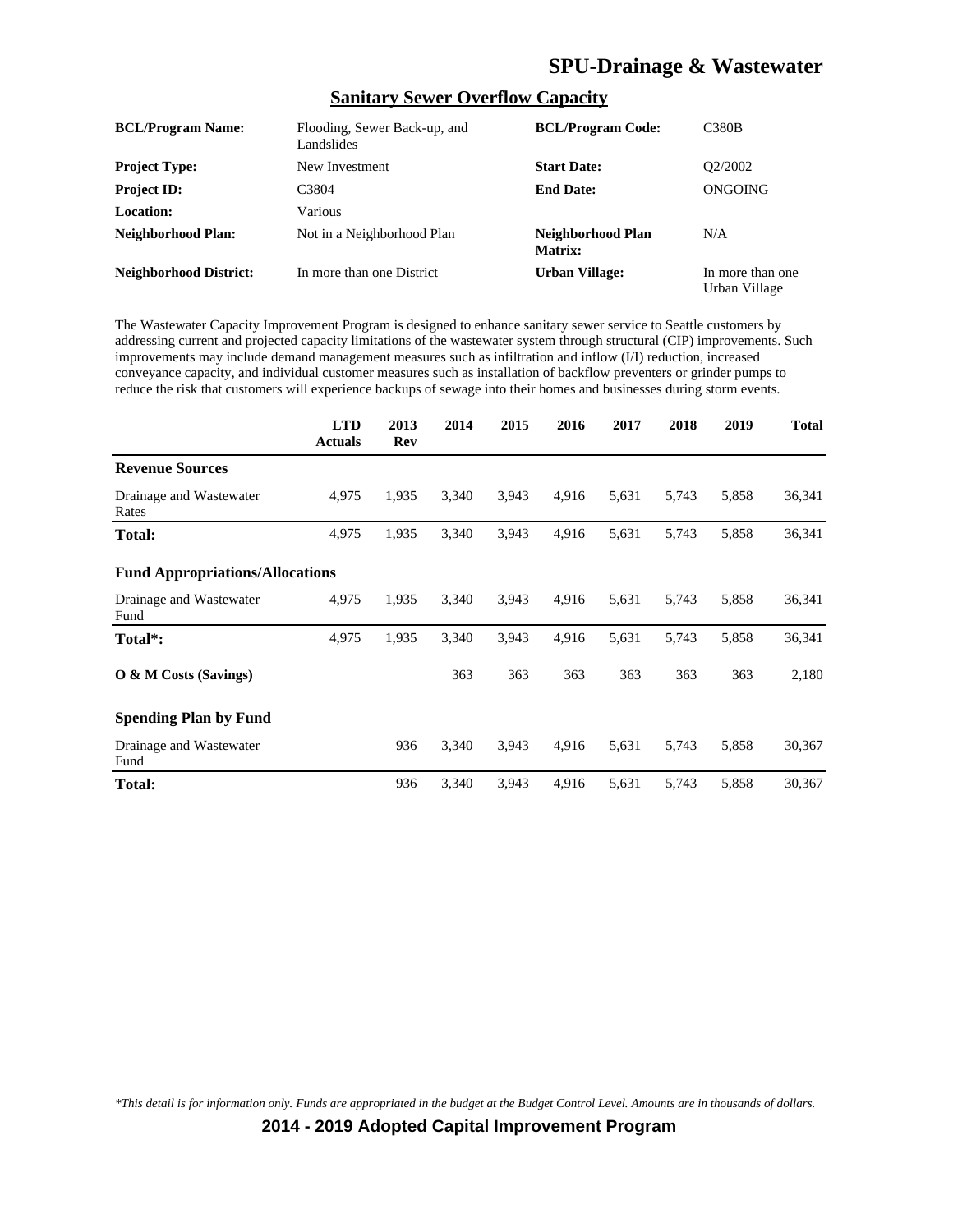#### **Security Improvements - DWF**

| <b>BCL/Program Name:</b>      | <b>Shared Cost Projects</b> | <b>BCL/Program Code:</b>     | C410B                      |
|-------------------------------|-----------------------------|------------------------------|----------------------------|
| <b>Project Type:</b>          | <b>Improved Facility</b>    | <b>Start Date:</b>           | O1/2007                    |
| <b>Project ID:</b>            | C4113-DWF                   | <b>End Date:</b>             | ONGOING                    |
| Location:                     | Citywide                    |                              |                            |
| Neighborhood Plan:            | Not in a Neighborhood Plan  | Neighborhood Plan<br>Matrix: | N/A                        |
| <b>Neighborhood District:</b> | In more than one District   | <b>Urban Village:</b>        | Not in an Urban<br>Village |

This ongoing program provides physical integrated security system components throughout the City of Seattle. Typical improvements may include, but are not limited to, fences, gates, access control card readers, intercoms, lighting, door and hatch contacts, CCTV cameras, motion detection devices, and fiber and conduit. This program enhances protection of SPU's critical infrastructure and addresses vulnerabilities identified in U.S. Environmental Protection Agency (EPA) mandated vulnerability assessments.

|                                        | <b>LTD</b><br><b>Actuals</b> | 2013<br>Rev | 2014 | 2015 | 2016 | 2017 | 2018 | 2019 | <b>Total</b> |
|----------------------------------------|------------------------------|-------------|------|------|------|------|------|------|--------------|
| <b>Revenue Sources</b>                 |                              |             |      |      |      |      |      |      |              |
| Drainage and Wastewater<br>Rates       | 1,061                        | 115         | 178  | 98   | 113  | 128  | 131  | 206  | 2,028        |
| <b>Total:</b>                          | 1,061                        | 115         | 178  | 98   | 113  | 128  | 131  | 206  | 2,028        |
| <b>Fund Appropriations/Allocations</b> |                              |             |      |      |      |      |      |      |              |
| Drainage and Wastewater<br>Fund        | 1,061                        | 115         | 178  | 98   | 113  | 128  | 131  | 206  | 2,028        |
| Total*:                                | 1,061                        | 115         | 178  | 98   | 113  | 128  | 131  | 206  | 2,028        |
| O & M Costs (Savings)                  |                              |             | 20   | 20   | 20   | 20   | 20   | 20   | 122          |
| <b>Spending Plan by Fund</b>           |                              |             |      |      |      |      |      |      |              |
| Drainage and Wastewater<br>Fund        |                              | 224         | 178  | 98   | 113  | 128  | 131  | 206  | 1,076        |
| <b>Total:</b>                          |                              | 224         | 178  | 98   | 113  | 128  | 131  | 206  | 1,076        |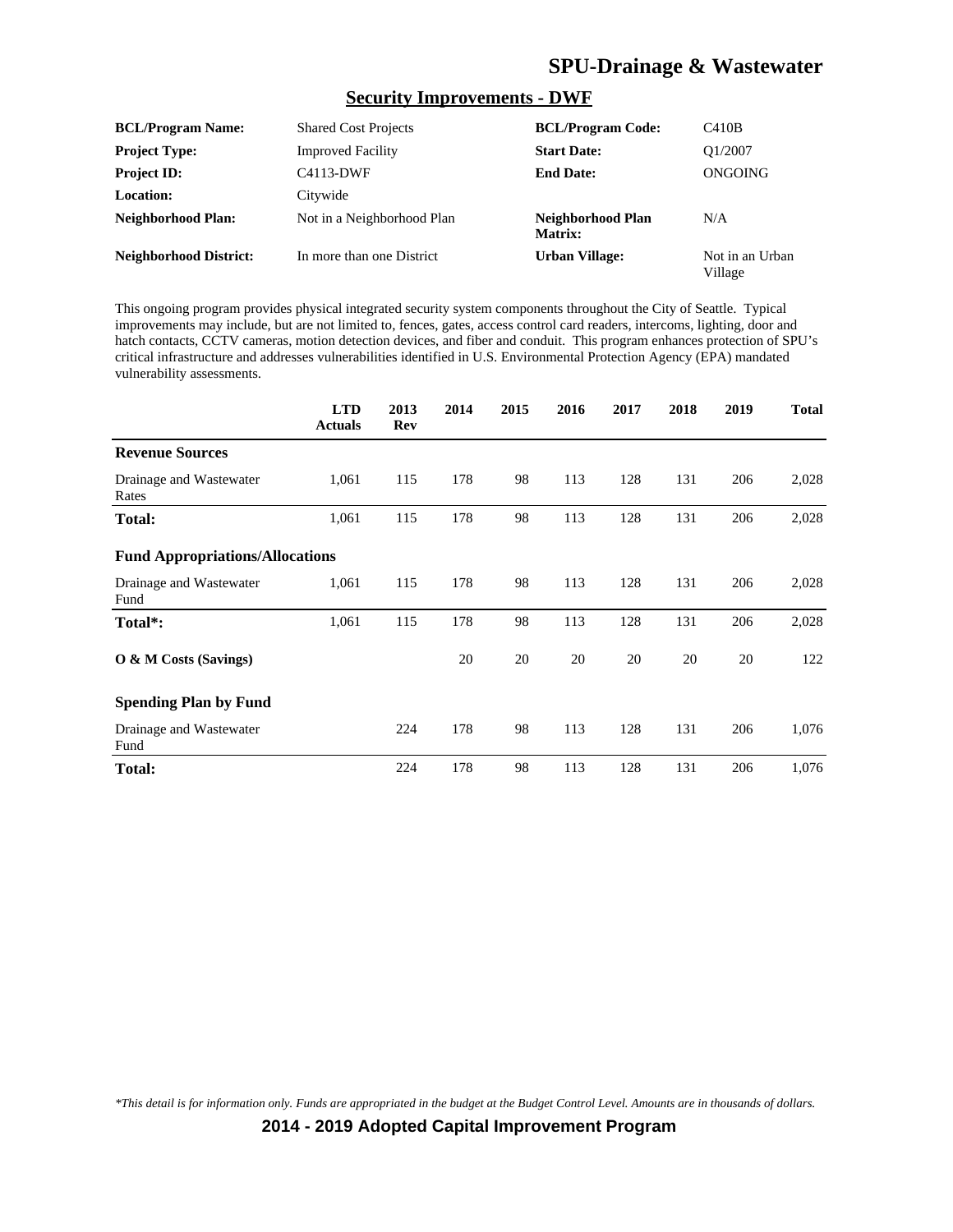#### **Sediment Remediation - DWF**

| <b>BCL/Program Name:</b>      | <b>Sediments</b>                     | <b>BCL/Program Code:</b>     | C350B                      |
|-------------------------------|--------------------------------------|------------------------------|----------------------------|
| <b>Project Type:</b>          | <b>Rehabilitation or Restoration</b> | <b>Start Date:</b>           | O4/2000                    |
| <b>Project ID:</b>            | C <sub>3503</sub>                    | <b>End Date:</b>             | ONGOING                    |
| Location:                     | Various                              |                              |                            |
| Neighborhood Plan:            | Not in a Neighborhood Plan           | Neighborhood Plan<br>Matrix: | N/A                        |
| <b>Neighborhood District:</b> | In more than one District            | <b>Urban Village:</b>        | Not in an Urban<br>Village |

This ongoing program provides for City of Seattle participation in cleanup of contaminated sediment sites at multiple locations across the city for which the City's drainage and wastewater utilities may have some liability. Typical phases of such projects include preliminary studies and analyses, preliminary engineering for actual cleanup efforts, and liability allocation negotiations. This program enhances the natural environment of Seattle and addresses both state and federal regulatory agency requirements.

|                                        | <b>LTD</b><br><b>Actuals</b> | 2013<br>Rev | 2014  | 2015  | 2016  | 2017  | 2018   | 2019   | <b>Total</b> |
|----------------------------------------|------------------------------|-------------|-------|-------|-------|-------|--------|--------|--------------|
| <b>Revenue Sources</b>                 |                              |             |       |       |       |       |        |        |              |
| Drainage and Wastewater<br>Rates       | 35,500                       | 1,934       | 3,423 | 4,396 | 1,491 | 1,410 | 11,610 | 11,610 | 71,374       |
| Total:                                 | 35,500                       | 1,934       | 3,423 | 4,396 | 1,491 | 1,410 | 11,610 | 11,610 | 71,374       |
| <b>Fund Appropriations/Allocations</b> |                              |             |       |       |       |       |        |        |              |
| Drainage and Wastewater<br>Fund        | 35,500                       | 1,934       | 3,423 | 4,396 | 1,491 | 1,410 | 11,610 | 11,610 | 71,374       |
| Total*:                                | 35,500                       | 1,934       | 3,423 | 4,396 | 1,491 | 1,410 | 11,610 | 11,610 | 71,374       |
| $\overline{O}$ & M Costs (Savings)     |                              |             | 714   | 714   | 714   | 714   | 714    | 714    | 4,282        |
| <b>Spending Plan by Fund</b>           |                              |             |       |       |       |       |        |        |              |
| Drainage and Wastewater<br>Fund        |                              | 1,665       | 3,423 | 4,396 | 1,491 | 1,410 | 11,610 | 11,610 | 35,605       |
| <b>Total:</b>                          |                              | 1,665       | 3,423 | 4,396 | 1,491 | 1,410 | 11,610 | 11,610 | 35,605       |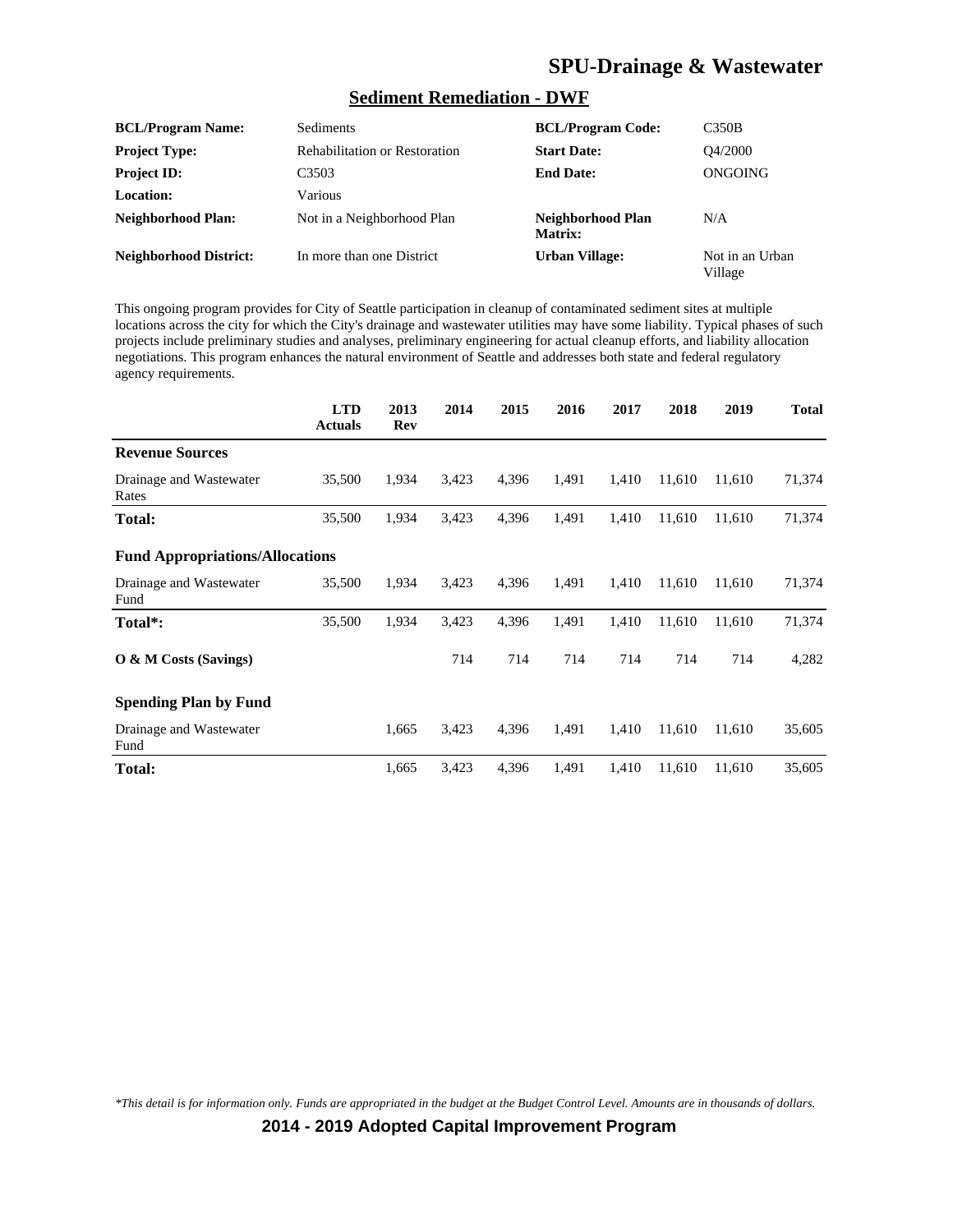#### **Sewer Full Line Replacements**

| <b>BCL/Program Name:</b>      | Rehabilitation                       | <b>BCL/Program Code:</b>     | C370B                             |
|-------------------------------|--------------------------------------|------------------------------|-----------------------------------|
| <b>Project Type:</b>          | <b>Rehabilitation or Restoration</b> | <b>Start Date:</b>           | O1/2001                           |
| <b>Project ID:</b>            | C <sub>3702</sub>                    | <b>End Date:</b>             | ONGOING                           |
| <b>Location:</b>              | Citywide                             |                              |                                   |
| Neighborhood Plan:            | Not in a Neighborhood Plan           | Neighborhood Plan<br>Matrix: | N/A                               |
| <b>Neighborhood District:</b> | In more than one District            | <b>Urban Village:</b>        | In more than one<br>Urban Village |

This ongoing program provides for replacement of existing sewer lines citywide with pipes of the same diameter and capacity. Closed circuit television inspections identify defects in sewer mainlines, and each mainline defect is catalogued in an SPU database and assigned a priority that reflects the urgency of repair. Replacement is done by pipe-bursting methods that avoid extended pavement cutting.

|                                        | <b>LTD</b><br><b>Actuals</b> | 2013<br><b>Rev</b> | 2014 | 2015 | 2016 | 2017 | 2018 | 2019 | <b>Total</b> |
|----------------------------------------|------------------------------|--------------------|------|------|------|------|------|------|--------------|
| <b>Revenue Sources</b>                 |                              |                    |      |      |      |      |      |      |              |
| Drainage and Wastewater<br>Rates       | 349                          | 250                | 250  | 250  | 250  | 250  | 250  | 250  | 2,099        |
| Total:                                 | 349                          | 250                | 250  | 250  | 250  | 250  | 250  | 250  | 2,099        |
| <b>Fund Appropriations/Allocations</b> |                              |                    |      |      |      |      |      |      |              |
| Drainage and Wastewater<br>Fund        | 349                          | 250                | 250  | 250  | 250  | 250  | 250  | 250  | 2,099        |
| Total*:                                | 349                          | 250                | 250  | 250  | 250  | 250  | 250  | 250  | 2,099        |
| $\overline{O}$ & M Costs (Savings)     |                              |                    | 21   | 21   | 21   | 21   | 21   | 21   | 126          |
| <b>Spending Plan by Fund</b>           |                              |                    |      |      |      |      |      |      |              |
| Drainage and Wastewater<br>Fund        |                              | 100                | 250  | 250  | 250  | 250  | 250  | 250  | 1,600        |
| <b>Total:</b>                          |                              | 100                | 250  | 250  | 250  | 250  | 250  | 250  | 1,600        |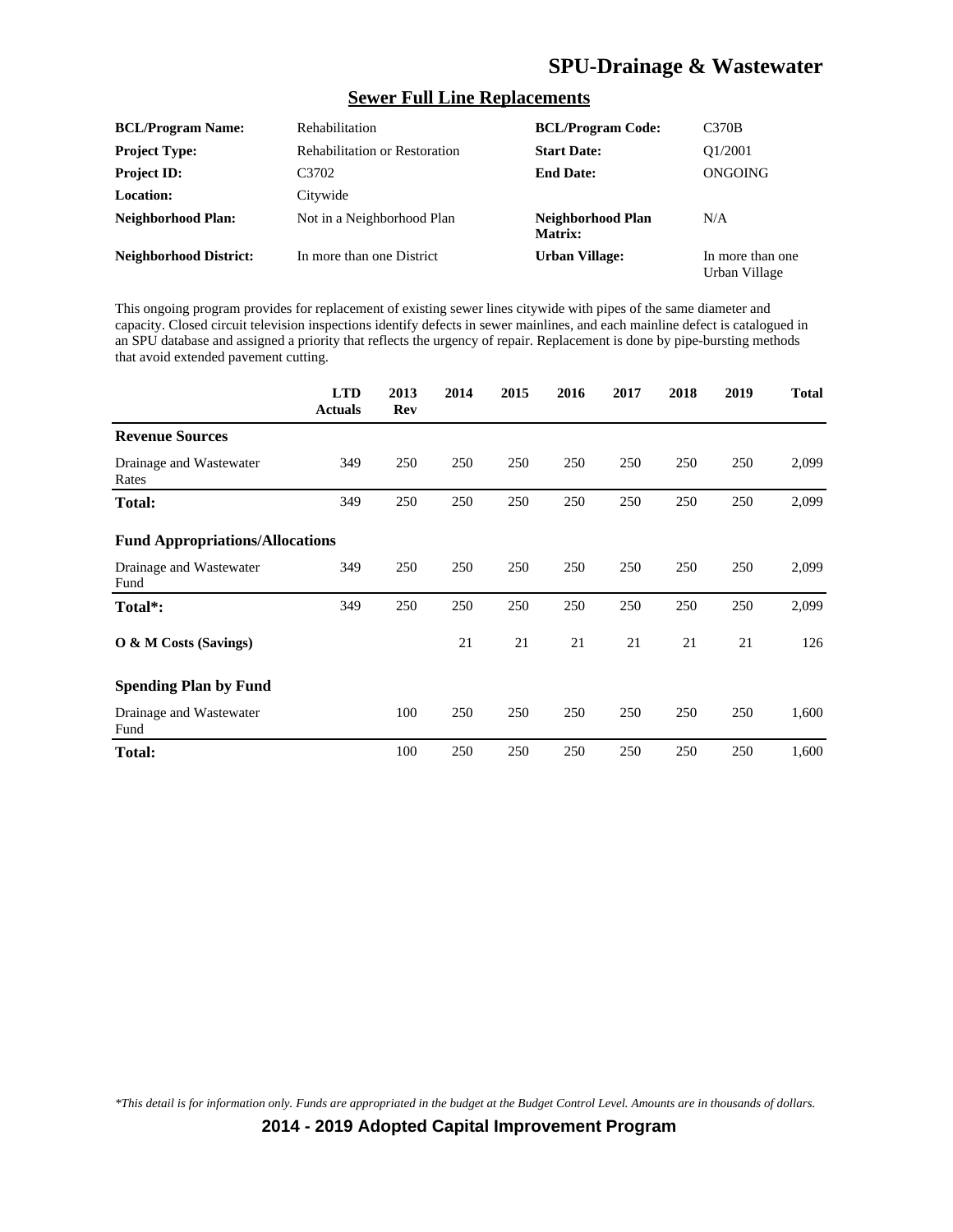#### **Sound Transit - North Link - DWF**

| <b>BCL/Program Name:</b>      | <b>Shared Cost Projects</b> | <b>BCL/Program Code:</b>     | C410B                             |
|-------------------------------|-----------------------------|------------------------------|-----------------------------------|
| <b>Project Type:</b>          | New Facility                | <b>Start Date:</b>           | O1/2012                           |
| <b>Project ID:</b>            | C4135-DWF                   | <b>End Date:</b>             | O4/2020                           |
| <b>Location:</b>              | Various                     |                              |                                   |
| <b>Neighborhood Plan:</b>     | In more than one Plan       | Neighborhood Plan<br>Matrix: |                                   |
| <b>Neighborhood District:</b> | In more than one District   | <b>Urban Village:</b>        | In more than one<br>Urban Village |

This program funds relocation, replacement, and protection of drainage and wastewater infrastructure affected by the development of Sound Transit's Link Light Rail System. Sound Transit is constructing the third segment of their electrical light rail transit system that includes 4.3 mile light rail extension, three additional stations, and other supporting facilities from the University of Washington to Northgate.

|                                        | <b>LTD</b><br><b>Actuals</b> | 2013<br>Rev | 2014 | 2015 | 2016 | 2017 | 2018 | 2019 | <b>Total</b> |
|----------------------------------------|------------------------------|-------------|------|------|------|------|------|------|--------------|
| <b>Revenue Sources</b>                 |                              |             |      |      |      |      |      |      |              |
| Drainage and Wastewater<br>Rates       | 58                           | 87          | 75   | 75   | 75   | 75   | 50   | 50   | 545          |
| <b>Total:</b>                          | 58                           | 87          | 75   | 75   | 75   | 75   | 50   | 50   | 545          |
| <b>Fund Appropriations/Allocations</b> |                              |             |      |      |      |      |      |      |              |
| Drainage and Wastewater<br>Fund        | 58                           | 87          | 75   | 75   | 75   | 75   | 50   | 50   | 545          |
| Total*:                                | 58                           | 87          | 75   | 75   | 75   | 75   | 50   | 50   | 545          |
| O & M Costs (Savings)                  |                              |             | 5    | 5    | 5    | 5    | 5    | 5    | 33           |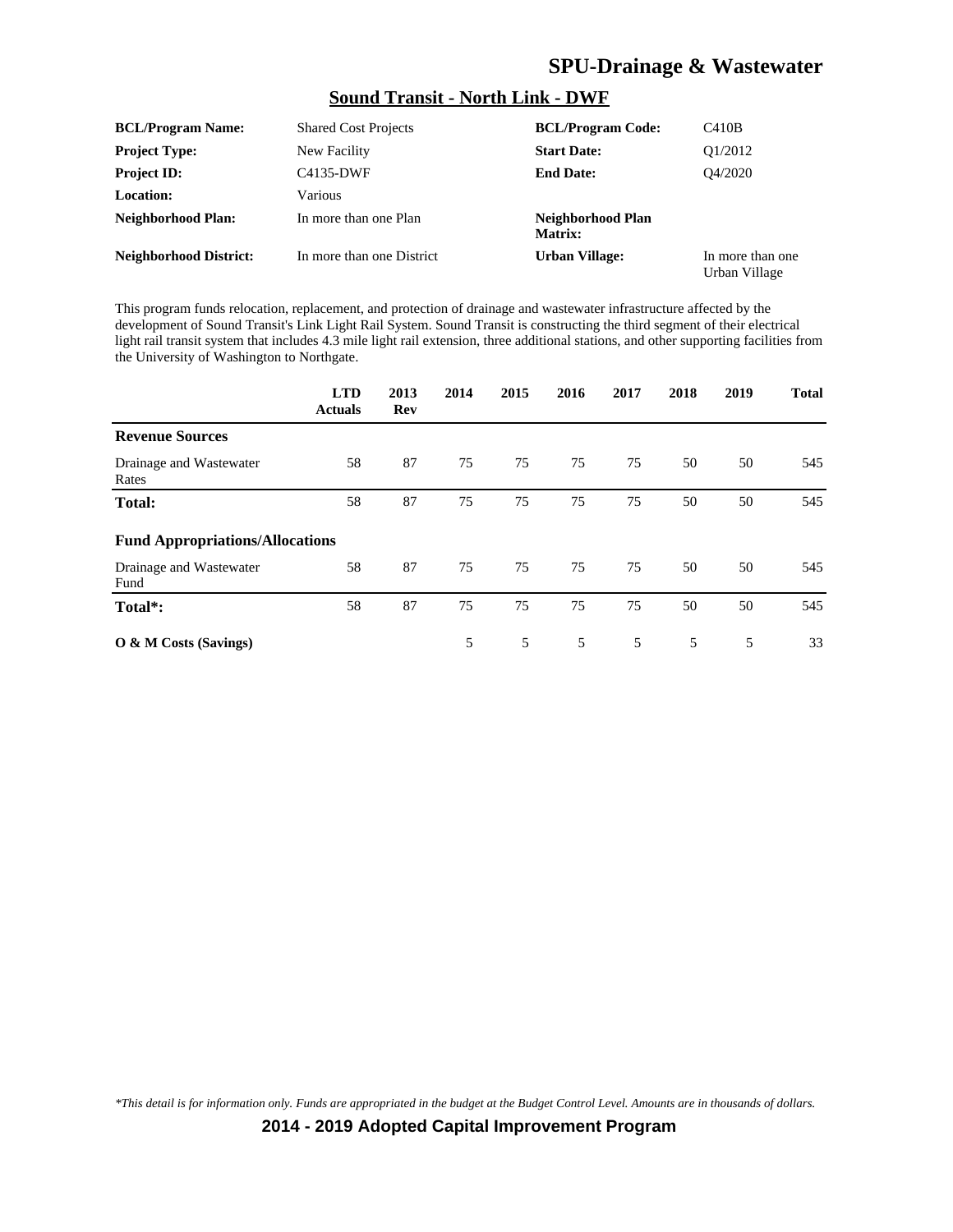#### **Sound Transit – University Link - DWF**

| <b>BCL/Program Name:</b>      | <b>Shared Cost Projects</b> | <b>BCL/Program Code:</b>     | C410B                             |
|-------------------------------|-----------------------------|------------------------------|-----------------------------------|
| <b>Project Type:</b>          | New Facility                | <b>Start Date:</b>           | O1/2007                           |
| <b>Project ID:</b>            | C4110-DWF                   | <b>End Date:</b>             | O <sub>2</sub> /2016              |
| <b>Location:</b>              | Various                     |                              |                                   |
| Neighborhood Plan:            | In more than one Plan       | Neighborhood Plan<br>Matrix: | N/A                               |
| <b>Neighborhood District:</b> | In more than one District   | <b>Urban Village:</b>        | In more than one<br>Urban Village |

This program funds relocation, replacement, and protection of drainage and wastewater infrastructure affected by the development of Sound Transit's Link Light Rail System. Sound Transit is constructing the second segment of their electrical light rail transit system that includes 3.15 miles of tunnel, two additional stations, and other supporting facilities from downtown to the University of Washington.

|                                        | <b>LTD</b><br><b>Actuals</b> | 2013<br>Rev | 2014           | 2015 | 2016   | 2017           | 2018           | 2019           | <b>Total</b> |
|----------------------------------------|------------------------------|-------------|----------------|------|--------|----------------|----------------|----------------|--------------|
| <b>Revenue Sources</b>                 |                              |             |                |      |        |                |                |                |              |
| Drainage and Wastewater<br>Rates       | 334                          | 191         | 127            | 41   | 10     | $\overline{0}$ | $\overline{0}$ | $\overline{0}$ | 702          |
| <b>Total:</b>                          | 334                          | 191         | 127            | 41   | 10     | $\overline{0}$ | $\theta$       | $\theta$       | 702          |
| <b>Fund Appropriations/Allocations</b> |                              |             |                |      |        |                |                |                |              |
| Drainage and Wastewater<br>Fund        | 334                          | 191         | 127            | 41   | 10     | $\overline{0}$ | $\overline{0}$ | $\overline{0}$ | 702          |
| Total*:                                | 334                          | 191         | 127            | 41   | 10     | $\theta$       | $\overline{0}$ | $\mathbf{0}$   | 702          |
| O & M Costs (Savings)                  |                              |             | $\overline{7}$ | 7    | $\tau$ | $\tau$         | 7              | $\tau$         | 42           |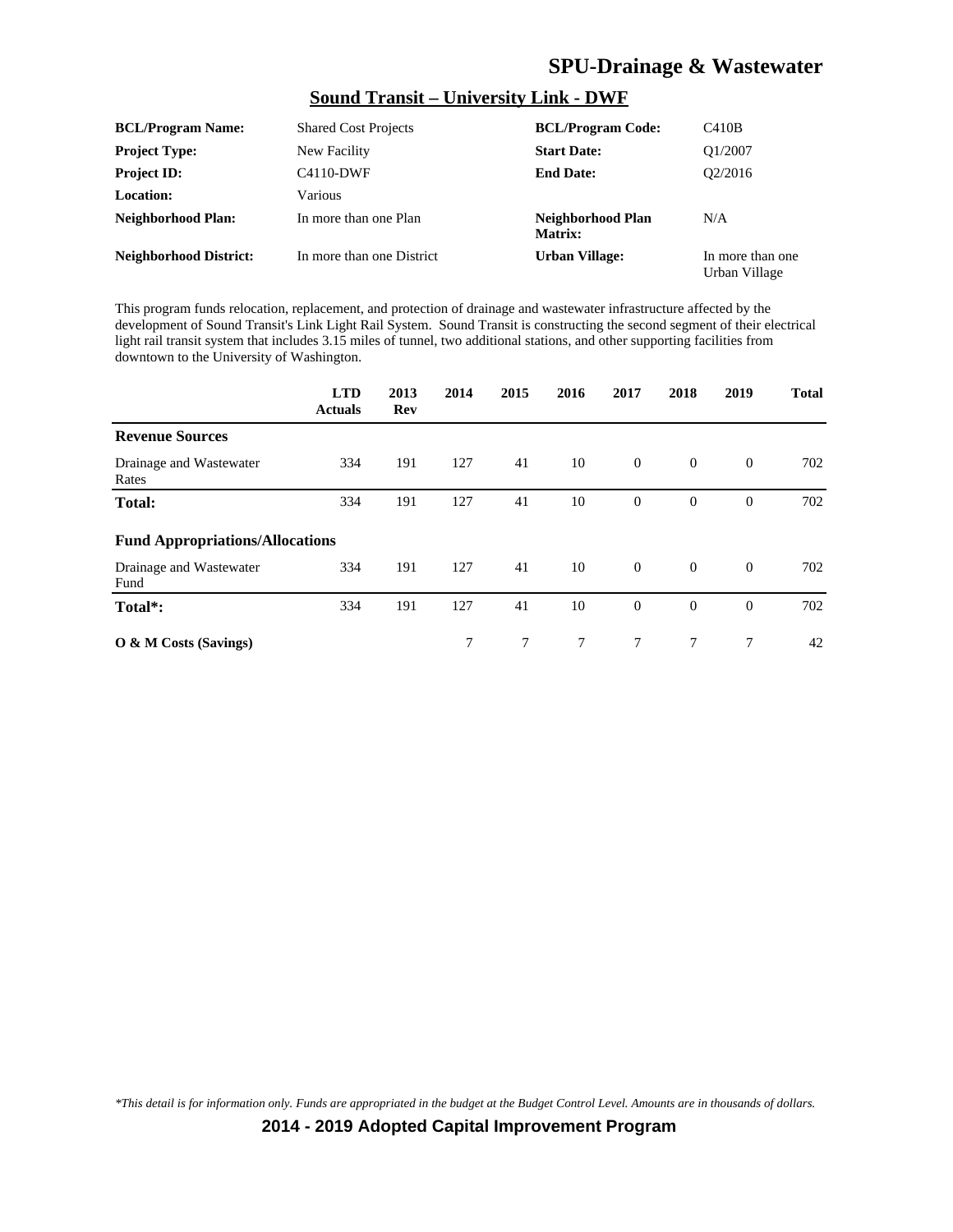#### **Sound Transit-East Link**

| <b>BCL/Program Name:</b>      | <b>Shared Cost Projects</b>    | <b>BCL/Program Code:</b>     | C410B                      |
|-------------------------------|--------------------------------|------------------------------|----------------------------|
| <b>Project Type:</b>          | New Facility                   | <b>Start Date:</b>           | Q2/2013                    |
| <b>Project ID:</b>            | $C4122-DWF$                    | <b>End Date:</b>             | O4/2015                    |
| Location:                     | Various                        |                              |                            |
| Neighborhood Plan:            | Not in a Neighborhood Plan     | Neighborhood Plan<br>Matrix: | N/A                        |
| <b>Neighborhood District:</b> | Not in a Neighborhood District | <b>Urban Village:</b>        | Not in an Urban<br>Village |

This program funds relocation, replacement, and protection of drainage and wastewater infrastructure affected by the development of Sound Transit's Link Light Rail System. Sound Transit is constructing the next segment of their electrical light rail transit system that includes 14 mile light rail extension, 10 additional stations total (one in Seattle) and other supporting facilities from the International District (ID) across I-90 to Bellevue/Redmond.

|                                        | <b>LTD</b><br><b>Actuals</b> | 2013<br>Rev    | 2014 | 2015 | 2016           | 2017           | 2018           | 2019           | <b>Total</b> |
|----------------------------------------|------------------------------|----------------|------|------|----------------|----------------|----------------|----------------|--------------|
| <b>Revenue Sources</b>                 |                              |                |      |      |                |                |                |                |              |
| Drainage and Wastewater<br>Rates       | $\overline{0}$               | $\overline{0}$ | 40   | 15   | $\overline{0}$ | $\overline{0}$ | $\overline{0}$ | $\overline{0}$ | 55           |
| <b>Total:</b>                          | $\overline{0}$               | $\theta$       | 40   | 15   | $\overline{0}$ | $\overline{0}$ | $\mathbf{0}$   | $\mathbf{0}$   | 55           |
| <b>Fund Appropriations/Allocations</b> |                              |                |      |      |                |                |                |                |              |
| Drainage and Wastewater<br>Fund        | $\mathbf{0}$                 | $\mathbf{0}$   | 40   | 15   | $\overline{0}$ | $\overline{0}$ | $\theta$       | $\overline{0}$ | 55           |
| Total*:                                | $\theta$                     | $\theta$       | 40   | 15   | $\theta$       | $\theta$       | $\overline{0}$ | $\mathbf{0}$   | 55           |
| $\overline{O}$ & M Costs (Savings)     |                              |                | 1    | 1    | 1              | $\mathbf{1}$   | $\mathbf{1}$   | 1              | 3            |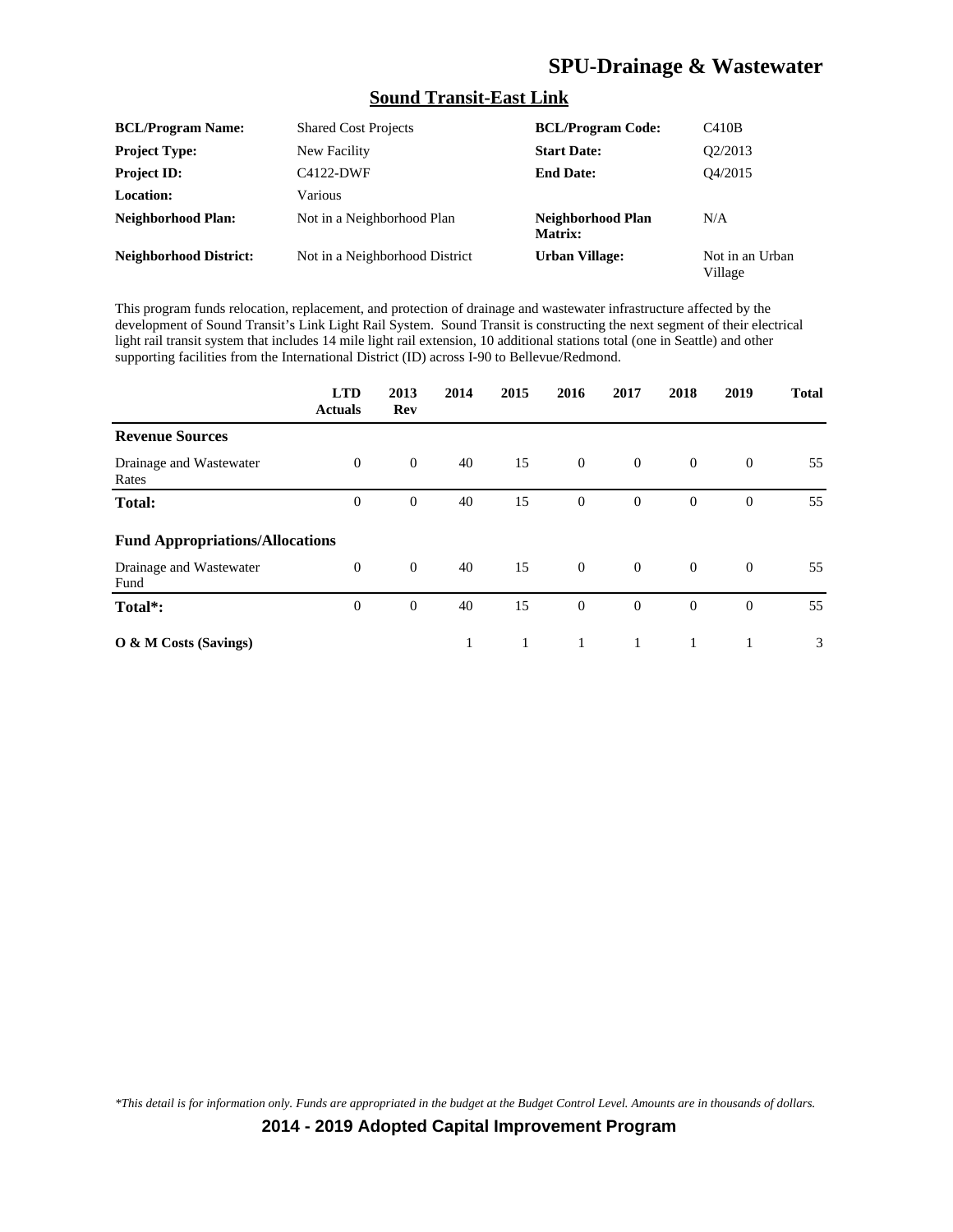#### **South Park Pump Station**

| <b>BCL/Program Name:</b>      | Flooding, Sewer Back-up, and<br>Landslides | <b>BCL/Program Code:</b>     | <b>C380B</b> |
|-------------------------------|--------------------------------------------|------------------------------|--------------|
| <b>Project Type:</b>          | New Facility                               | <b>Start Date:</b>           | O3/2008      |
| <b>Project ID:</b>            | C <sub>3806</sub>                          | <b>End Date:</b>             | O4/2019      |
| Location:                     | 698 S Riverside DR/Holden/Austin           |                              |              |
| Neighborhood Plan:            | South Park                                 | Neighborhood Plan<br>Matrix: |              |
| <b>Neighborhood District:</b> | Greater Duwamish                           | <b>Urban Village:</b>        | Duwamish     |

This project constructs a pump station (PS) and water quality facility (WQF) in South Park. The PS allows the existing storm drain trunk to meet the 2004 Comprehensive Drainage Plan level of service and allows future projects expanding the collection system to address flooding complaints. The WQF will treat most stormwater flows from the basin, reducing pollutant loading to the Duwamish. Flows over 11 CFS will bypass the WQF and be pumped directly to the river.

|                                        | <b>LTD</b><br><b>Actuals</b> | 2013<br>Rev | 2014 | 2015  | 2016  | 2017  | 2018  | 2019 | <b>Total</b> |
|----------------------------------------|------------------------------|-------------|------|-------|-------|-------|-------|------|--------------|
| <b>Revenue Sources</b>                 |                              |             |      |       |       |       |       |      |              |
| Drainage and Wastewater<br>Rates       | 6,030                        | 4,500       | 500  | 1,500 | 3,000 | 4,000 | 3,500 | 308  | 23,339       |
| Total:                                 | 6,030                        | 4,500       | 500  | 1,500 | 3,000 | 4,000 | 3,500 | 308  | 23,339       |
| <b>Fund Appropriations/Allocations</b> |                              |             |      |       |       |       |       |      |              |
| Drainage and Wastewater<br>Fund        | 6,030                        | 4,500       | 500  | 1,500 | 3,000 | 4,000 | 3,500 | 308  | 23,339       |
| Total*:                                | 6,030                        | 4,500       | 500  | 1,500 | 3,000 | 4,000 | 3,500 | 308  | 23,339       |
| $\overline{O}$ & M Costs (Savings)     |                              |             | 233  | 233   | 233   | 233   | 233   | 233  | 1,400        |
| <b>Spending Plan by Fund</b>           |                              |             |      |       |       |       |       |      |              |
| Drainage and Wastewater<br>Fund        |                              | 662         | 500  | 1,500 | 3,000 | 4,000 | 3,500 | 308  | 13,471       |
| <b>Total:</b>                          |                              | 662         | 500  | 1,500 | 3,000 | 4,000 | 3,500 | 308  | 13,471       |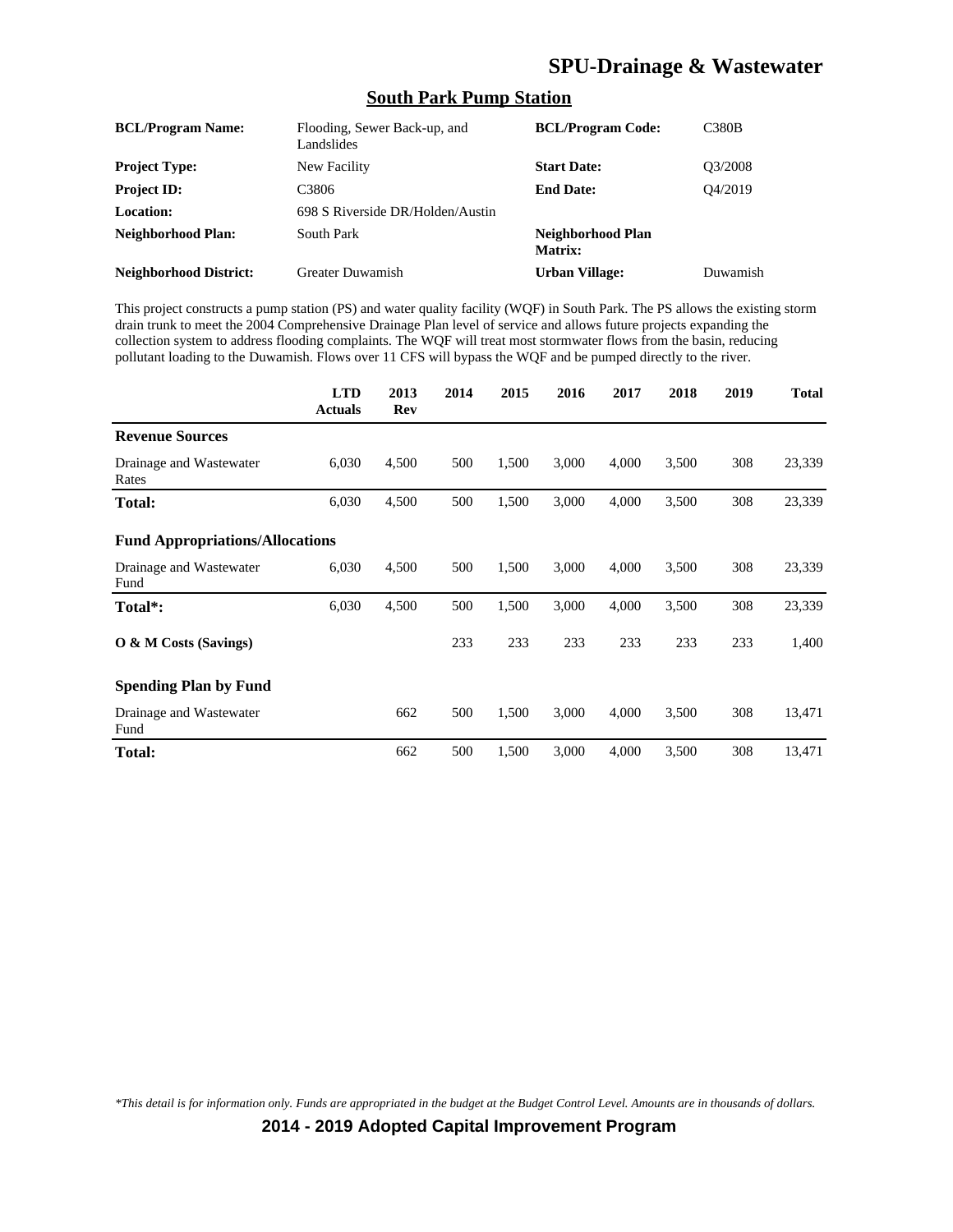#### **Street Sweeping for Water Quality**

| <b>BCL/Program Name:</b>      | Protection of Beneficial Uses | <b>BCL/Program Code:</b>     | C333B                             |
|-------------------------------|-------------------------------|------------------------------|-----------------------------------|
| <b>Project Type:</b>          | New Investment                | <b>Start Date:</b>           | O1/2011                           |
| <b>Project ID:</b>            | C <sub>3363</sub>             | <b>End Date:</b>             | ONGOING                           |
| <b>Location:</b>              | Various                       |                              |                                   |
| Neighborhood Plan:            | Not in a Neighborhood Plan    | Neighborhood Plan<br>Matrix: | N/A                               |
| <b>Neighborhood District:</b> | In more than one District     | <b>Urban Village:</b>        | In more than one<br>Urban Village |

This program provides for a cost-effective, significant reduction in the potentially toxic pollutant load carried by stormwater runoff discharged by SPU's storm drain system to Puget Sound using new, high efficiency street sweeping technology. The Program is a partnership between Seattle Public Utilities, who sets the program direction, provides water quality expertise, and funding for the portion of routes that drain to the municipal separate storm sewer system (MS4), which discharges directly to our receiving waters and Seattle Department of Transportation, who provides operational expertise, street sweeping services, and funding for the portion of the routes that drain to the combined sewer system (CSS).

|                                        | <b>LTD</b><br><b>Actuals</b> | 2013<br>Rev | 2014           | 2015             | 2016           | 2017           | 2018           | 2019             | <b>Total</b> |
|----------------------------------------|------------------------------|-------------|----------------|------------------|----------------|----------------|----------------|------------------|--------------|
| <b>Revenue Sources</b>                 |                              |             |                |                  |                |                |                |                  |              |
| Drainage and Wastewater<br>Rates       | 183                          | 100         | $\mathbf{0}$   | $\mathbf{0}$     | 150            | $\mathbf{0}$   | $\mathbf{0}$   | $\mathbf{0}$     | 433          |
| <b>Total:</b>                          | 183                          | 100         | $\mathbf{0}$   | $\mathbf{0}$     | 150            | $\mathbf{0}$   | $\mathbf{0}$   | $\boldsymbol{0}$ | 433          |
| <b>Fund Appropriations/Allocations</b> |                              |             |                |                  |                |                |                |                  |              |
| Drainage and Wastewater<br>Fund        | 183                          | 100         | $\theta$       | $\theta$         | 150            | $\overline{0}$ | $\mathbf{0}$   | $\mathbf{0}$     | 433          |
| Total*:                                | 183                          | 100         | $\mathbf{0}$   | $\boldsymbol{0}$ | 150            | $\theta$       | $\overline{0}$ | $\overline{0}$   | 433          |
| O & M Costs (Savings)                  |                              |             | $\overline{4}$ | $\overline{4}$   | $\overline{4}$ | $\overline{4}$ | $\overline{4}$ | $\overline{4}$   | 26           |
| <b>Spending Plan by Fund</b>           |                              |             |                |                  |                |                |                |                  |              |
| Drainage and Wastewater<br>Fund        |                              | 101         | $\mathbf{0}$   | $\mathbf{0}$     | 150            | $\mathbf{0}$   | $\mathbf{0}$   | $\boldsymbol{0}$ | 251          |
| <b>Total:</b>                          |                              | 101         | $\theta$       | $\theta$         | 150            | $\theta$       | $\mathbf{0}$   | $\overline{0}$   | 251          |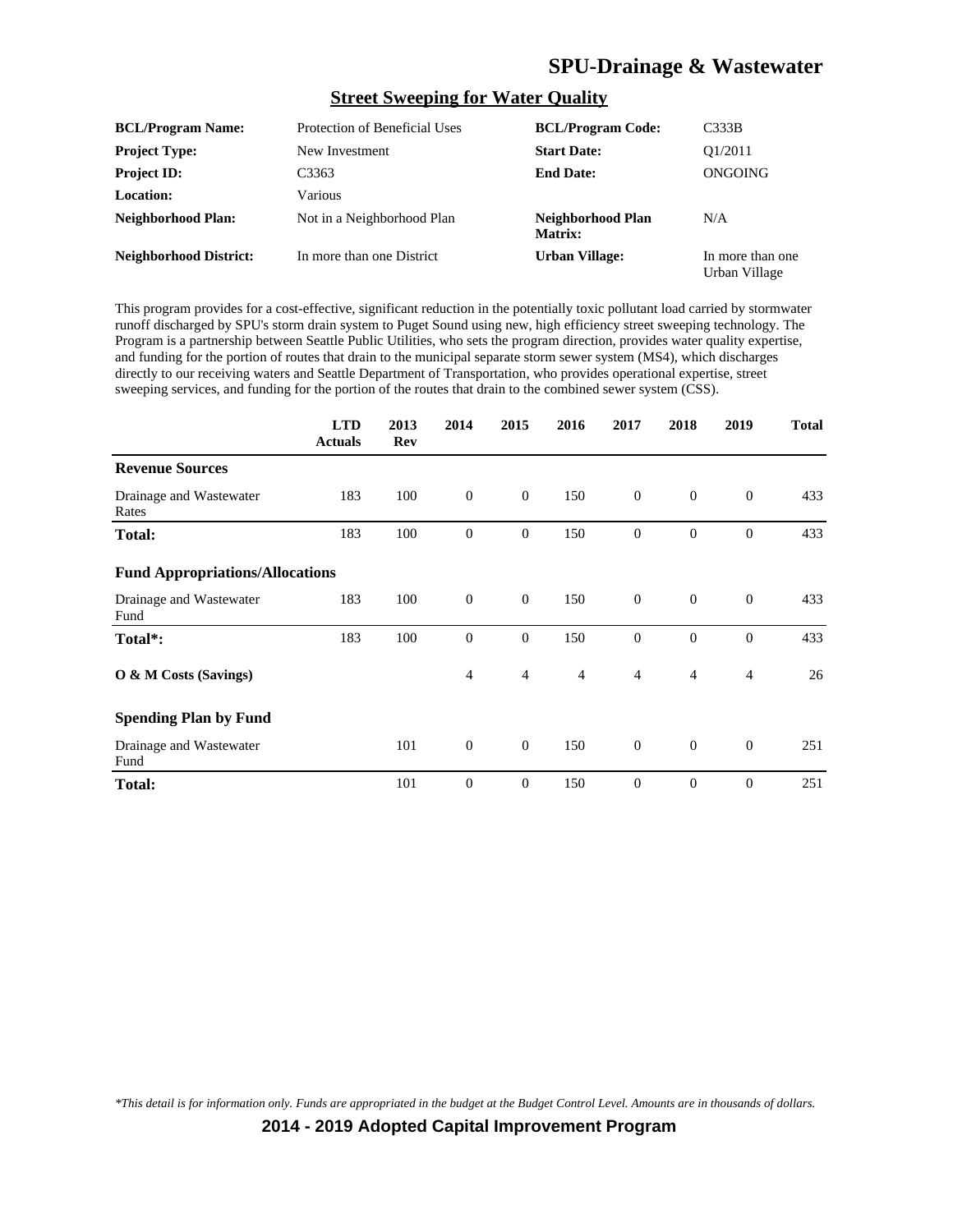#### **Taylor Creek Culvert Replacement**

| <b>BCL/Program Name:</b>      | Protection of Beneficial Uses | <b>BCL/Program Code:</b>     | C333B                      |
|-------------------------------|-------------------------------|------------------------------|----------------------------|
| <b>Project Type:</b>          | New Facility                  | <b>Start Date:</b>           | O4/1999                    |
| <b>Project ID:</b>            | C <sub>3353</sub>             | <b>End Date:</b>             | O4/2016                    |
| Location:                     | Taylor Creek at Rainier Ave S |                              |                            |
| Neighborhood Plan:            | Not in a Neighborhood Plan    | Neighborhood Plan<br>Matrix: | N/A                        |
| <b>Neighborhood District:</b> | <b>Southeast</b>              | <b>Urban Village:</b>        | Not in an Urban<br>Village |

This project provides funding to replace the barrier culvert at Rainier Avenue South for lower Taylor Creek. Design alternatives include rerouting and other habitat improvements. The Taylor Creek culvert at Rainier Avenue South is the number one fish-passage barrier in the city that blocks access to a majority of spawning and rearing habitat in upper Taylor Creek to all species of salmonids.

|                                        | <b>LTD</b><br><b>Actuals</b> | 2013<br>Rev | 2014 | 2015 | 2016  | 2017           | 2018         | 2019         | <b>Total</b> |
|----------------------------------------|------------------------------|-------------|------|------|-------|----------------|--------------|--------------|--------------|
| <b>Revenue Sources</b>                 |                              |             |      |      |       |                |              |              |              |
| Drainage and Wastewater<br>Rates       | 1,682                        | 450         | 450  | 450  | 4,000 | $\mathbf{0}$   | $\mathbf{0}$ | $\mathbf{0}$ | 7,032        |
| <b>Total:</b>                          | 1,682                        | 450         | 450  | 450  | 4,000 | $\mathbf{0}$   | $\mathbf{0}$ | $\mathbf{0}$ | 7,032        |
| <b>Fund Appropriations/Allocations</b> |                              |             |      |      |       |                |              |              |              |
| Drainage and Wastewater<br>Fund        | 1,682                        | 450         | 450  | 450  | 4,000 | $\overline{0}$ | $\mathbf{0}$ | $\mathbf{0}$ | 7,032        |
| Total*:                                | 1,682                        | 450         | 450  | 450  | 4,000 | $\theta$       | $\mathbf{0}$ | $\mathbf{0}$ | 7,032        |
| O & M Costs (Savings)                  |                              |             | 70   | 70   | 70    | 70             | 70           | 70           | 422          |
| <b>Spending Plan by Fund</b>           |                              |             |      |      |       |                |              |              |              |
| Drainage and Wastewater<br>Fund        |                              | 83          | 450  | 450  | 4,000 | $\theta$       | $\Omega$     | $\mathbf{0}$ | 4,983        |
| <b>Total:</b>                          |                              | 83          | 450  | 450  | 4,000 | $\theta$       | $\theta$     | $\mathbf{0}$ | 4,983        |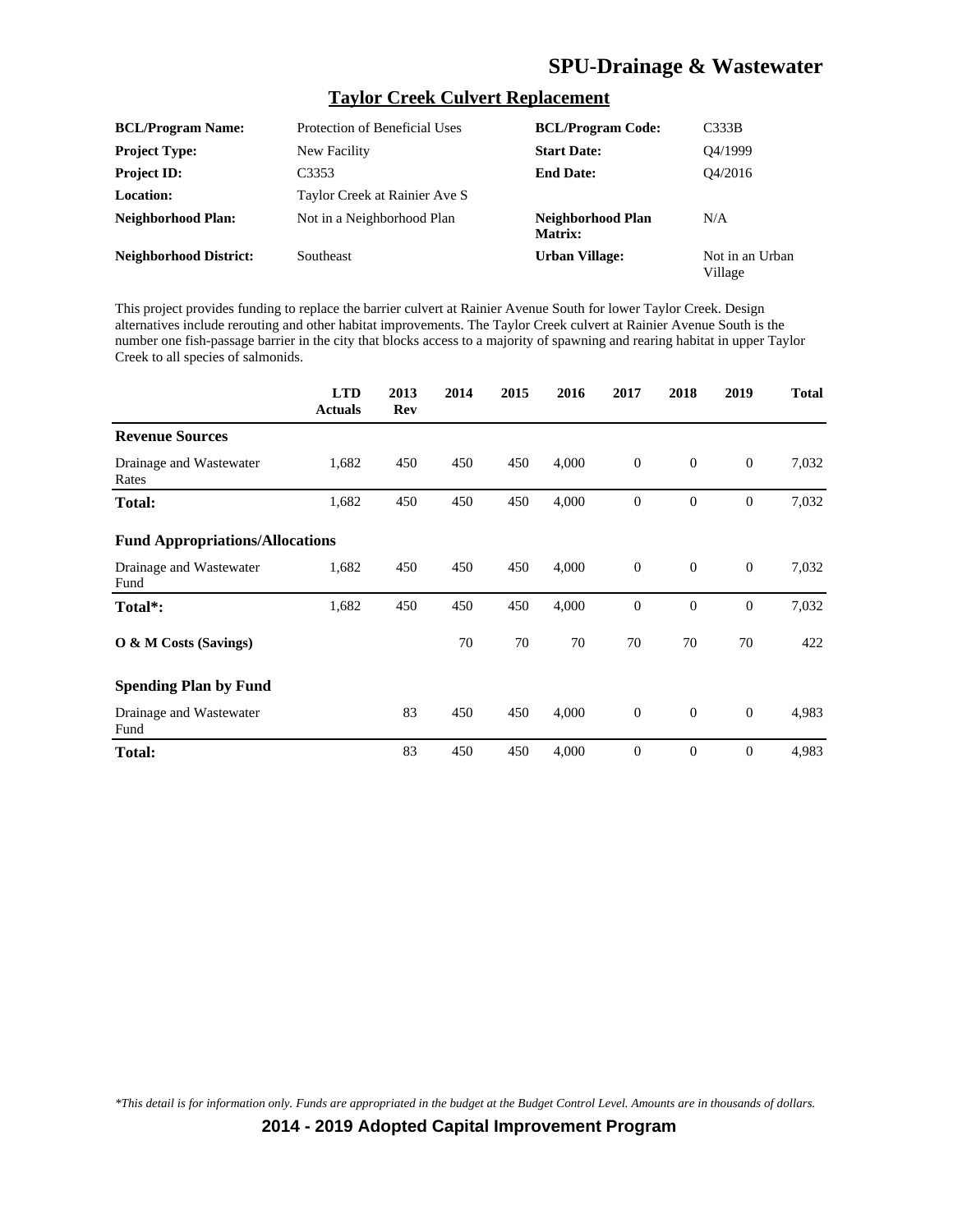| <b>BCL/Program Name:</b>      | Flooding, Sewer Back-up, and<br>Landslides | <b>BCL/Program Code:</b>     | C380B                      |
|-------------------------------|--------------------------------------------|------------------------------|----------------------------|
| <b>Project Type:</b>          | <b>Improved Facility</b>                   | <b>Start Date:</b>           | O1/2008                    |
| <b>Project ID:</b>            | C <sub>3811</sub>                          | <b>End Date:</b>             | O <sub>4</sub> /2015       |
| Location:                     | <b>Thornton Creek</b>                      |                              |                            |
| Neighborhood Plan:            | Not in a Neighborhood Plan                 | Neighborhood Plan<br>Matrix: | N/A                        |
| <b>Neighborhood District:</b> | Not in a Neighborhood District             | Urban Village:               | Not in an Urban<br>Village |

#### **Thornton Confluence Improvement**

This project provides creek realignment, floodplain excavation, culvert replacement, and riparian plantings at the confluence of the north and south branches of Thornton Creek. SPU has acquired a number of flood prone properties in this area over the last decade. Using these properties, this project increases culvert capacity, floodplain area and flood storage, and provides stream habitat benefits. The project will help alleviate flooding and reduce maintenance at Meadowbrook Pond.

|                                        | <b>LTD</b><br><b>Actuals</b> | 2013<br>Rev | 2014  | 2015 | 2016         | 2017           | 2018         | 2019             | <b>Total</b> |
|----------------------------------------|------------------------------|-------------|-------|------|--------------|----------------|--------------|------------------|--------------|
| <b>Revenue Sources</b>                 |                              |             |       |      |              |                |              |                  |              |
| Drainage and Wastewater<br>Rates       | 1,525                        | 4,000       | 4,085 | 530  | $\mathbf{0}$ | $\mathbf{0}$   | $\mathbf{0}$ | $\mathbf{0}$     | 10,140       |
| <b>Total:</b>                          | 1,525                        | 4,000       | 4,085 | 530  | $\mathbf{0}$ | $\mathbf{0}$   | $\mathbf{0}$ | $\boldsymbol{0}$ | 10,140       |
| <b>Fund Appropriations/Allocations</b> |                              |             |       |      |              |                |              |                  |              |
| Drainage and Wastewater<br>Fund        | 1,525                        | 4,000       | 4,085 | 530  | $\mathbf{0}$ | $\overline{0}$ | $\mathbf{0}$ | $\mathbf{0}$     | 10,140       |
| Total*:                                | 1,525                        | 4,000       | 4,085 | 530  | $\theta$     | $\theta$       | $\theta$     | $\mathbf{0}$     | 10,140       |
| $\overline{O}$ & M Costs (Savings)     |                              |             | 101   | 101  | 101          | 101            | 101          | 101              | 608          |
| <b>Spending Plan by Fund</b>           |                              |             |       |      |              |                |              |                  |              |
| Drainage and Wastewater<br>Fund        |                              | 290         | 4,085 | 530  | $\mathbf{0}$ | $\Omega$       | $\mathbf{0}$ | $\mathbf{0}$     | 4,905        |
| <b>Total:</b>                          |                              | 290         | 4,085 | 530  | $\theta$     | $\theta$       | $\theta$     | $\overline{0}$   | 4,905        |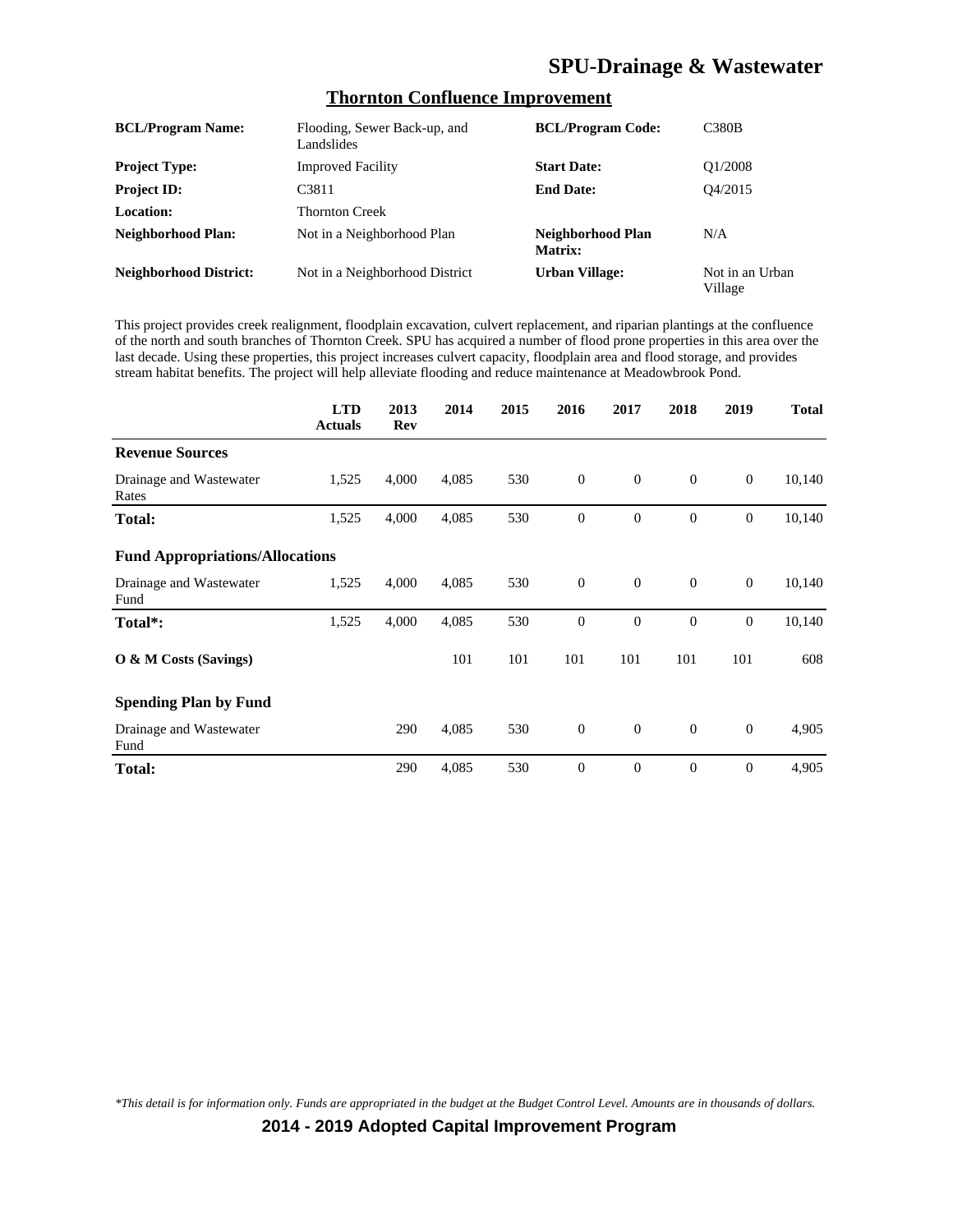| <b>BCL/Program Name:</b>      | Protection of Beneficial Uses                 | <b>BCL/Program Code:</b>     | C333B                      |
|-------------------------------|-----------------------------------------------|------------------------------|----------------------------|
| <b>Project Type:</b>          | New Facility                                  | <b>Start Date:</b>           | O <sub>1</sub> /2003       |
| <b>Project ID:</b>            | C <sub>3</sub> 333                            | <b>End Date:</b>             | O4/2017                    |
| Location:                     | 1st and 2nd Ave NW/NW 120th St/NW<br>122nd St |                              |                            |
| <b>Neighborhood Plan:</b>     | Not in a Neighborhood Plan                    | Neighborhood Plan<br>Matrix: | N/A                        |
| <b>Neighborhood District:</b> | <b>Northwest</b>                              | <b>Urban Village:</b>        | Not in an Urban<br>Village |

#### **Venema Creek Natural Drainage System**

This project provides stormwater flow control and water quality treatment using a Natural Drainage System approach within the Venema Creek sub basin of Pipers Creek. Proposed design uses the concept developed for the Pinehurst Natural Drainage System project (parking on only one side of road, large bioretention swale on the other side of road). Alley improvements using permeable pavements are also being considered. The project focus is retrofitting stormwater runoff from the 105-acre residential and commercial land area in an effort to reduce the effect of stormwater flow on the aquatic biota within Venema Creek.

|                                        | <b>LTD</b><br><b>Actuals</b> | 2013<br>Rev | 2014  | 2015  | 2016 | 2017 | 2018         | 2019             | <b>Total</b> |
|----------------------------------------|------------------------------|-------------|-------|-------|------|------|--------------|------------------|--------------|
| <b>Revenue Sources</b>                 |                              |             |       |       |      |      |              |                  |              |
| Drainage and Wastewater<br>Rates       | 2,260                        | 650         | 1,116 | 2,316 | 318  | 108  | $\mathbf{0}$ | $\mathbf{0}$     | 6,769        |
| <b>Total:</b>                          | 2,260                        | 650         | 1,116 | 2,316 | 318  | 108  | $\theta$     | $\boldsymbol{0}$ | 6,769        |
| <b>Fund Appropriations/Allocations</b> |                              |             |       |       |      |      |              |                  |              |
| Drainage and Wastewater<br>Fund        | 2,260                        | 650         | 1,116 | 2,316 | 318  | 108  | $\theta$     | $\overline{0}$   | 6,769        |
| Total*:                                | 2,260                        | 650         | 1,116 | 2,316 | 318  | 108  | $\mathbf{0}$ | $\boldsymbol{0}$ | 6,769        |
| $\overline{O}$ & M Costs (Savings)     |                              |             | 68    | 68    | 68   | 68   | 68           | 68               | 406          |
| <b>Spending Plan by Fund</b>           |                              |             |       |       |      |      |              |                  |              |
| Drainage and Wastewater<br>Fund        |                              | 534         | 1,116 | 2,316 | 318  | 108  | $\theta$     | $\mathbf{0}$     | 4,393        |
| <b>Total:</b>                          |                              | 534         | 1,116 | 2,316 | 318  | 108  | $\mathbf{0}$ | $\theta$         | 4,393        |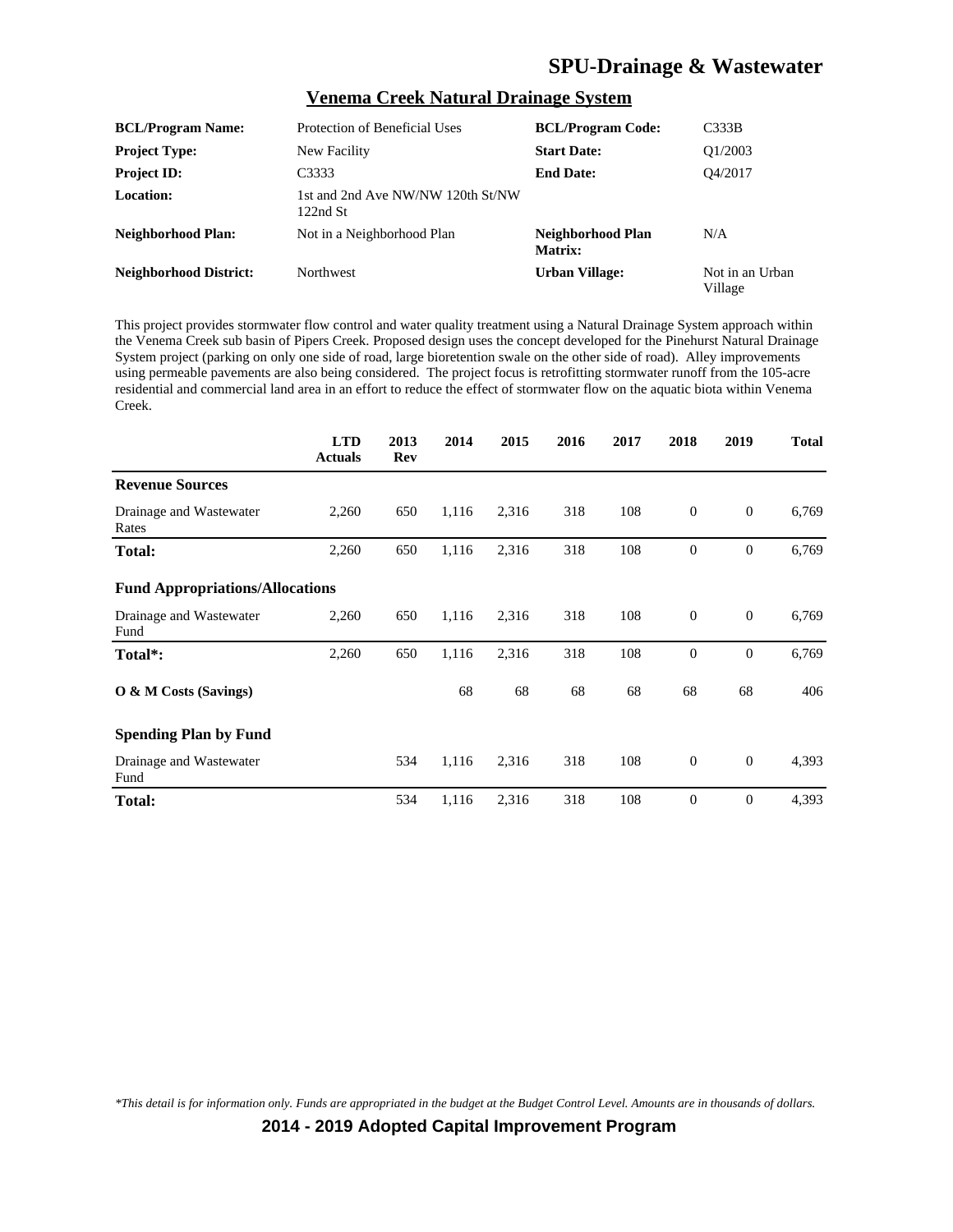#### **Windermere Combined Sewer Overflow Storage**

| <b>BCL/Program Name:</b>      | <b>Combined Sewer Overflows</b> | <b>BCL/Program Code:</b>     | C360B                      |
|-------------------------------|---------------------------------|------------------------------|----------------------------|
| <b>Project Type:</b>          | New Facility                    | <b>Start Date:</b>           | O <sub>2</sub> /2002       |
| <b>Project ID:</b>            | C <sub>3605</sub>               | <b>End Date:</b>             | O4/2015                    |
| Location:                     | NE 65th St./Sand Point Way NE   |                              |                            |
| <b>Neighborhood Plan:</b>     | Not in a Neighborhood Plan      | Neighborhood Plan<br>Matrix: | N/A                        |
| <b>Neighborhood District:</b> | <b>Northeast</b>                | <b>Urban Village:</b>        | Not in an Urban<br>Village |

This project provides construction of off-line storage and best management practice combined sewer overflow (CSO) facilities in the Windermere area in the northeast part of Seattle. Facilities will be built to meet water quality standards for Lake Washington in accordance with state and federal regulations. The project also intends to meet requirements of the City's current CSO National Pollutant Discharge Elimination System (NPDES) permit.

|                                        | <b>LTD</b><br><b>Actuals</b> | 2013<br>Rev | 2014   | 2015  | 2016         | 2017           | 2018           | 2019         | <b>Total</b> |
|----------------------------------------|------------------------------|-------------|--------|-------|--------------|----------------|----------------|--------------|--------------|
| <b>Revenue Sources</b>                 |                              |             |        |       |              |                |                |              |              |
| Drainage and Wastewater<br>Rates       | 18,860                       | 22,566      | 12,915 | 1,500 | $\mathbf{0}$ | $\overline{0}$ | $\mathbf{0}$   | $\mathbf{0}$ | 55,841       |
| Total:                                 | 18,860                       | 22,566      | 12,915 | 1,500 | $\mathbf{0}$ | $\theta$       | $\theta$       | $\mathbf{0}$ | 55,841       |
| <b>Fund Appropriations/Allocations</b> |                              |             |        |       |              |                |                |              |              |
| Drainage and Wastewater<br>Fund        | 18,860                       | 22,566      | 12,915 | 1,500 | $\mathbf{0}$ | $\mathbf{0}$   | $\mathbf{0}$   | $\mathbf{0}$ | 55,841       |
| Total*:                                | 18,860                       | 22,566      | 12,915 | 1,500 | $\mathbf{0}$ | $\mathbf{0}$   | $\mathbf{0}$   | $\mathbf{0}$ | 55,841       |
| $\overline{O}$ & M Costs (Savings)     |                              |             | 558    | 558   | 558          | 558            | 558            | 558          | 3,350        |
| <b>Spending Plan by Fund</b>           |                              |             |        |       |              |                |                |              |              |
| Drainage and Wastewater<br>Fund        |                              | 18,748      | 12,915 | 1,500 | $\mathbf{0}$ | $\theta$       | $\mathbf{0}$   | $\mathbf{0}$ | 33,163       |
| <b>Total:</b>                          |                              | 18,748      | 12,915 | 1,500 | $\theta$     | $\theta$       | $\overline{0}$ | $\mathbf{0}$ | 33,163       |